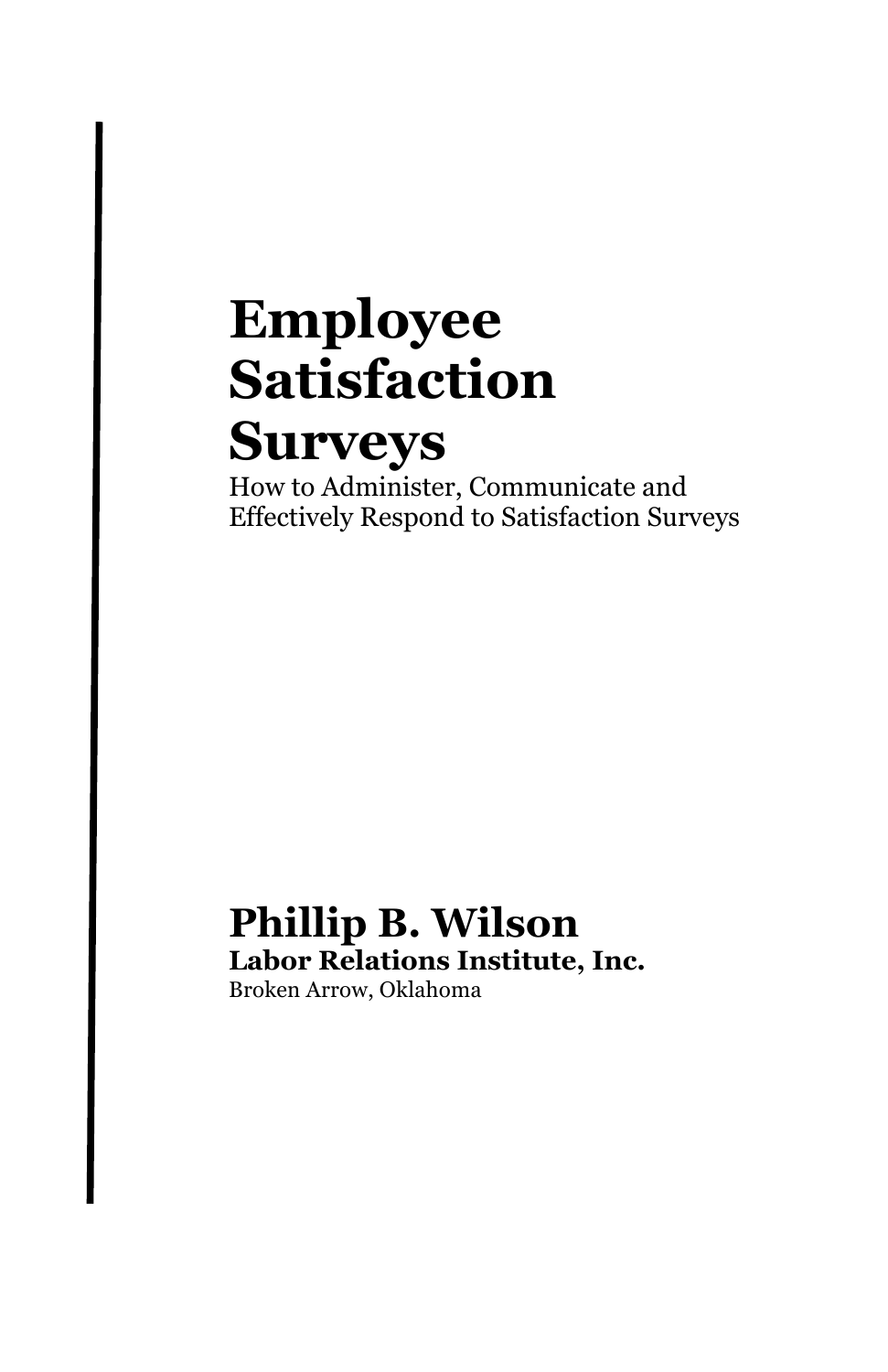Copyright 2004 LRI Management Services, Inc.

All rights reserved. Printed in the United States of America

No part of this publication may be reproduced, stored or introduced into a retrieval system, or transmitted, in any form, or by any means (electronic, mechanical, photocopying, recording, or otherwise), without the prior permission of the publisher. Requests for permission should be directed to pbwilson@lrims.com, or mailed to Permissions, LRI Management Services, Inc., 7850 South Elm Place, Suite E, Broken Arrow, Oklahoma 74011.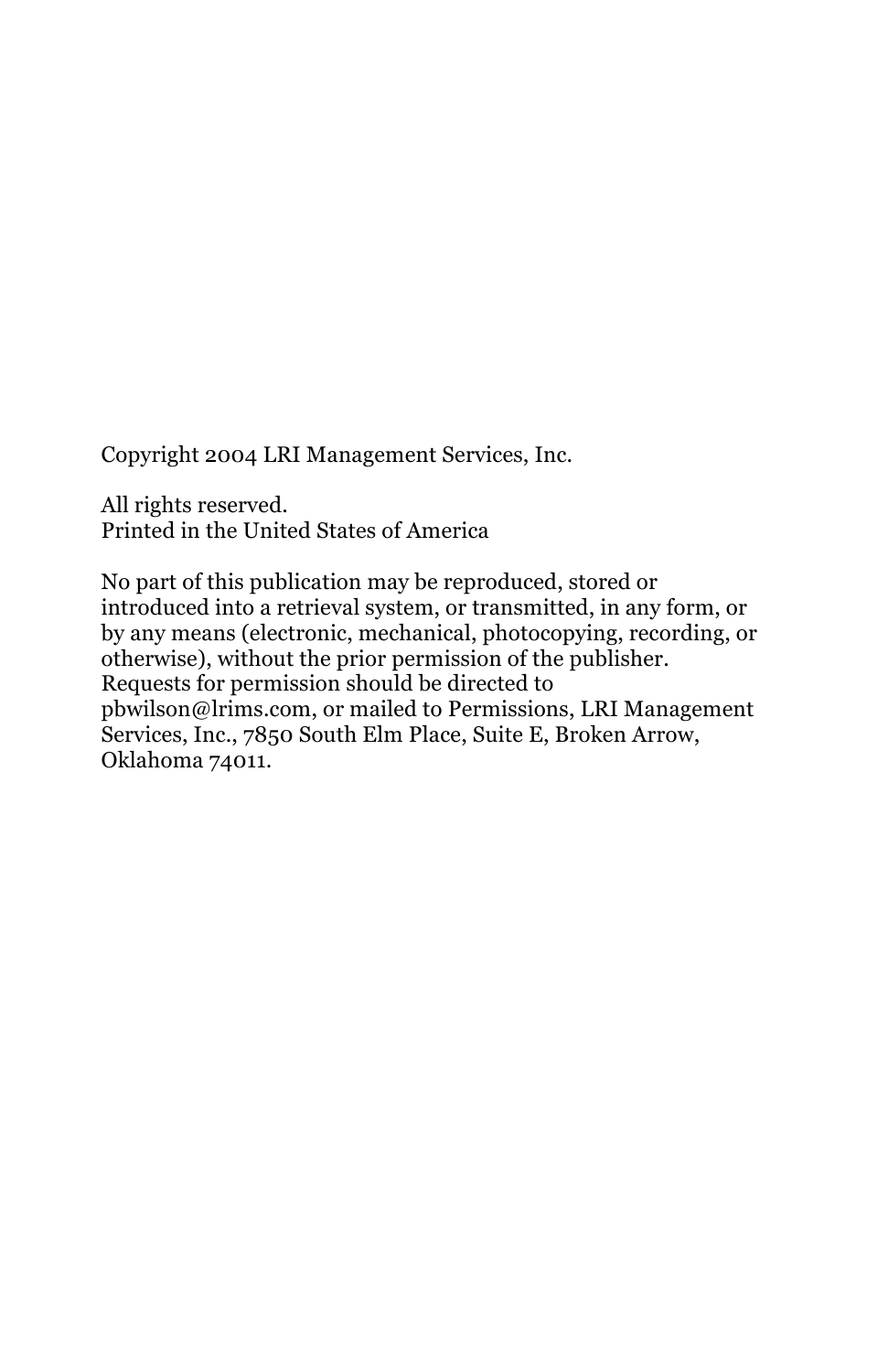# **Employee Opinion Surveys**

How to Administer, Communicate and Effectively Respond to Opinion Surveys

#### *"Where an opinion is general, it is usually correct." Jane Austen, Mansfield Park*

## **What You'll Learn In This Book**

- □ Why use an employee opinion survey?
- Tips on designing an effective opinion survey
- How to administer a survey to overcome potential administration errors
- $\Box$  How to tabulate your survey information
- The best ways to communicate survey results to your employees
- What to do with your survey information once you've communicated it to employees
- $\Box$  Legal issues regarding the conduct of opinion surveys

## **Why Use an Opinion Survey?**

There are three important reasons to use an opinion survey. Surveys provide a road map for problem solving, facilitate communication in companies that do not communicate well and provide a baseline from which a company can benchmark progress.

*Road Map*: Effectively administered surveys provide critical information about the primary problem areas and map out the most logical path to solutions. Surveys identify problem areas particular to specific groups and those common to the company. This information provides a road map and priority list for dealing with problems in all areas. The order in which problems are dealt with is not always dictated by the

**<sup>3</sup>** Employee Opinion Surveys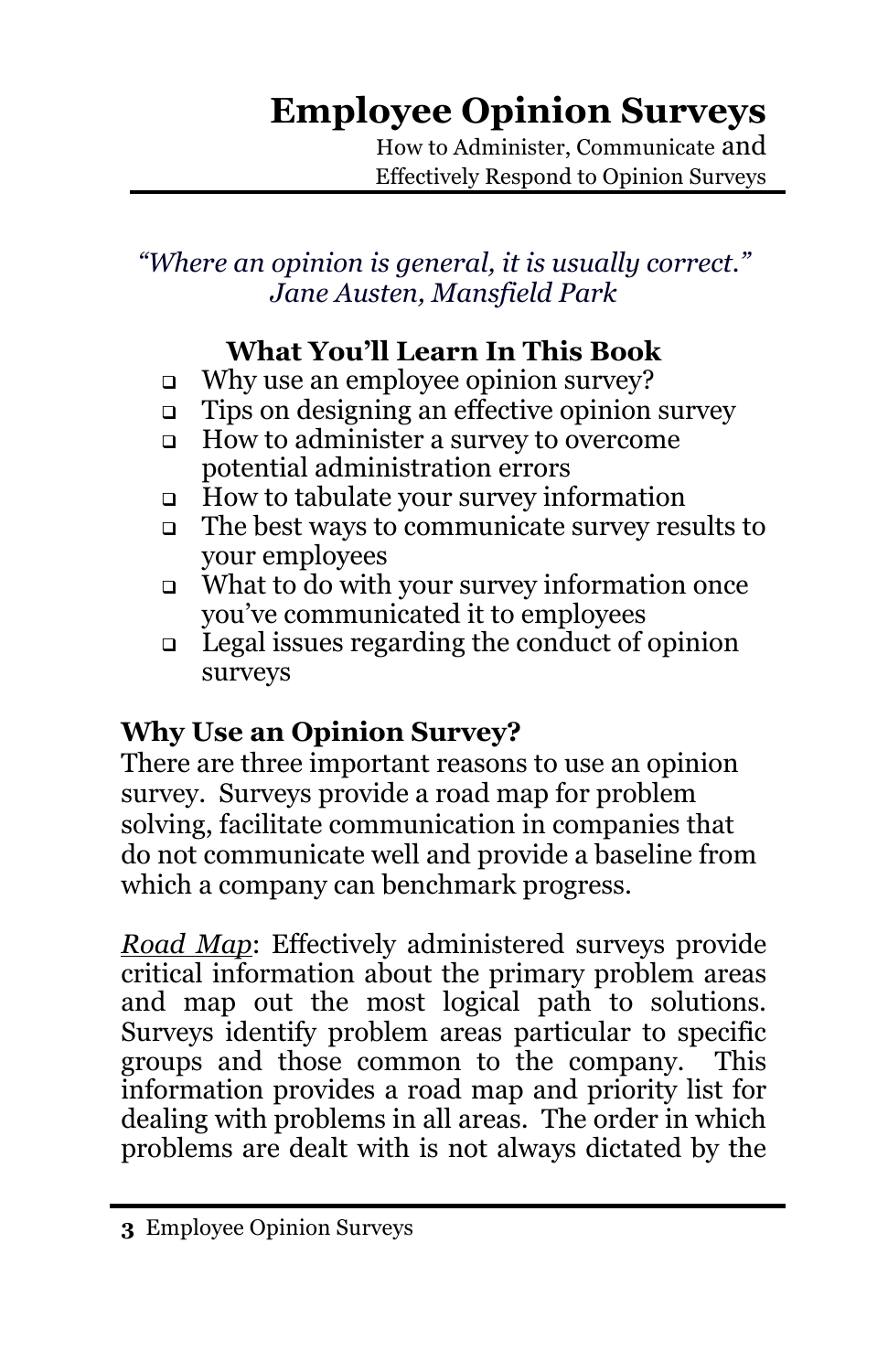ones employees feel worst about. Nevertheless, ranking the issues first puts some logic into the system of designing a plan for attacking employee relations problems.

*Facilitate Communication:*It is also critical to initiate communication by asking for employee input and appropriately responding to that input when it is received. The most effective method for gleaning opinions from employees and formulating a response is a formal survey. By conducting an employee opinion survey and communicating the results of the survey, a company is well positioned to formalize a communication process in its workforce.

*Benchmark Progress:*Finally, the survey results provide a snapshot of employee attitude at a moment in the life of your company. Starting from this point you can later identify, in an objective and scientific way, whether the company is making progress or backsliding. While administering a survey is not the only method of providing this benchmark, the information gained provides a background with which to interpret other necessary data such as turnover statistics and numbers of grievances or complaints filed by employees. Survey information is a critical piece of the puzzle and, if used properly, can pinpoint areas for improvement.

#### **Tips on designing an effective opinion survey**

The survey format that you will be using is called *"anonymous forced response."* An example of our basic survey form can be found in Appendix 1 at the back of this manual. The anonymous forced response survey is a form containing various statements regarding your work environment. Respondents are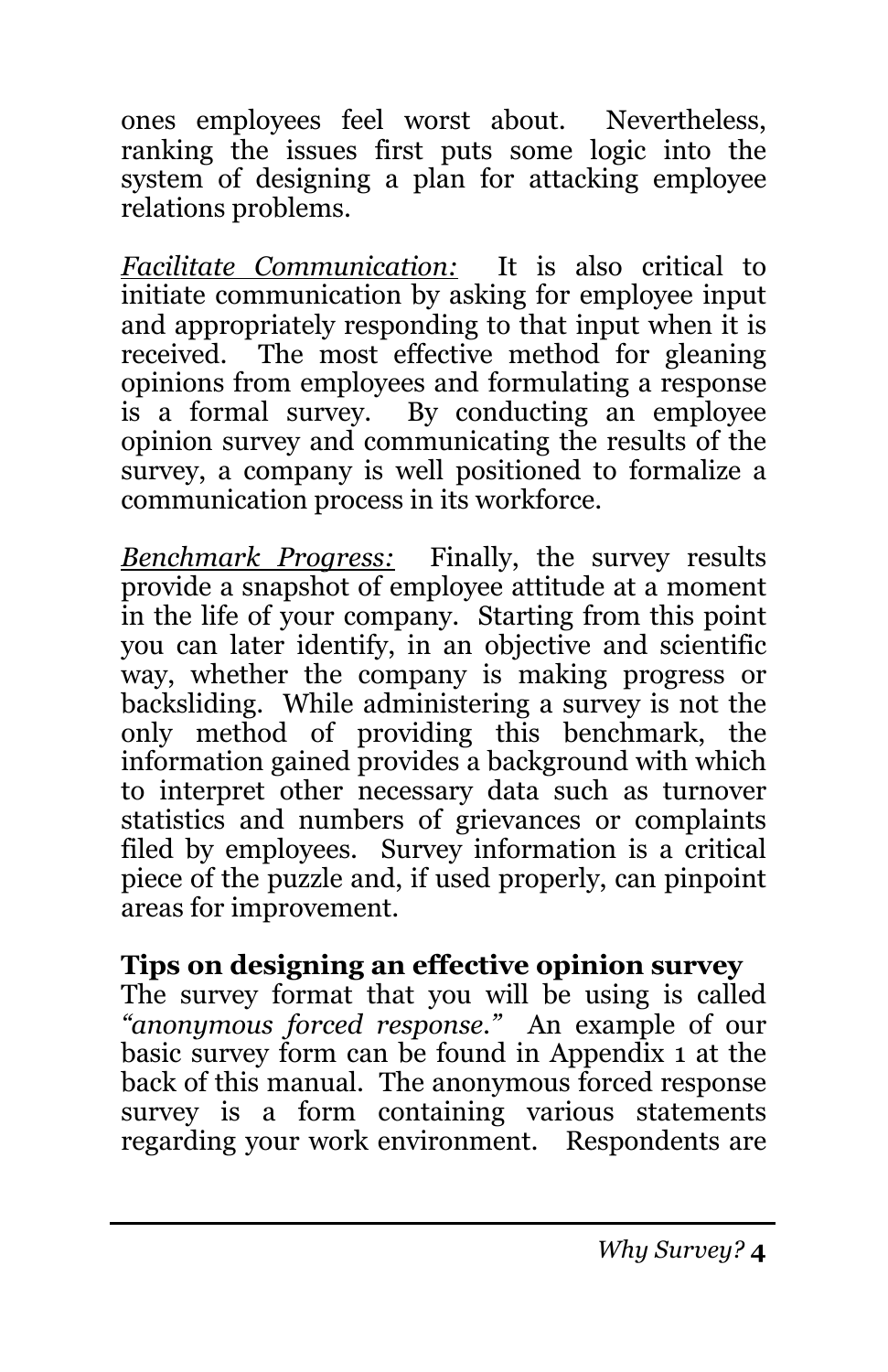forced to mark their degree of agreement or disagreement with the statements.

*Advantages:* One advantage of this type of survey is its anonymity. The survey can be administered in such a way that members of management are<br>precluded from seeing the actual survey from seeing the actual survey questionnaires filled out by employees. This promise of anonymity helps some employees overcome the fear of negative job implications for answering questions honestly. As a result, most employees feel that they can be more candid in this type of survey.

It is important to note that even this type of survey can have skewed results. For example, in a unit where a group of employees conspire to answer all questions negatively or positively, the results obviously will be inaccurate. This problem is not unique to the anonymous forced response survey, but it can more difficult to detect.

*Potential Problems*: The primary disadvantage of the anonymous forced response survey is that the information gathered is limited by the specificity of the questions asked. If the questions are not framed properly, employees may not be able to communicate all the problems or concerns they face. Otherwise there is a risk that the wording of a single question might skew responses toward the positive or negative.

Obviously the wording of the statements is very important. Review all the statements in your proposed survey form to ensure that they apply to your company. For example, if a statement asks about emergency medical or training facilities and you work in an office environment, the chances are that this statement will receive a poor rating; more important

**<sup>5</sup>** Employee Opinion Surveys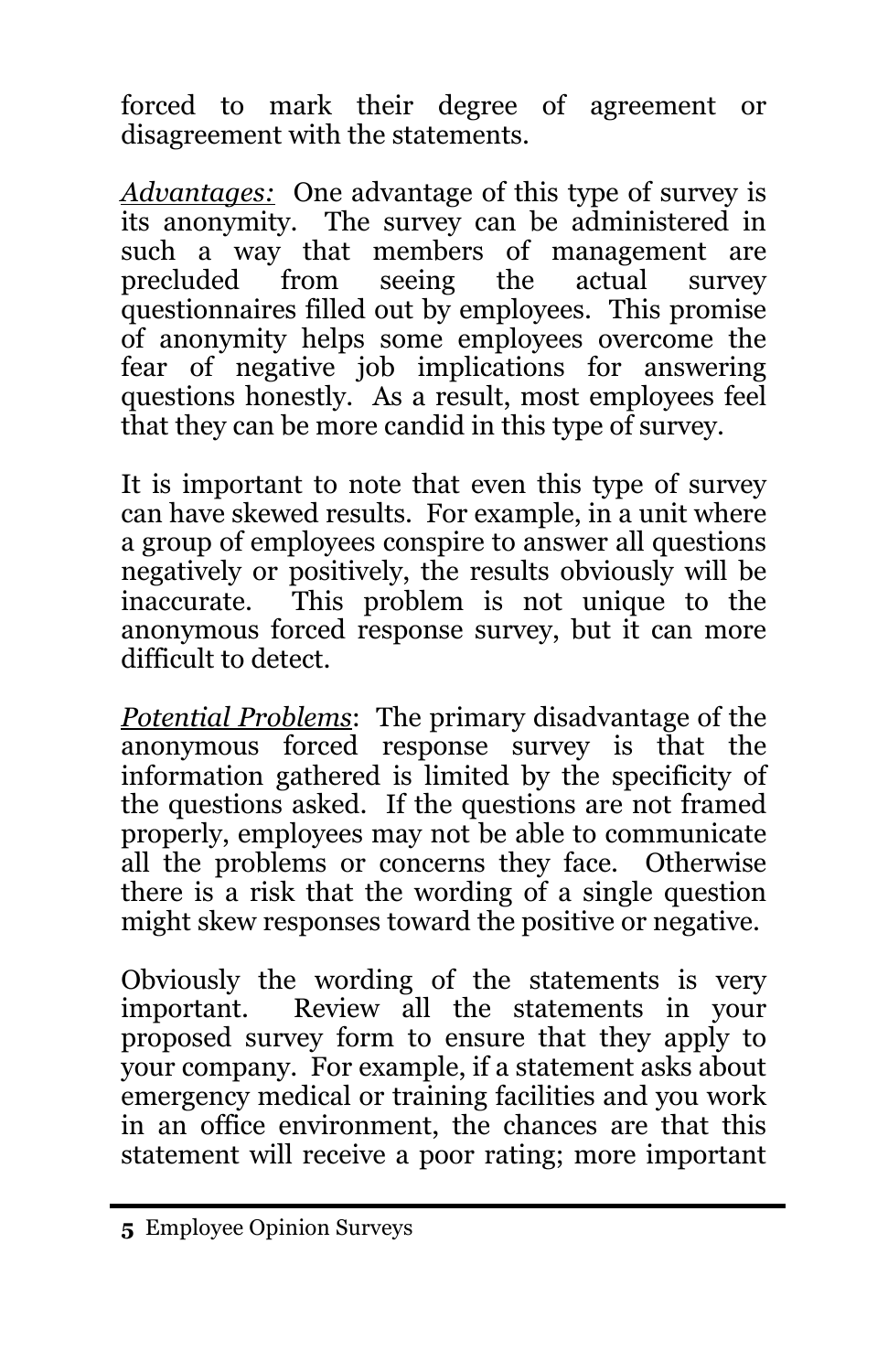you will have missed an opportunity to get feedback on an issue important to your workforce.

You should revise the statements to reflect your work environment. You may want to get supervisors or a small sample of employees to help you review the form for its content and to suggest changes. Another way to deal potential wording problems is to ask several statements about a particular issue. This way you can control somewhat for problems with the wording of a particular statement.

Open-ended questions are another good thing to add to forced response surveys. This provides a method to voice issues not covered in the forced response section, or for clarification of answers to that section. While some employees may not respond to the openended questions (fearful that management might see the surveys) it provides a good way to correct for any problems in crafting the forced-response questions. Concerns about anonymity can also be handled during the administration of the survey.

#### **Constructing The Survey**

Our survey asks for employee opinion in the following 10 categories:

- $\Box$  Work Conditions  $\Box$  Training
- 
- 
- Pay and Benefits Work Relations
- 
- 
- Job Satisfaction Immediate Supervisor
- Company Pride Communications
	-
- Advancement Top Management

We typically ask seven statements in each category in a "Likert-type" scale (each statement is ranked from 1 to 7, 1 being most disagreement and 7 being most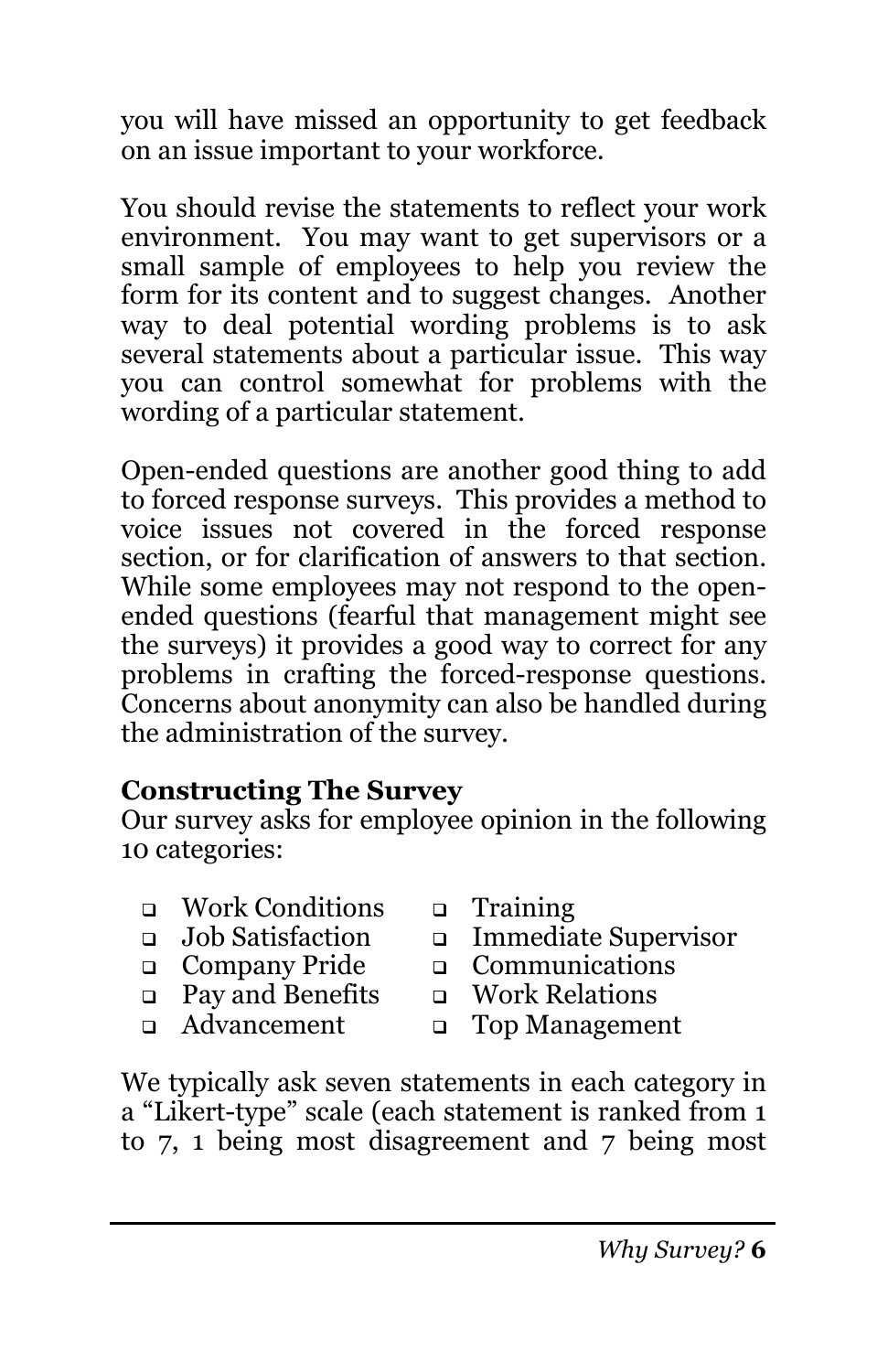agreement). $\frac{1}{1}$  In this way we avoid the wording of one statement skewing the survey results. The scores on these seven statements are then combined to get the category score. At the conclusion of this book (*See* Appendix 1) is a sample basic survey, to give an idea of format.

You can customize the form to include statements or even categories that you think are more appropriate for your work environment. You can also change statement wording where you feel that the suggested statements are not appropriate for your workplace. However, make sure that the changes are thought through carefully; we have thousands of clients who have used the wording in the basic survey–custom statements will not have this kind of track record. This does not necessarily make them wrong (many times a client will change one or two statements on the basic survey that don't seem to fit their workplace). But take care when changing statements.

Statement wording should be carefully considered. Statements should not be vague or subject to varied interpretations. They should cover observable behavior as opposed to thoughts or motives.<sup>2</sup> Since the Likert-type scale is designed to capture degree of agreement or disagreement, it is better to word questions directly and mildly positive or negative<br>("My immediate supervisor treats workers  $\tilde{f}$ "My immediate supervisor treats

<sup>&</sup>lt;sup>1</sup> There is some debate in the academic literature regarding the validity of using various numbers of response categories in a Likert-type scale (i.e. 5, 7, 9 or more responses). *Cf.* PAUL KLINE, HANDBOOK OF PSYCHOLOGICAL TESTING 189 (2d ed. 2000) (7-point scale is most reliable) *with* LEWIS R. AIKEN, RATING SCALES & CHECKLISTS 238 (1996) (5- point scale best, although 7-point scale may be best where range of attitudes are small). We prefer the 7-item scale for employee attitude measurement.

<sup>&</sup>lt;sup>2</sup> See Palmer Morrel-Samuels, "Getting the Truth Into Workplace Surveys," Harvard Business Review 111-118 (February 2002).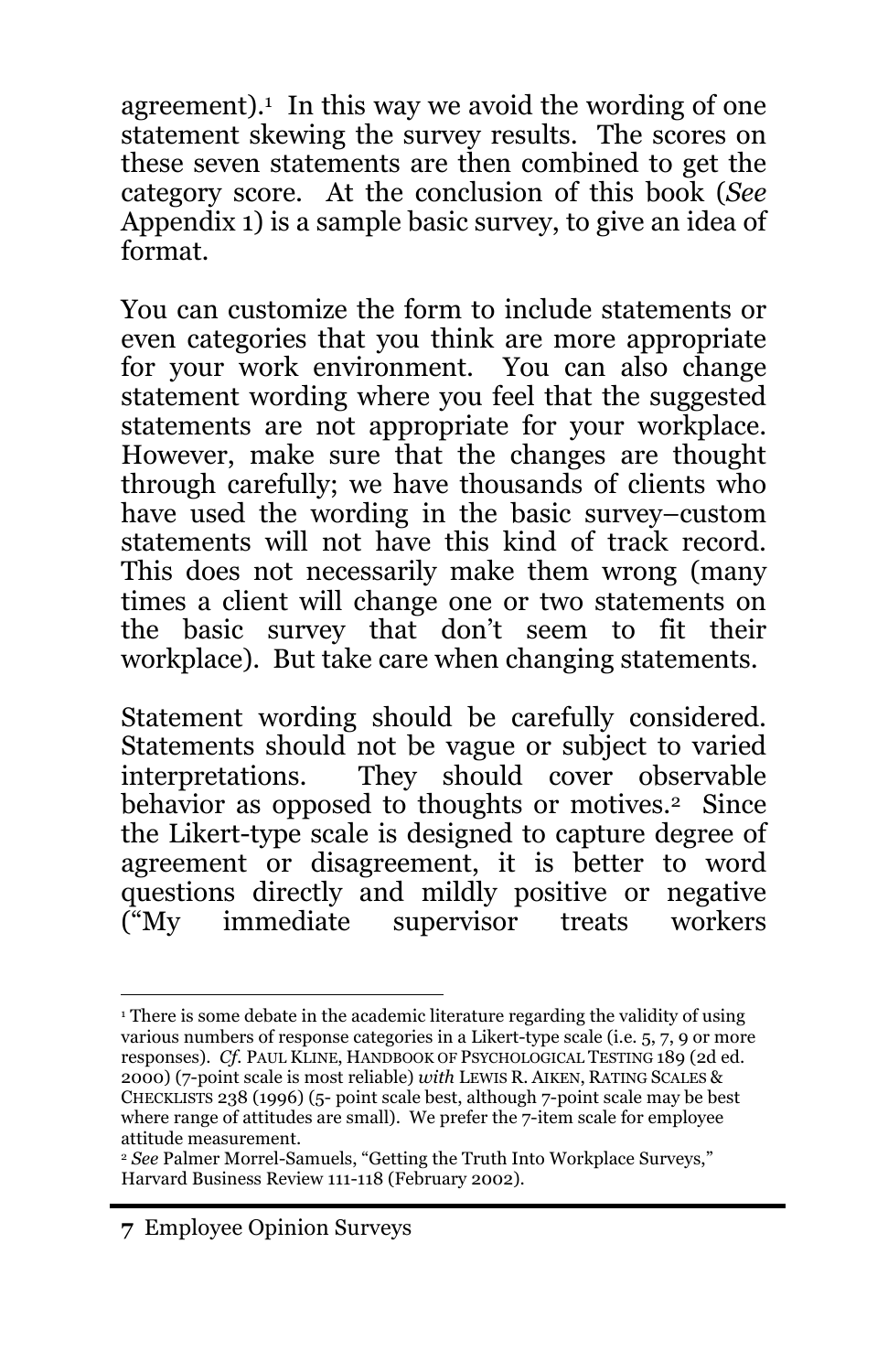consistently" is better than "Managers usually treat workers well").

Survey designers sometimes add even more reliability into the instrument by some of the statements in the positive and some in the negative (*i.e.* "My immediate supervisor treats workers consistently" and "My immediate supervisor does not treat workers consistently"), preventing someone from skewing results by marking the same answer on every statement.3 This is an option on our survey, although most of our clients choose to keep the statement wording consistent due to the reading level of the survey participants. We typically word our survey statements all in the positive, so employees are not confused during the survey.

It can also help to ask a few items that can be independently verified.4 For example, you may want to ask a statement that you know is false, expecting a low rating on that statement. You could also ask about items that can be verified through data that is kept by other departments or for other purposes (production records, HR reports or other data).

Most of our clients use the model survey form in Appendix 1 as their format. If you decide to customize your form, use these survey construction principles to guide your changes. Any time you change your survey form you should discuss those changes with your survey consultant.

 <sup>3</sup> *See* KLINE, *supra* note 7, at 188-190 (2000).

<sup>4</sup> *See* Morrel-Samuels, *supra* note 8.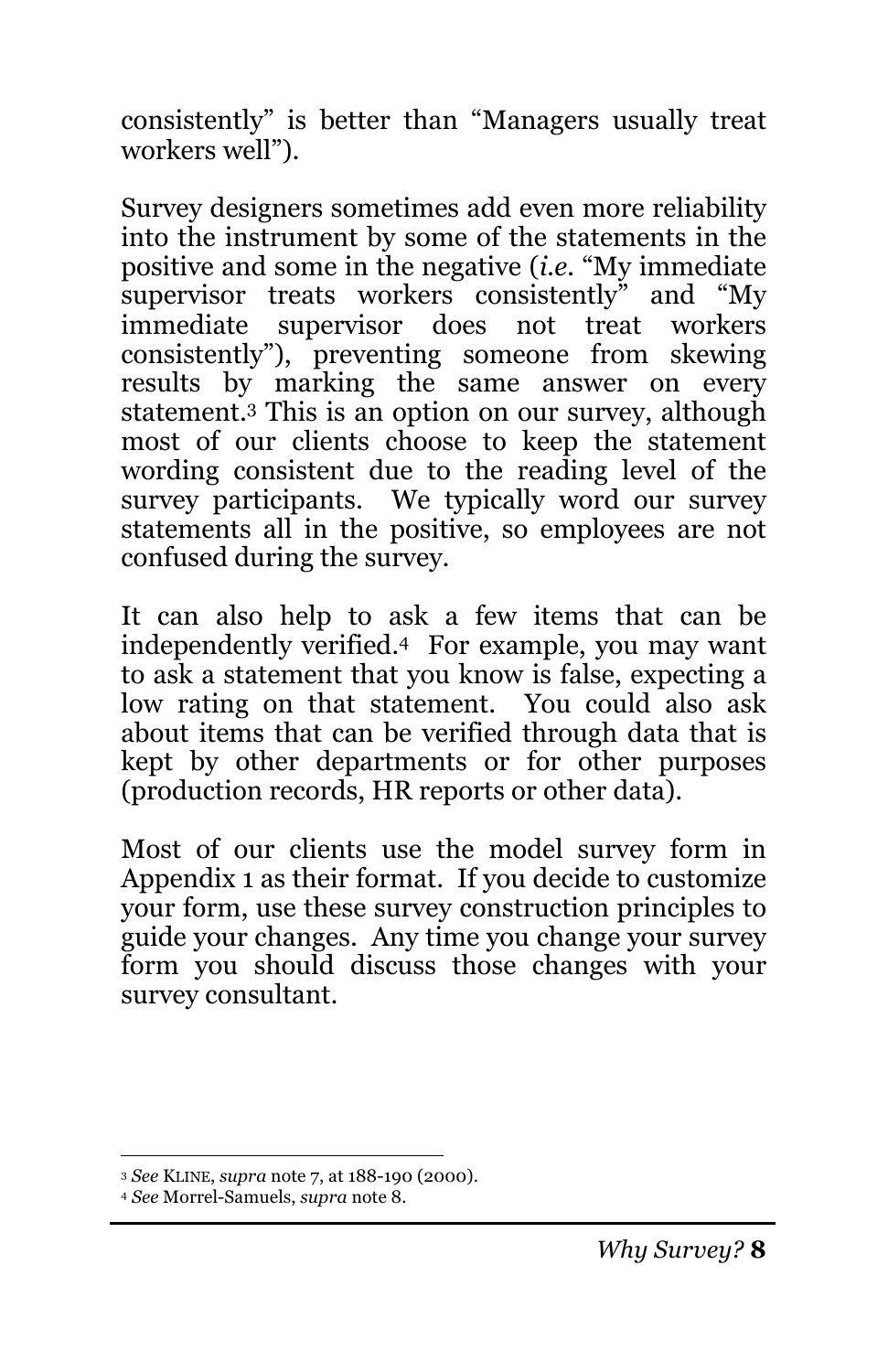#### **Administering Opinion Surveys**

Make sure you read the following instructions carefully, prior to administering the first group of surveys. There are a number of administration issues that can skew survey results. For example, where management retaliation is an issue, less candid results are obtained if a management employee administers or gathers the completed surveys. Another important factor is to administer the survey to groups of employees in as similar circumstances as possible. For example, large time gaps between survey administration periods can alter results markedly. We recommend that companies conduct surveys in small blocks of time, no longer than a week.

It is very important for these instructions to be followed exactly. Survey conditions should be as similar for each group taking the survey as is possible. Following these instructions will help to ensure that the results accurately reflect the attitudes of your workforce.

#### **Announce the Survey**

About a week before actually administering the survey, announce that your company is going to conduct the survey. Use a memo along the lines of the following: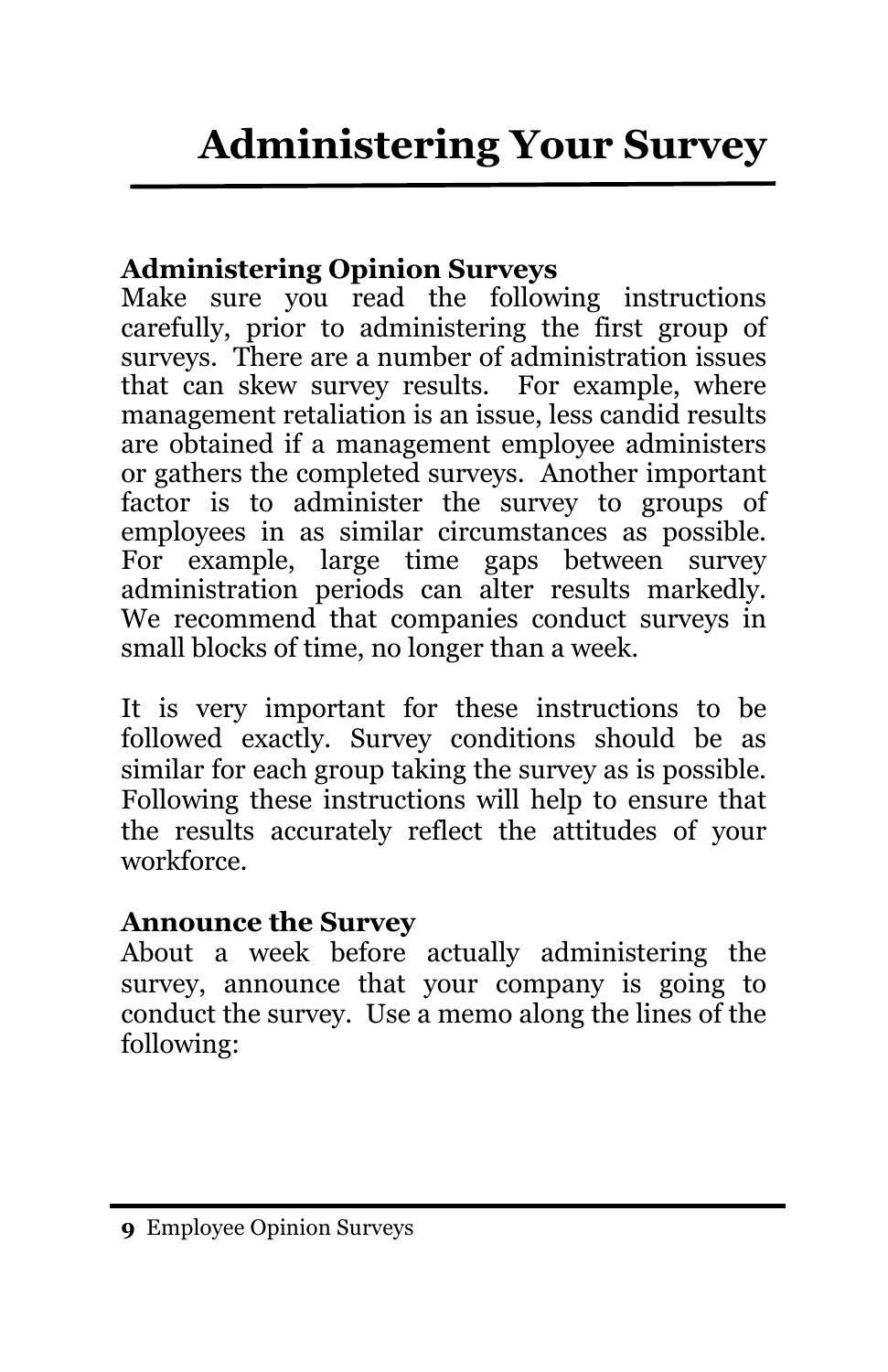*November 26, 2008*

*To: All Employees From: Your Name Subject: Employee Opinion Survey*

*I am pleased to announce that during the week of \_\_\_\_\_\_\_ we will be conducting an Employee Opinion Survey at all \_\_\_\_ locations. The purpose of the survey is to get your honest opinion about a wide variety of issues relative to your job here at \_\_\_\_.*

*The survey will be conducted by an outside company who conducts surveys like this for organizations throughout the United States. No member of management will ever see your completed survey form.*

*The survey is completely confidential. The survey form does not ask for your name or any other type of personal identification. After all forms have been completed, they are sent to our outside consultants for processing and evaluation.*

*Our survey consultants will prepare a comprehensive report that summarizes your collective responses. Shortly after they give us this report we will share the results with you. Then, working with you, we will develop a plan to improve our weaknesses and build on our strengths to make \_\_\_\_ an even better place to work.*

#### **Organization Identification and Sub-group Selection**

Normally your organization's department and subgroup identification information will be printed on page 1. Otherwise, there are blank lines on the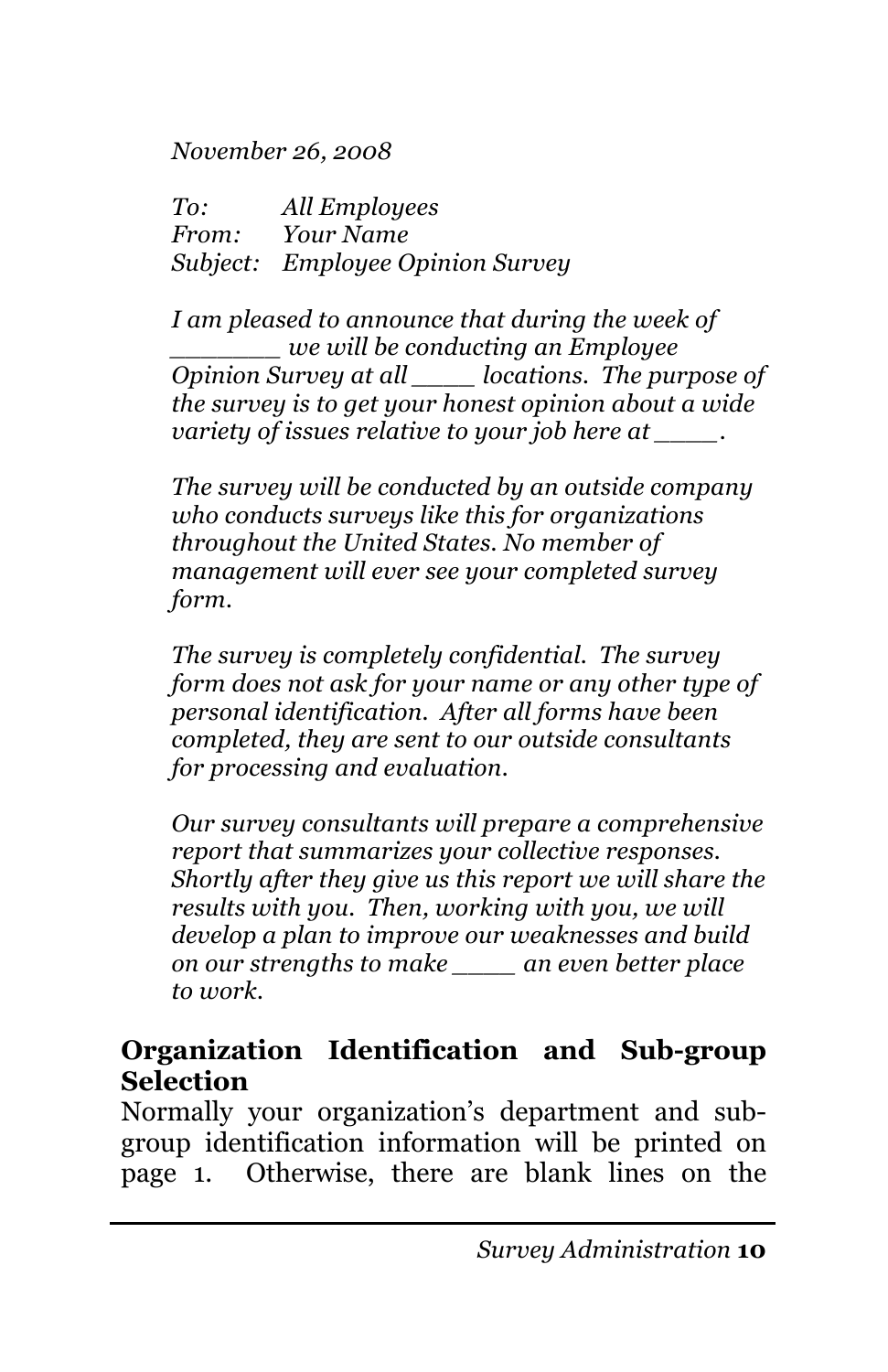Opinion Survey form asking for this information. The first line asks for the Name of Organization. This is the name of your company or facility. This may be provided by the survey participants or may be preprinted in advance on the survey form. If the participants are to provide this information, everyone should be instructed to fill in this space exactly the same way. Using abbreviations or initials could cause confusion when the data is processed.

Immediately following Name of Organization, you may find blank spaces numbered 1,2 and 3, or preprinted designations (like department, shift or plant location). Before administering the survey, you must decide how you want the survey group sub-divided. Your survey report will contain one set of graphs for the entire survey group, plus additional sets of graphs for up to three of the sub-groups you select. This allows you to examine the responses of the sub-groups and compare those responses with the total survey group.

Most organizations select sub-groups according to Shift, Job Classifications, Department, Length of Service, etc. Select any three sub-groups that are most appropriate for your organization; you are encouraged to determine these in conjunction with your LRI Advisor. After selecting your three subgroups, you must decide how to incorporate that information into the survey form. There are several ways to do this:

You may have this information pre-printed on your survey form and instruct participants to circle the sub-groups which apply. Make sure each group is told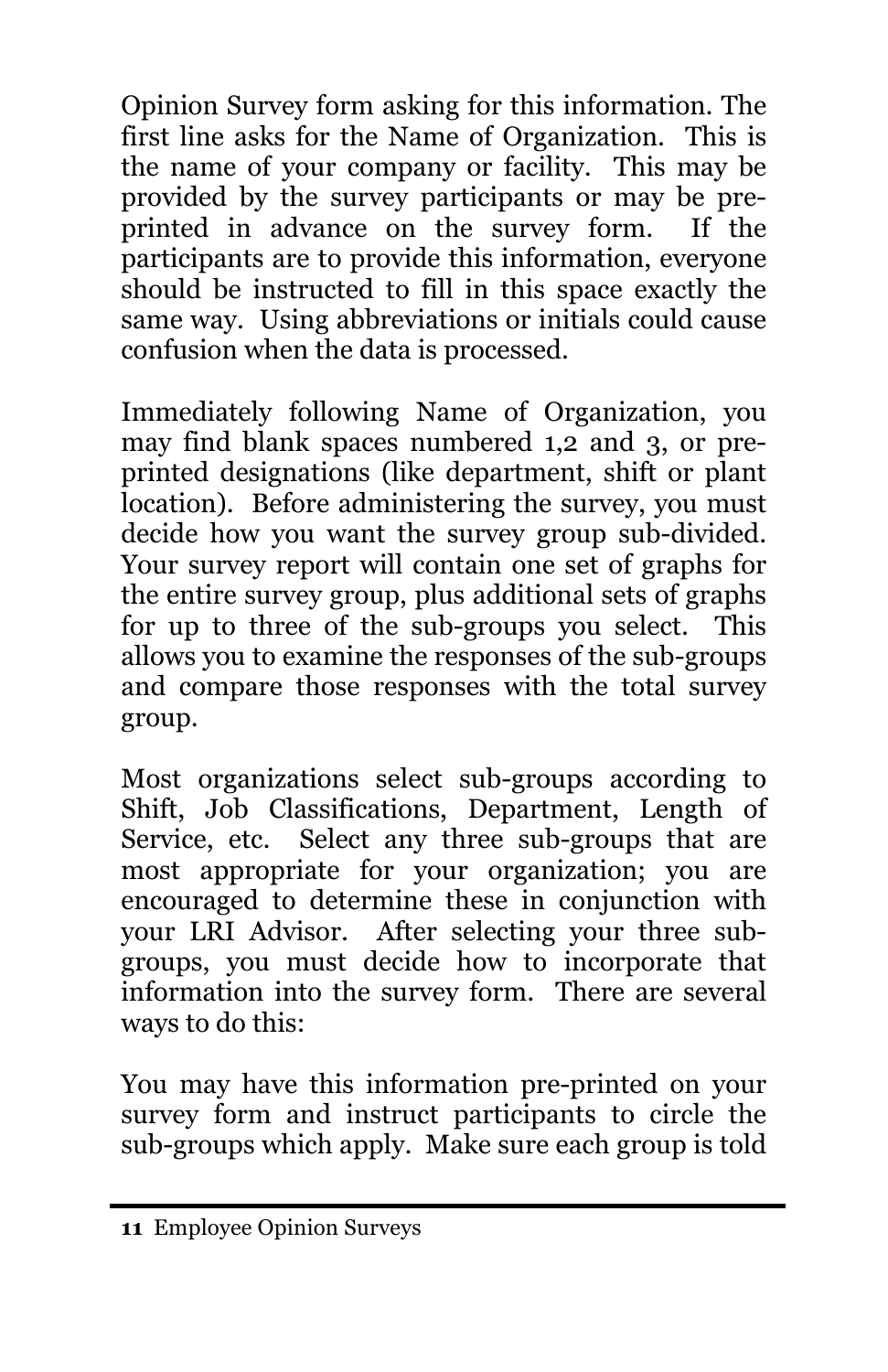which sub-groups apply to which positions so every participant knows what group they should circle. Also, make sure participants know to designate only one sub-group per category (only one department, only one shift).

You may advise survey participants of the three subgroups at the time the survey is conducted and instruct them to circle the number representing their individual sub-group. For example, you may tell participants that sub-groups will be determined according to shifts and then instruct them to circle number 1, 2 or 3 according to whether they work the first, second or third shift. It is not mandatory for LRI to know what numbers 1, 2 and 3 represent; but be certain that only one number is circled on each form.

You may ask each survey participant to write in each of the sub-group definitions and then circle the one that represents their sub-group.

## **Administration**

Some organizations believe that participant responses will be more honest if an outside third party administers the survey and mails the completed forms back to LRI without any member of management seeing or even touching the forms. If you feel that your survey would benefit from administration by an outside source, you may contact a local minister, attorney, judge or any other person who the survey group would believe insures total anonymity of the responses. Some clients have a member of the survey group handle the administration and mailing, thereby assuring employees that management will never see their responses.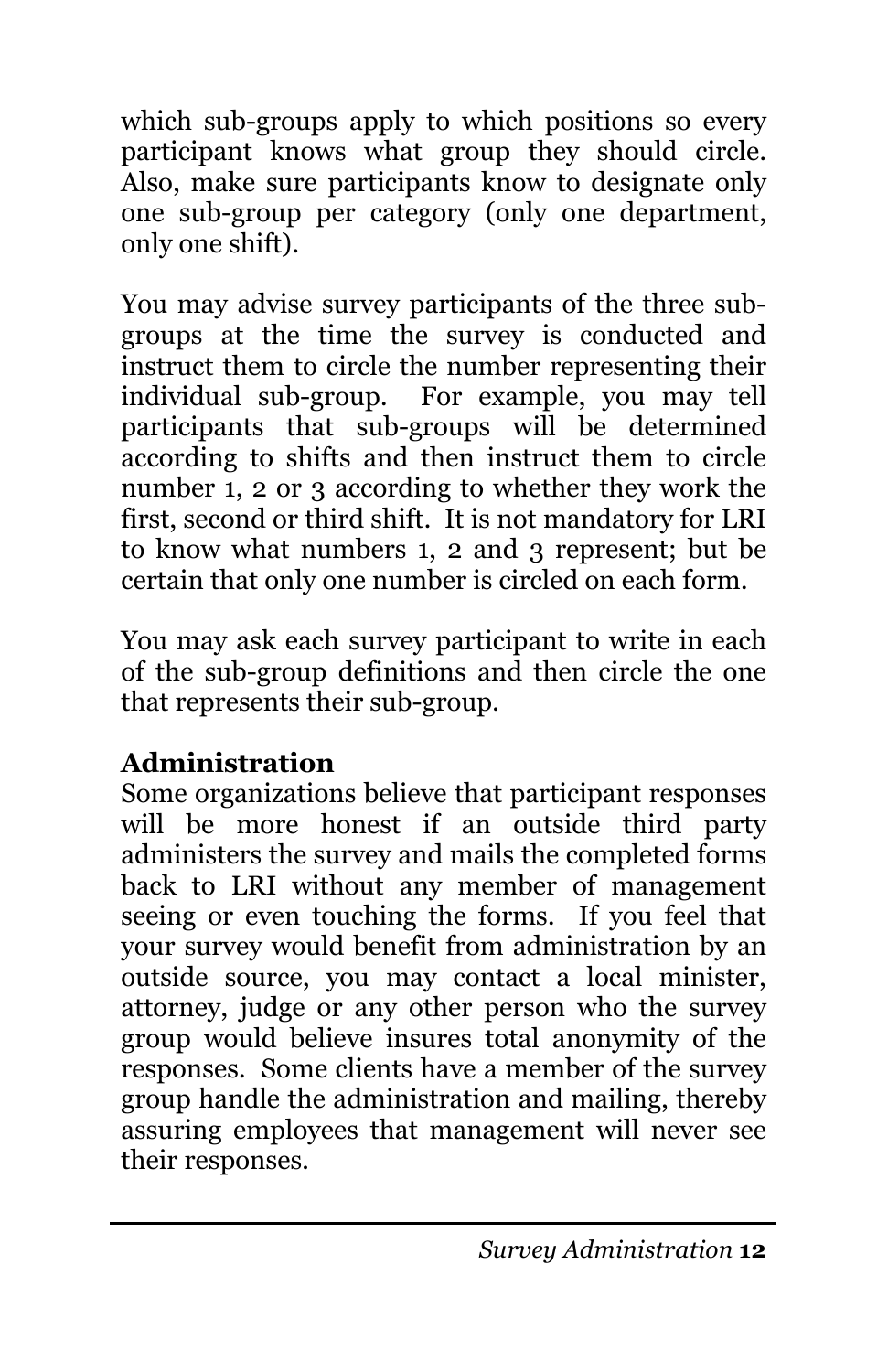Please note that the only duty of the administrator is to read the instructions to the participants and collect and mail the completed forms to LRI. The only reason to have an outside administrator is to provide the assurance of total confidentiality.

## **Administrator's Instructions to Participants**

If your survey will be conducted in two or more sessions, it is helpful if the instructions to participants are exactly the same or as close to exactly the same as possible. We suggest that you write out the instructions and have the survey administrator read the instructions to each group of participants. The survey should be administered to each employee group with as little time between as possible to avoid the sharing of responses or changes in conditions which would impact the survey results. Here is an example of survey instructions:

*Today, we are asking you to take a few minutes to participate in an opinion survey. The results of this survey will allow us to learn exactly what you as a group think and feel about a number of issues concerning your work environment. This will allow management to consider your collective opinions when making decisions. Your responses to this survey are completely confidential. Please do not sign the survey form. After I give you a few instructions, please complete the survey and place your completed form in the envelope located \_\_\_\_. After everyone has completed the survey, I will seal the envelope and mail it to our outside survey consulting firm for statistical analysis. Remember that the survey forms are anonymous and your answers are totally confidential. No member of management will ever see your completed survey form or know how you respond. This company will compile your responses*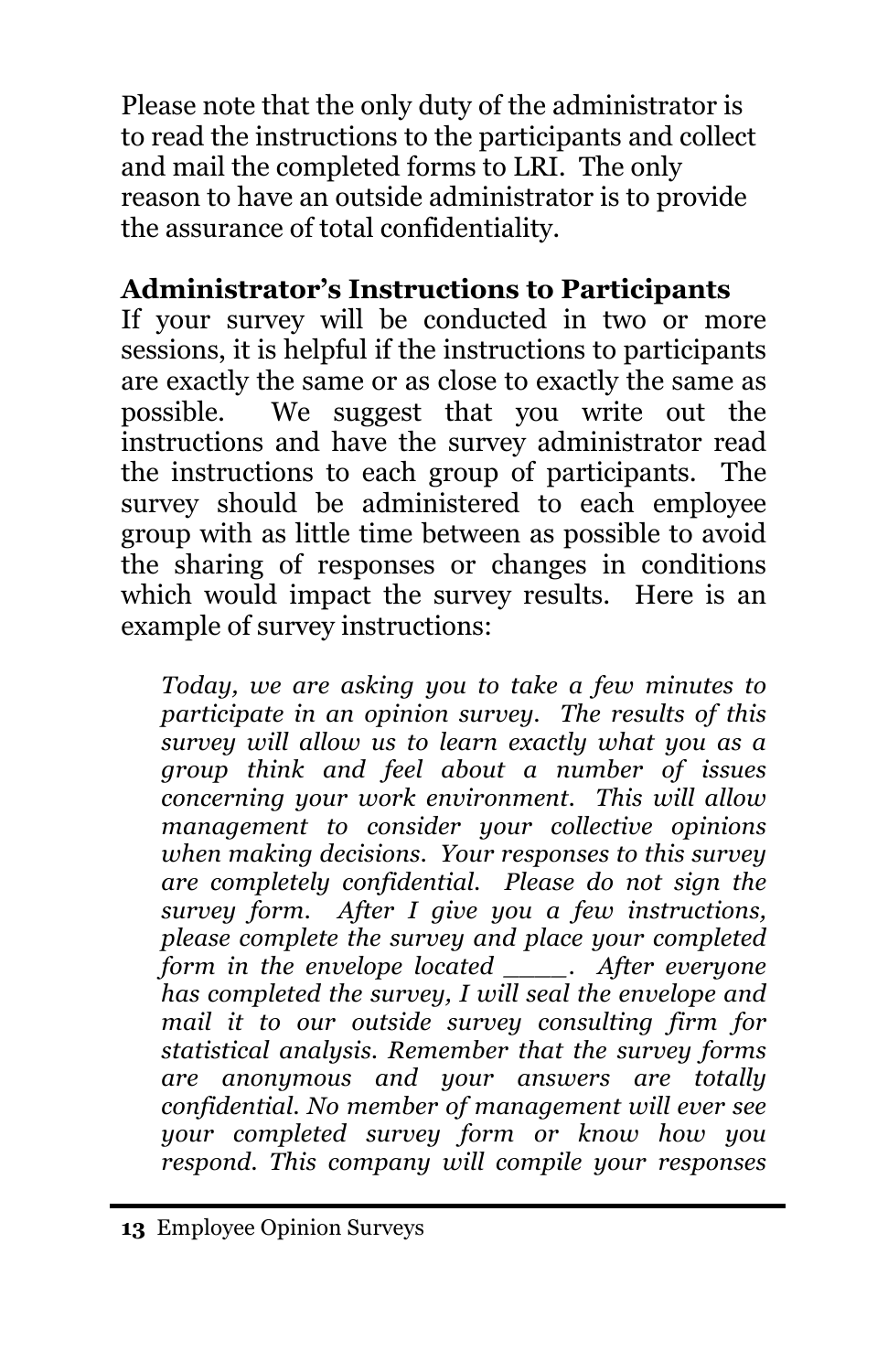*and make a report detailing the collective responses of everyone who participates. After we receive this report, we will share the results with you. To begin, please read the first page of the form. Do not turn the page until I tell you.*

[Allow enough time for everyone to read page 1, or, if you prefer, read page 1 aloud.]

*In the middle of the page you will see an area where you can select your location, department or other information. This is used by the survey consultants to analyze whether particular work groups feel significantly different about work issues than the general population. Remember that your individual identity is completely anonymous and that our survey consultants do not report back information to us on groups with fewer than 10 respondents.*

*Please find the department in which you work and circle it. If you have a question about your department, or feel you could fit into more than one designation, pick the one which most closely matches your job or in which you spend the most time. Circle any other demographic information that applies (discuss specific demographic designations as appropriate). Again, if you work on more than one area, circle the one on which you've worked the most in the last few months.*

*Now, read the sample survey statement. Do not turn the page until everyone has finished reading.*

[Allow enough time for everyone to read the sample survey statement.]

*Does anyone have any questions about how to complete the survey form?*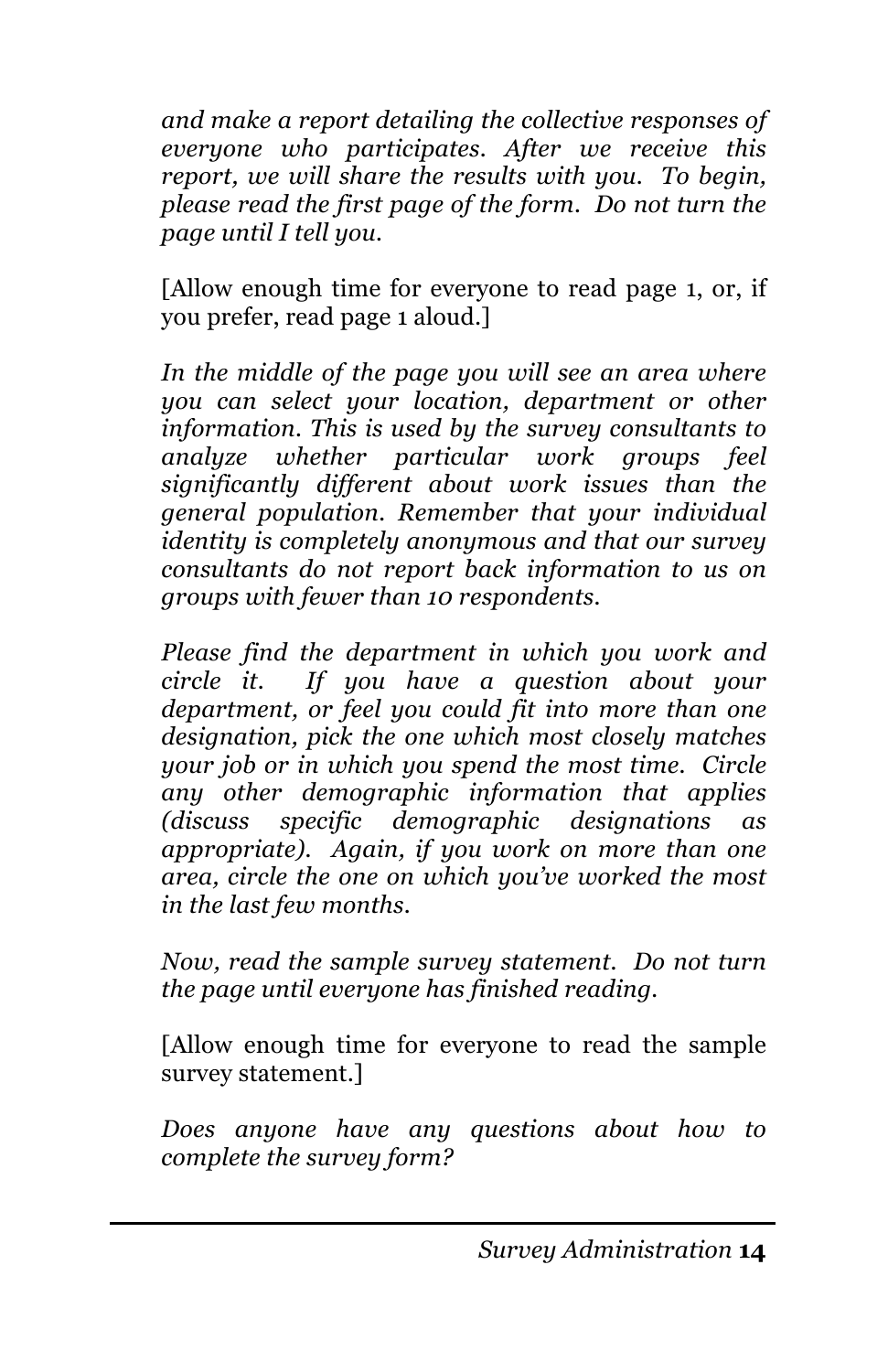[Answer any questions.]

*There are a couple of terms you need to be familiar with. When the survey refers to a supervisor, this means your immediate boss. When the survey refers to upper management, this means (all other managers that a supervisor reports to or another definition suited to your company's circumstances). When you finish the survey, please check to be sure you have identified your employee group and answered all 70 questions. Please do not fold the survey, as this delays processing of the results. Place your completed survey in the envelope located \_\_\_\_\_ and return to work. All right, begin.*

After all of the surveys have been completed, the administrator should seal the envelope containing the completed survey forms and mail it to LRI via your preferred mailing service. Sealing the envelope in front of the survey participants can reassure employees that their responses will remain confidential. Sometimes companies will have an hourly employee survey participant put the survey forms in the envelope and mail them. Again, the key is to make sure employees are certain that the survey forms are kept confidential. LRI will provide return mailing labels upon request.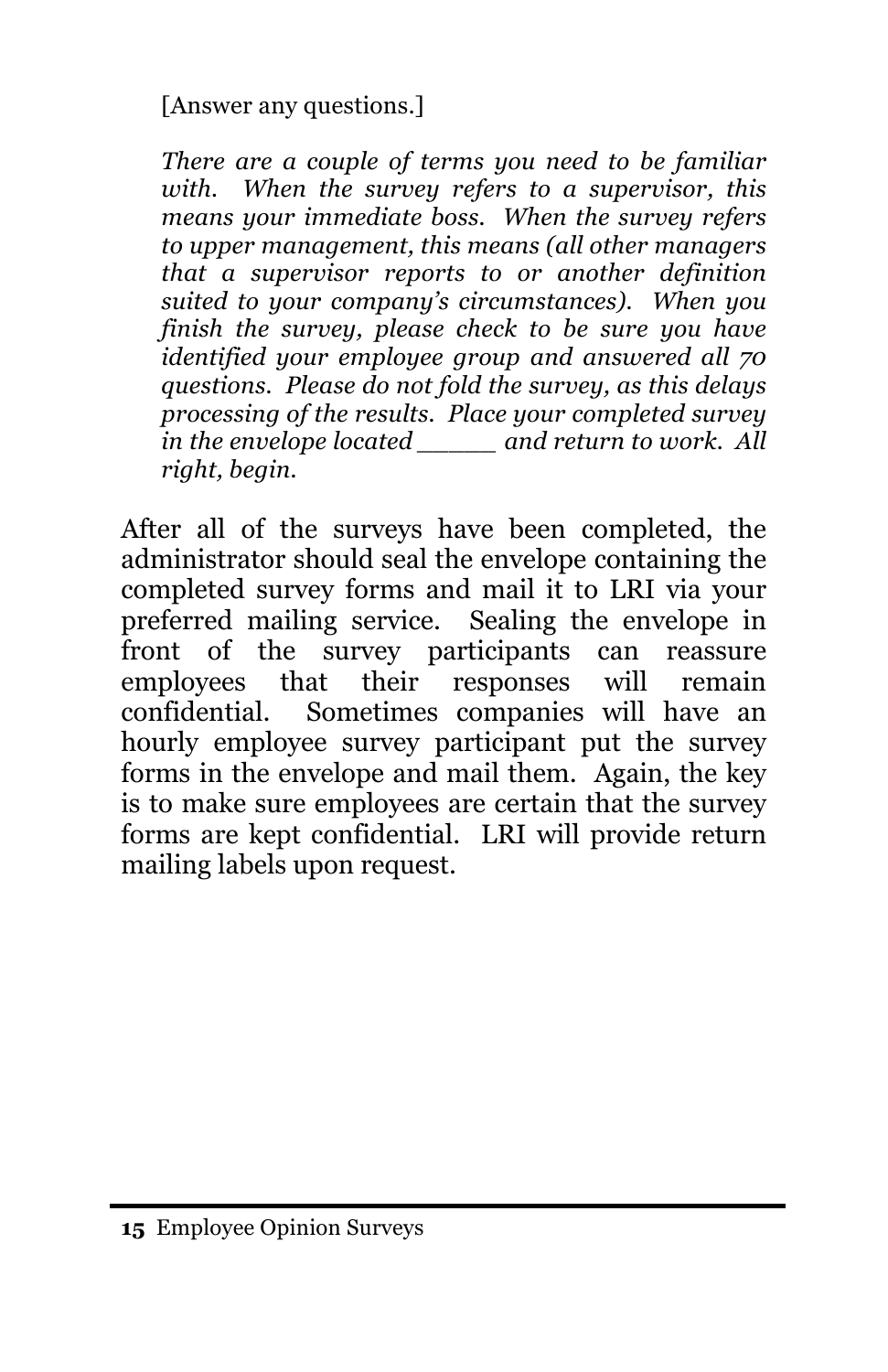One of the most important aspects of conducting an employee opinion survey is tabulating the results appropriately. A scientific, statistical approach must be used to tabulate this information in order to achieve optimal results. Collecting groups of random comments without proper categorizing is a sure recipe for disorganization and, ultimately, failure. Issues must be coordinated among logical employee work groups in order to clearly plan how to attack problems that are identified (and even which problems to attack). No matter which method of gathering opinion is utilized, it is necessary to organize the data in a way that is useful for strategy and planning purposes.

The first principle of organizing opinion survey data is to group comments into categories of opinion. For example, comments regarding pay and benefits should be separated from comments regarding policies, procedures and other matters. The table below lists the categories of behavior LRI Management Services assesses during employee opinion surveys. Of course, categories can be added or subtracted based on the specific needs and issues of the company.

| <b>Work Conditions</b>  | Training                    |
|-------------------------|-----------------------------|
| <b>Job Satisfaction</b> | <b>Immediate Supervisor</b> |
| <b>Company Pride</b>    | Communications              |
| Pay and Benefits        | <b>Work Relations</b>       |
| Advancement             | <b>Top Management</b>       |

*Tabulating Survey Results* **16**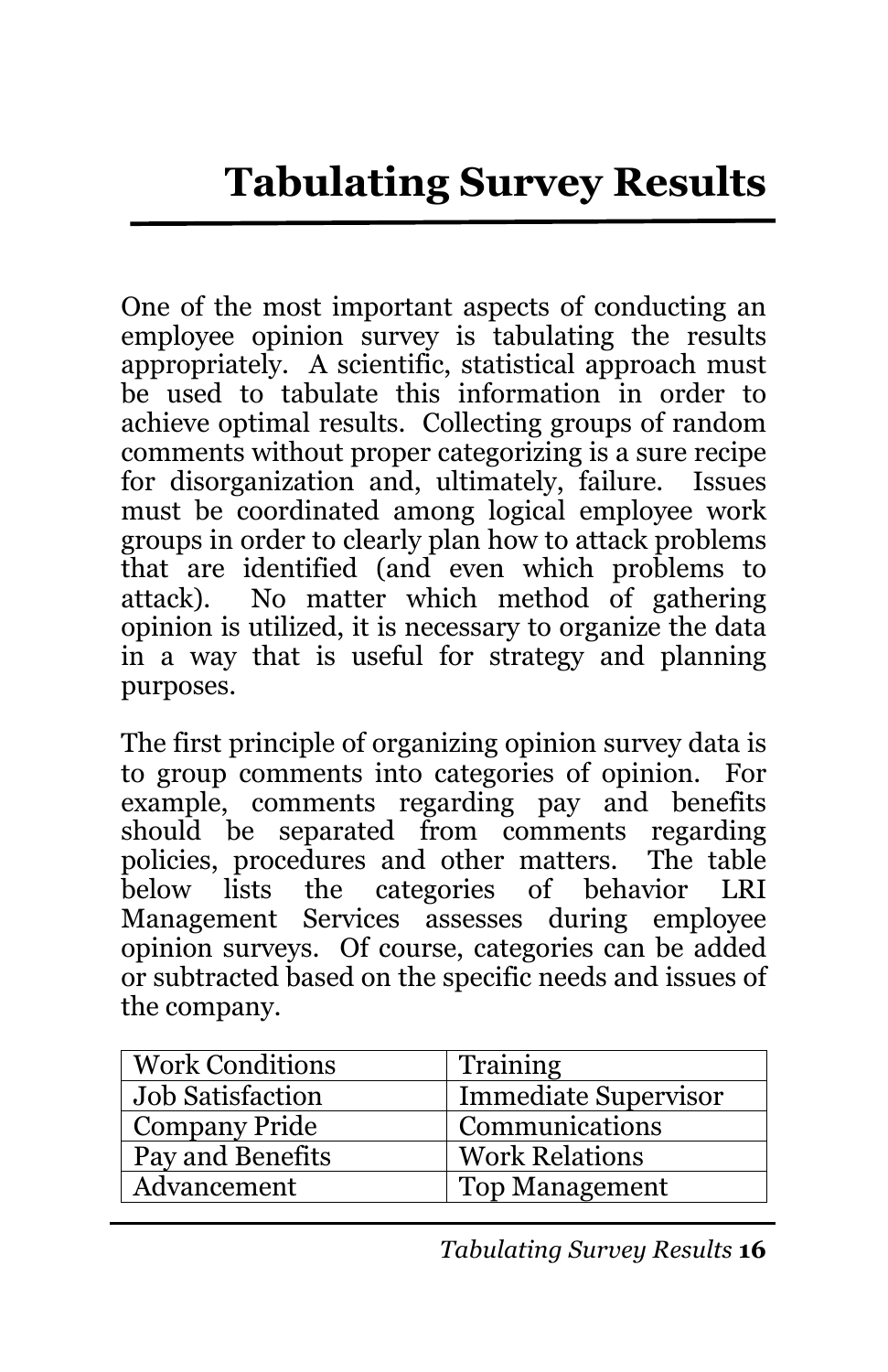In addition to categorizing opinion according to question category, the results are also tabulated according to other applicable categories, i.e.:

| Department         | Length of Service     |
|--------------------|-----------------------|
| Shift              | Work Cell             |
| Supervisor         | <b>Plant Location</b> |
| Job Classification | <b>Product Line</b>   |

By breaking survey results down according to these areas, we can pinpoint exactly where problems are occurring in the workforce and where they are not. Failure to break results down into work group categories like these can often hide significant problems in the company. Some groups may be more positive and mask the scores of groups that are more negative. Pivoting the data in these various ways provides the clearest picture of the company and creates opportunities to attack issues that may have remained hidden under other methods.

There can be problems with breaking down data too narrowly. If the size of the work unit is small, or if the number of breakdowns is too numerous, there is the real possibility that only a few employees will fit into any one category. This creates two major problems. First, it can reduce the reliability of data, due to the fact that employees may fear that management will be able to identify individual employees who made a comment. This may result in employees answering untruthfully to statements about their supervisor or management.

There are also legal issues raised by the National Labor Relations Board regarding surveys that identify

**<sup>17</sup>** Employee Opinion Surveys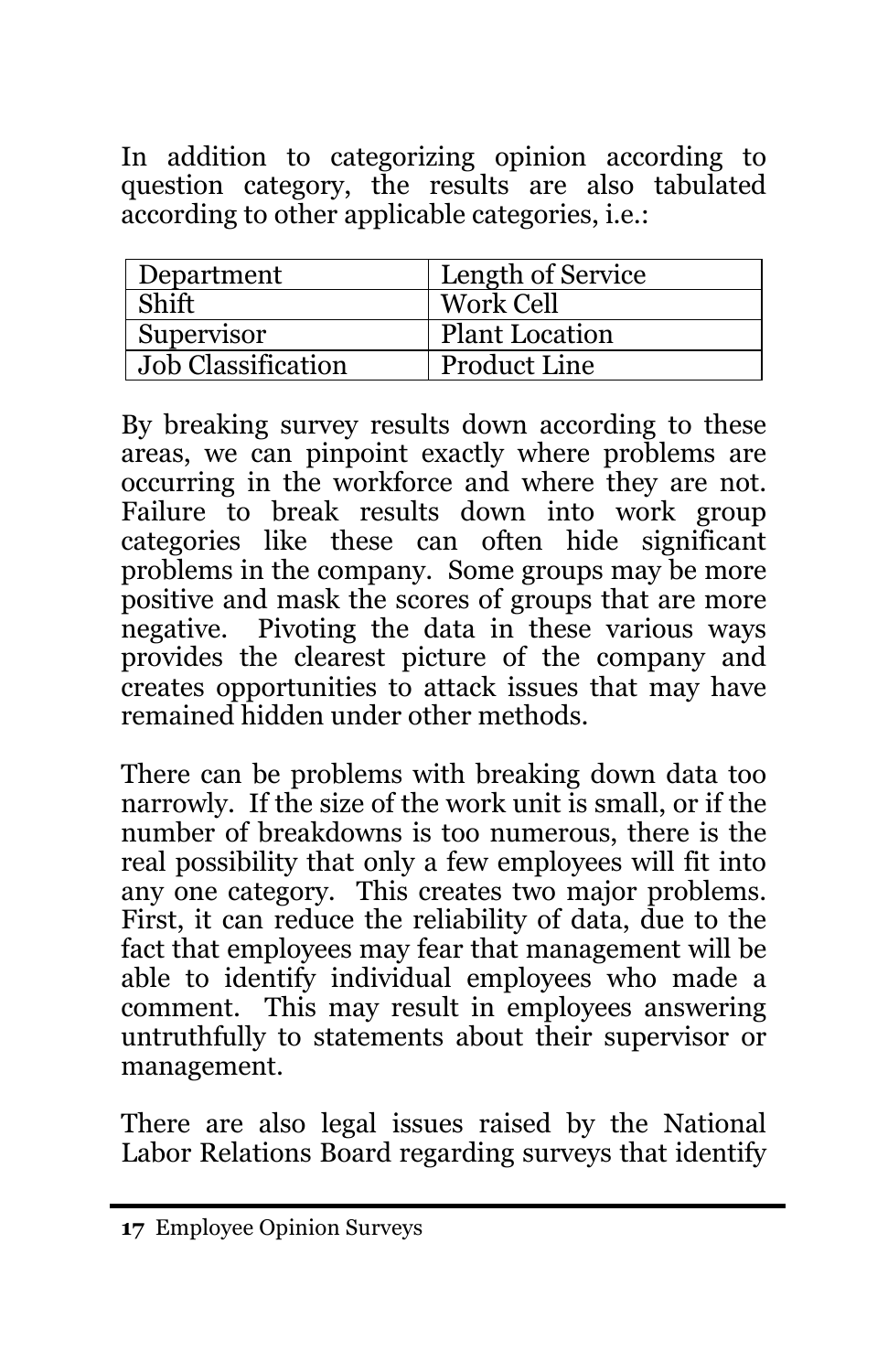the individual making comments (*see* pages 38-45 for more information). Therefore, it is vital to reach a good balance between enough data to make strong recommendations and too much data, which can negatively impact the results of the survey. Most of this planning should occur in the initial survey design. Work with your LRI advisor to determine the most important categories to use for your organization.

Care should also be taken in determining how opinion is evaluated among the categories and work groupings because there are several different ways to look at issues. For example, one might look at the overall average score in a particular work grouping. Another angle is to compare the percentage of employees who responded favorably to those who responded unfavorably. The results can also reveal specific numbers of employees who have rated statements at various levels of agreement or disagreement along the spectrum. There are advantages and disadvantages to each type of rating, and all three should be used to best analyze issues in a company.

#### **Overall Scores**

Overall scores are good for gauging, in general terms, how a group feels about a particular statement or category. These overall scores are misleading at times because extremely high ratings can sometimes mask a significant negative opinion on a question or issue. For example, a department consisting of three shifts may have very strong favorable opinions on first and second shifts but extremely negative opinions on third shift. While a significant problem exists on the third shift, it is not evident in the overall score. As a result, a company may be unaware of a significant employee relations issue.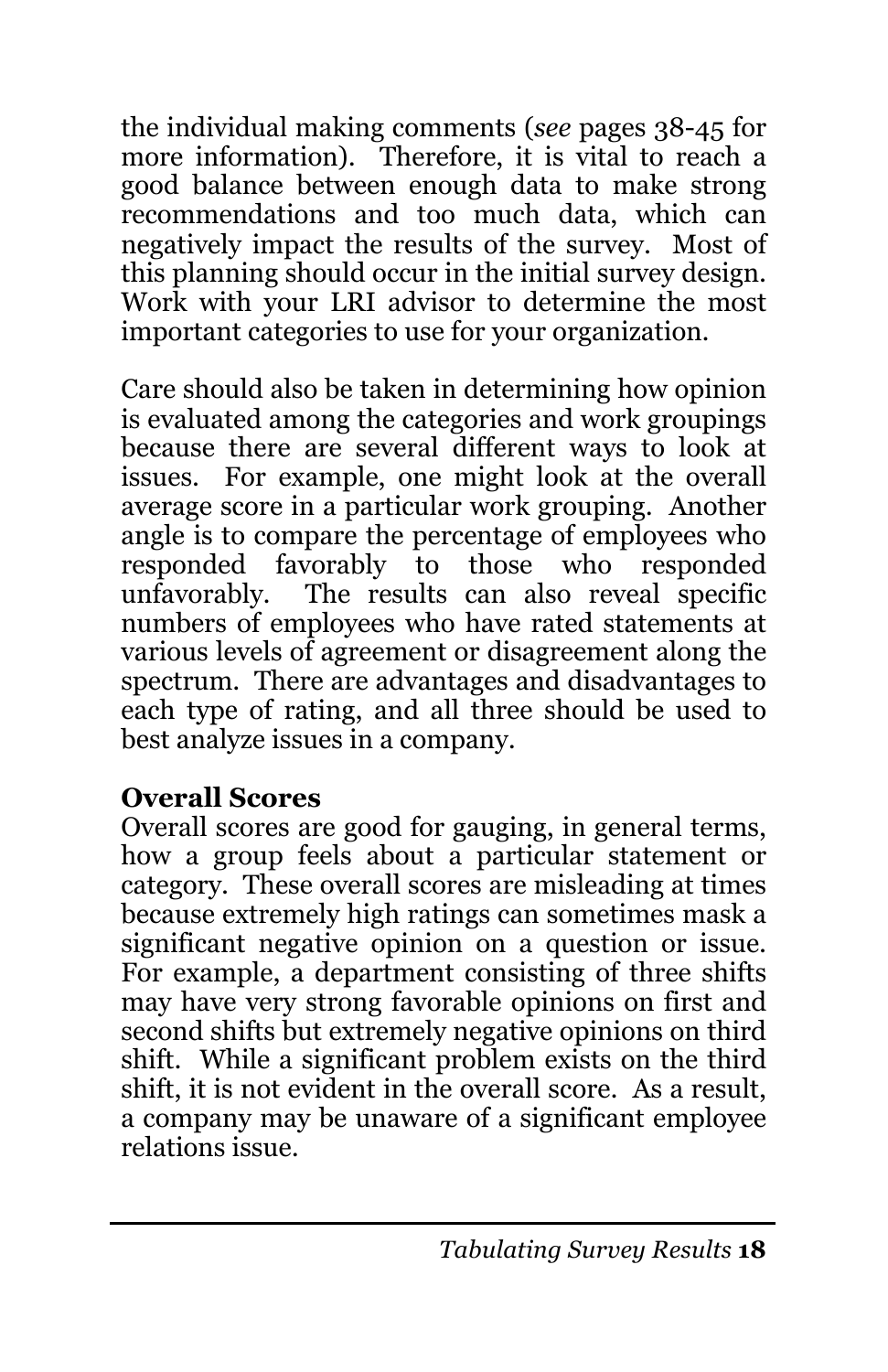#### **Percent Favorable to Percent Unfavorable**

This method is effective for determining significant pockets of favorable or unfavorable opinion. It allows a company to pinpoint where extremes have pulled a score up or down. However, percent favorable to unfavorable does not give as accurate a view of the overall feeling of a work grouping as the overall average score. This is because the favorable and unfavorable ratings can be spread across various degrees of agreement or disagreement. For example, a company may have an evenly distributed number of favorable and unfavorable responses, as a percentage, but those responses may be unevenly distributed within the favorable and unfavorable categories. See Appendix 2 for an example. In other words, two companies with the same percent favorable to percent unfavorable groupings could have significantly different overall scores on the same issue.

#### **Actual Response Distribution**

The advantage of this method is that a picture is formed of how employees feel on particular issues across the entire spectrum of responses. This method takes out the "averaging effect" of using overall favorable to unfavorable responses. The possible favorable to unfavorable responses. disadvantage of this method is that it creates information overload in some respects. In other words, negative opinion is expressed to many questions. Without some sense of the overall score of a particular group, it becomes increasingly difficult to prioritize action areas.

Therefore, it is easy to see the importance of using all available information, broken down in a variety of ways, to determine exactly which areas deserve the most consideration in a particular company. The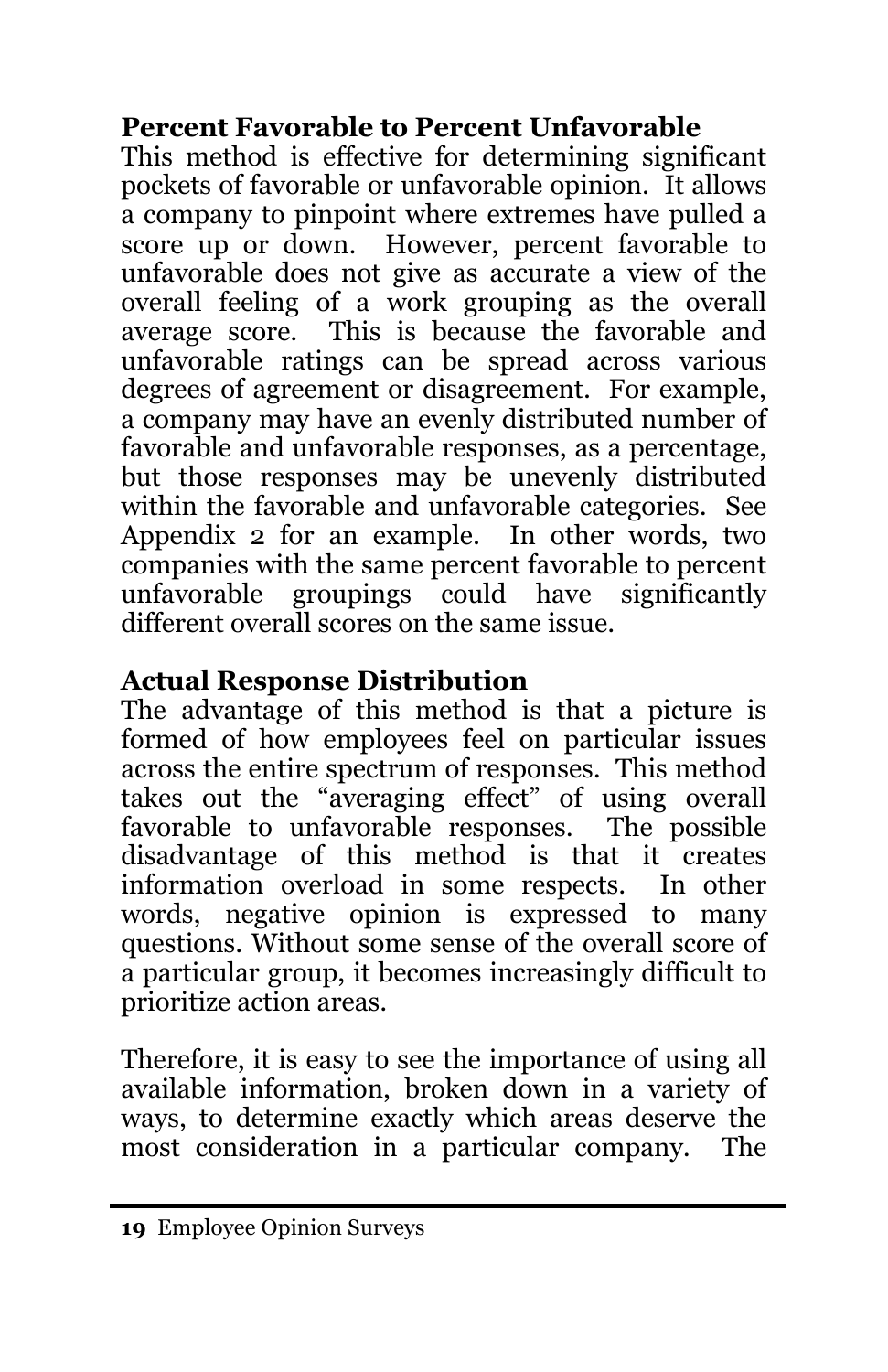charts and graphs in Appendix 2 show how your data will be presented.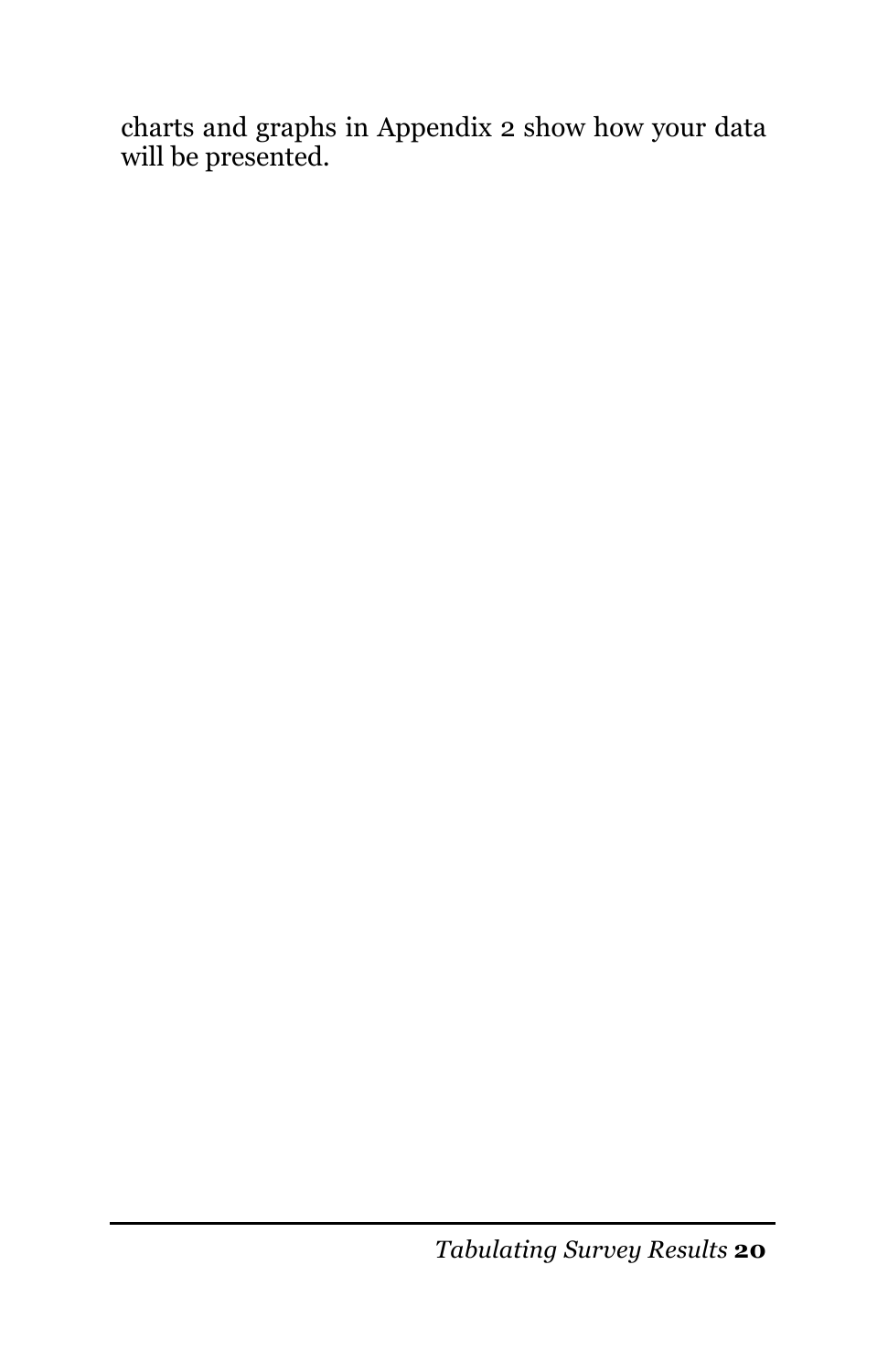# **Communicating Survey Results**

The most important part of the process of administering and tabulating an effective employee opinion survey is communicating the results. If a company fails to communicate its survey results effectively, the survey can do more harm than good. Again, there are a variety of methods for communicating survey results to a work group. A few of those strategies are discussed here.

#### **LRI Conducts the Meetings**

Some clients ask LRI to conduct the survey feedback meetings on-site. The advantage of this method is that it shows employees that the company takes the survey seriously, it lets employees ask questions to survey experts (if a manager gets confused in a survey feedback meeting it can reduce confidence in the survey results) and it lets an employee relations expert explore some of the key issues highlighted in the survey results. It also gives an LRI consultant an opportunity to address the management group and to assist with action planning.

There are two primary disadvantages to this method. First is the expense  $-$  it is obviously much more expensive to have outside consultants present the data than to have on-site managers do it. This is particularly true in large organizations. Second, it takes supervisors and managers out of the "feedback loop" and can lead some managers to disengage from the process. This can be managed, but it is a concern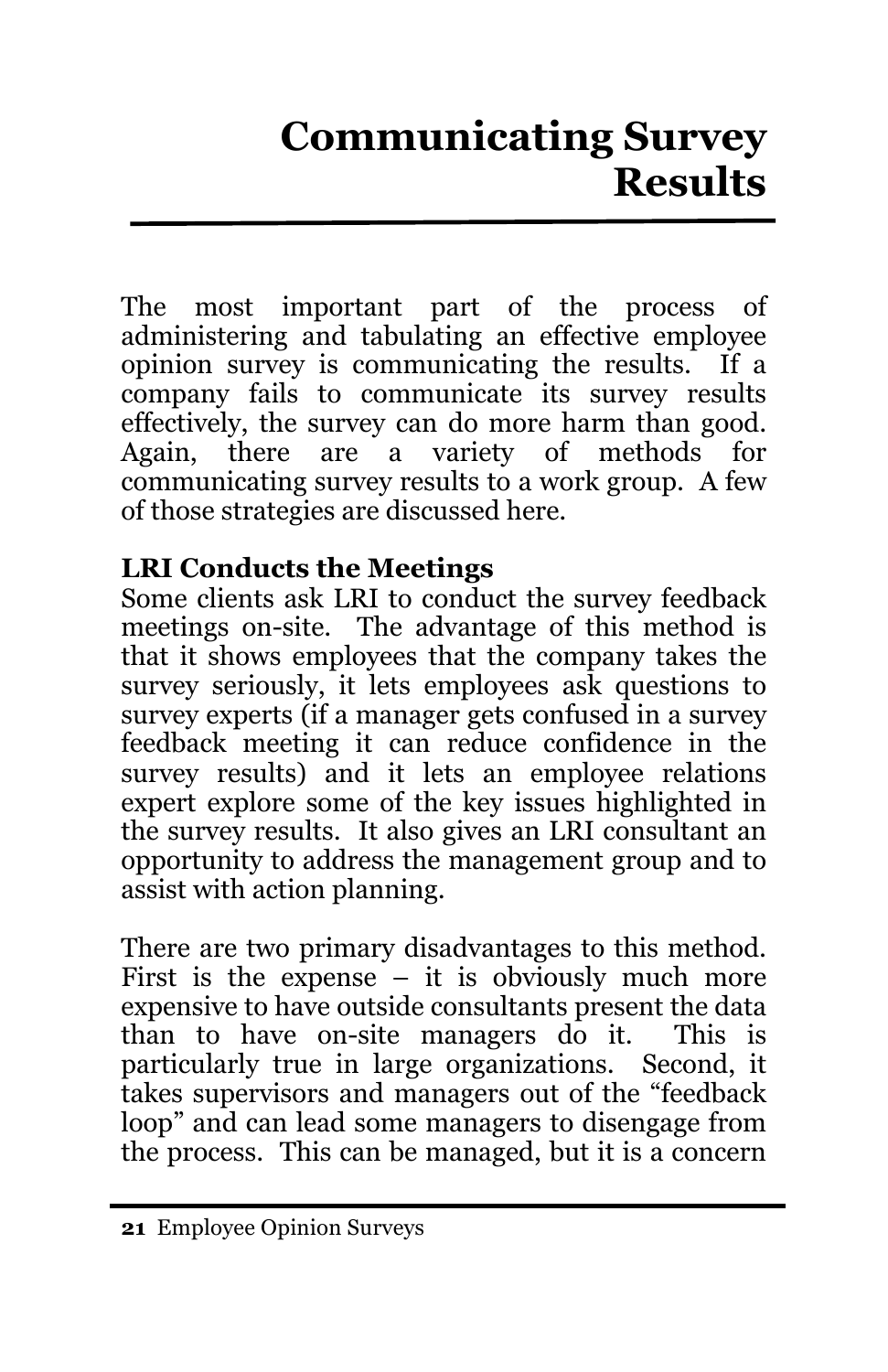in some organizations. If managers are charged with presenting the survey results they are much more likely to become familiar with the results and to take responsibility for responding to the information in the survey.

## **On-site Managers Conduct the Sessions**

This is the ideal way to present the survey information. It is less expensive and forces managers to take responsibility for the survey information. Managers who present the results are more likely to become intimately familiar with them, increasing the likelihood that they will respond to them. They also have a stake in the outcome of the survey feedback meetings. It prevents managers from ignoring the survey as another corporate "flavor of the month."

At the same time, it is important that the managers who conduct the survey feedback meetings be skilled in doing so. Poorly handled survey meetings (especially if a manager is overly defensive or even dismissive of the concerns raised in the survey) can create more problems for the organization. For this reason it is important that managers charged with communicating survey results be thoroughly trained on how to conduct an effective survey feedback meeting. This training can be handled by on-site managers, or LRI is available to train the managers.

## **Small Group Sessions**

It is our view that the best method to communicate results is in small groups (i.e. departments, work cells, etc.) There are several reasons small groups are ideal. First the small group is more manageable in most companies. Between 10 and 20 employees in a group helps to prevent disruptions but is still a large enough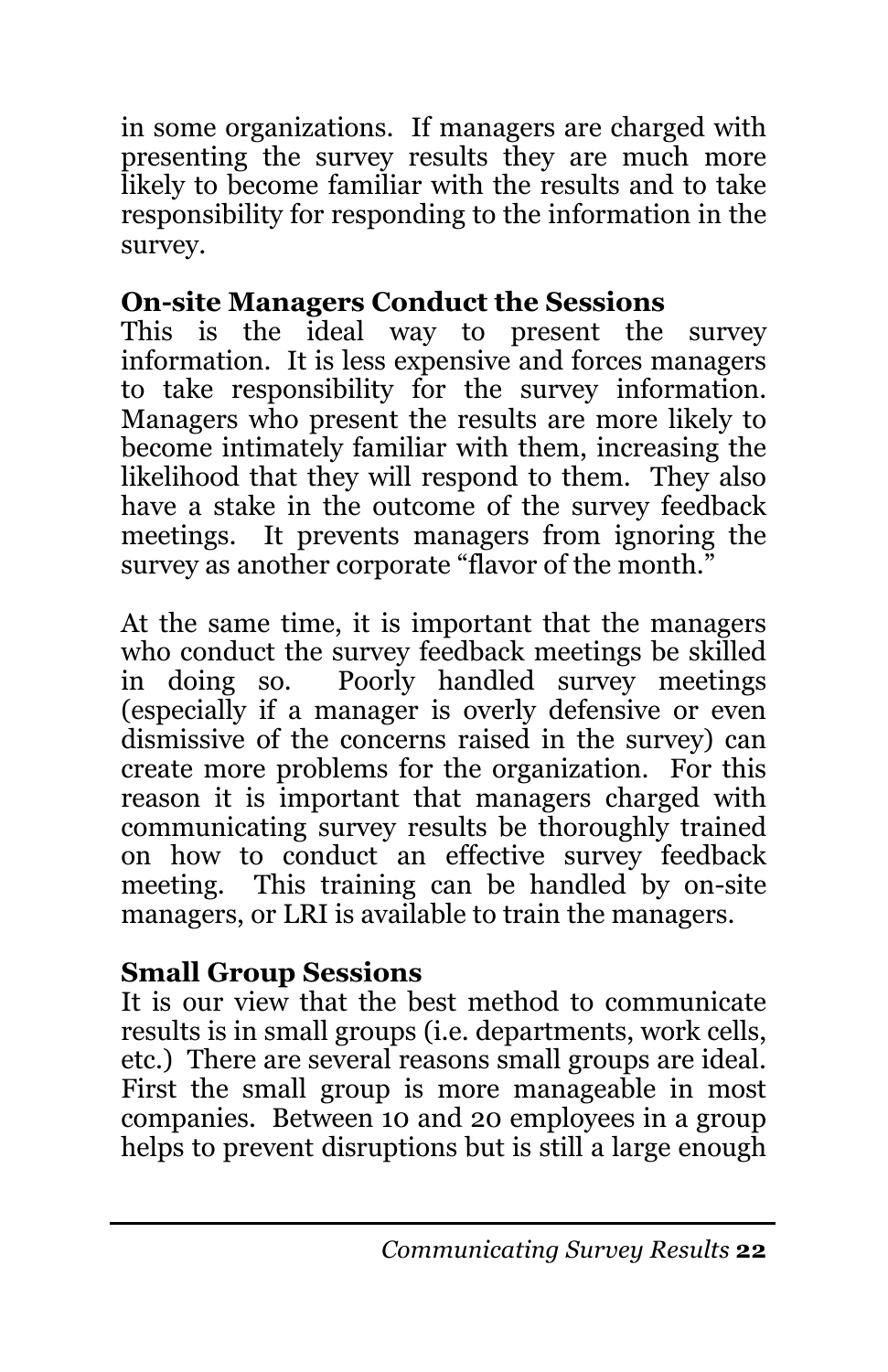group that people do not feel like they are being singled out.

Second, the small group session is more likely to get people talking. Smaller work groups typically include people who are very familiar with each other and who work closely together. These employees are less likely to be intimidated or embarrassed to speak up in the meeting. This is not always the case (a good facilitator can help to encourage participation, but some people just will not speak up in any group meeting). However, the larger the group, the less likely that anyone other than the most vocal employees (most people already know how these people feel) will give honest and helpful feedback.

Finally, it is in these small groups that most problemsolving will occur. Once these employees see and comment on the survey results, they will be asked to help management work on fixing them. For that reason it is best to start the feedback process with the same small group.

#### **What If We Can't Do Small Group Meetings? Tips for Other Kinds of Feedback**

Some organizations can't do small, department-level feedback. While these other communication methods are less than ideal, the most important thing is to make sure employees receive some communication regarding the survey. It is highly recommended that if you attempt one of these methods that you consult with an LRI Advisor to prepare your communication sessions. Other methods available to conduct feedback sessions include: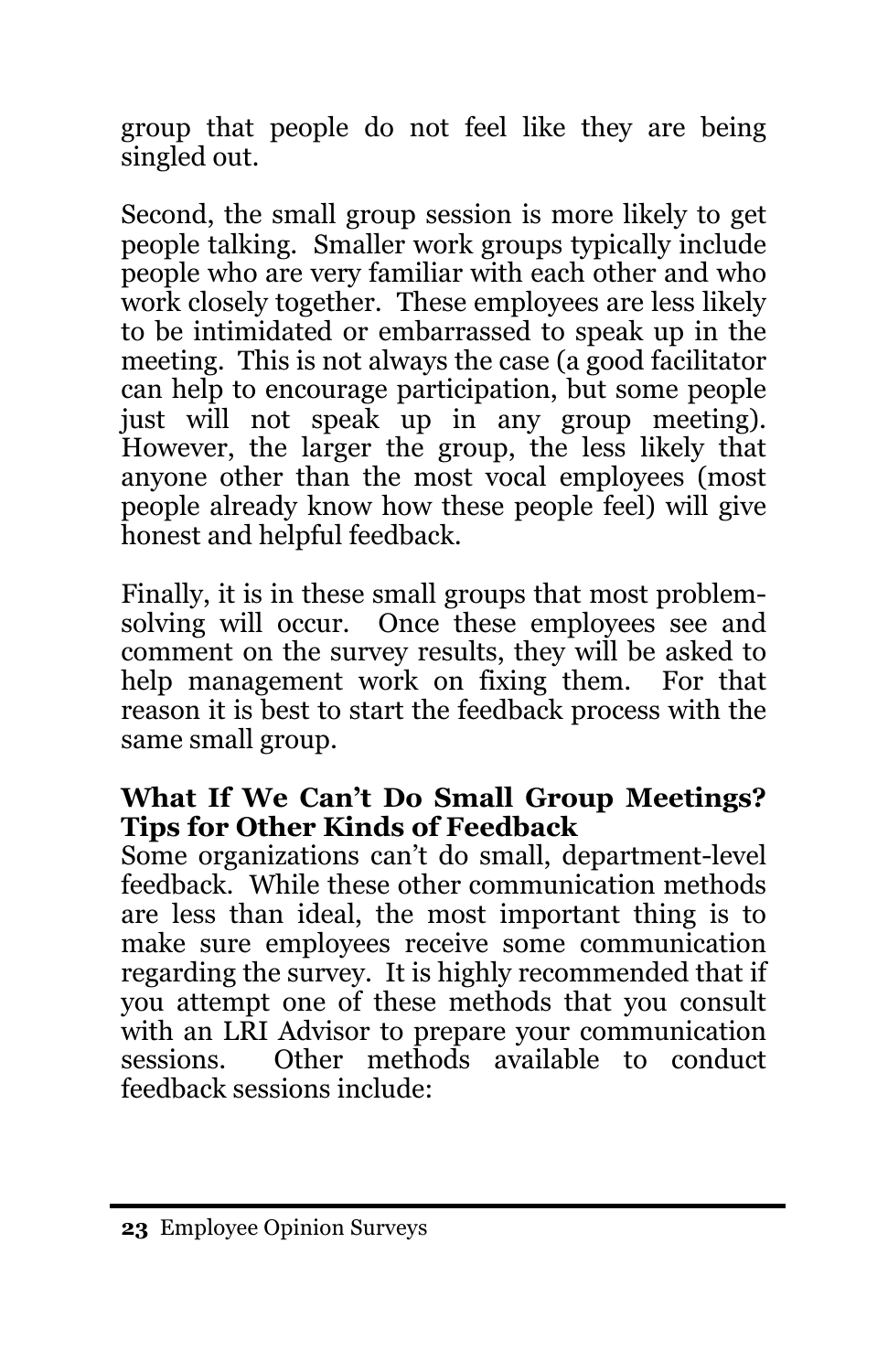*Individual meetings or very small groups:* For some businesses, especially small companies or ones in which large numbers of employees are not available at any particular time, this is the only effective method of delivering survey results in a meeting environment. The advantage of an intimate group is that the communication sessions can be custom tailored for the audience.

The disadvantage to this method is that it takes a significantly larger commitment of time to deliver results in this fashion. Small group sessions can be intimidating for the employees involved. Some workers might feel uncomfortable sitting alone with their supervisor discussing survey results− hey may even think the supervisor knows how they responded to the survey. This scenario also raises concerns under the National Labor Relation Act, as discussed below. This is not our recommended method of delivering survey results.

*Handouts Without a Meeting:* This method is better suited for very large companies or companies where employee meetings are virtually impossible. These companies will create a handout that describes many of the same things described during a communication meeting. The advantage of this method is that it ensures consistent communication across all groups of employees. The disadvantage is that it is impersonal and requires a significant amount of effort in crafting the document.

In addition, employers should be aware that such a document could be used as a tool during future organizing attempts or in litigation against the company. Complaints raised in the survey might be used to prove later that an employer failed to take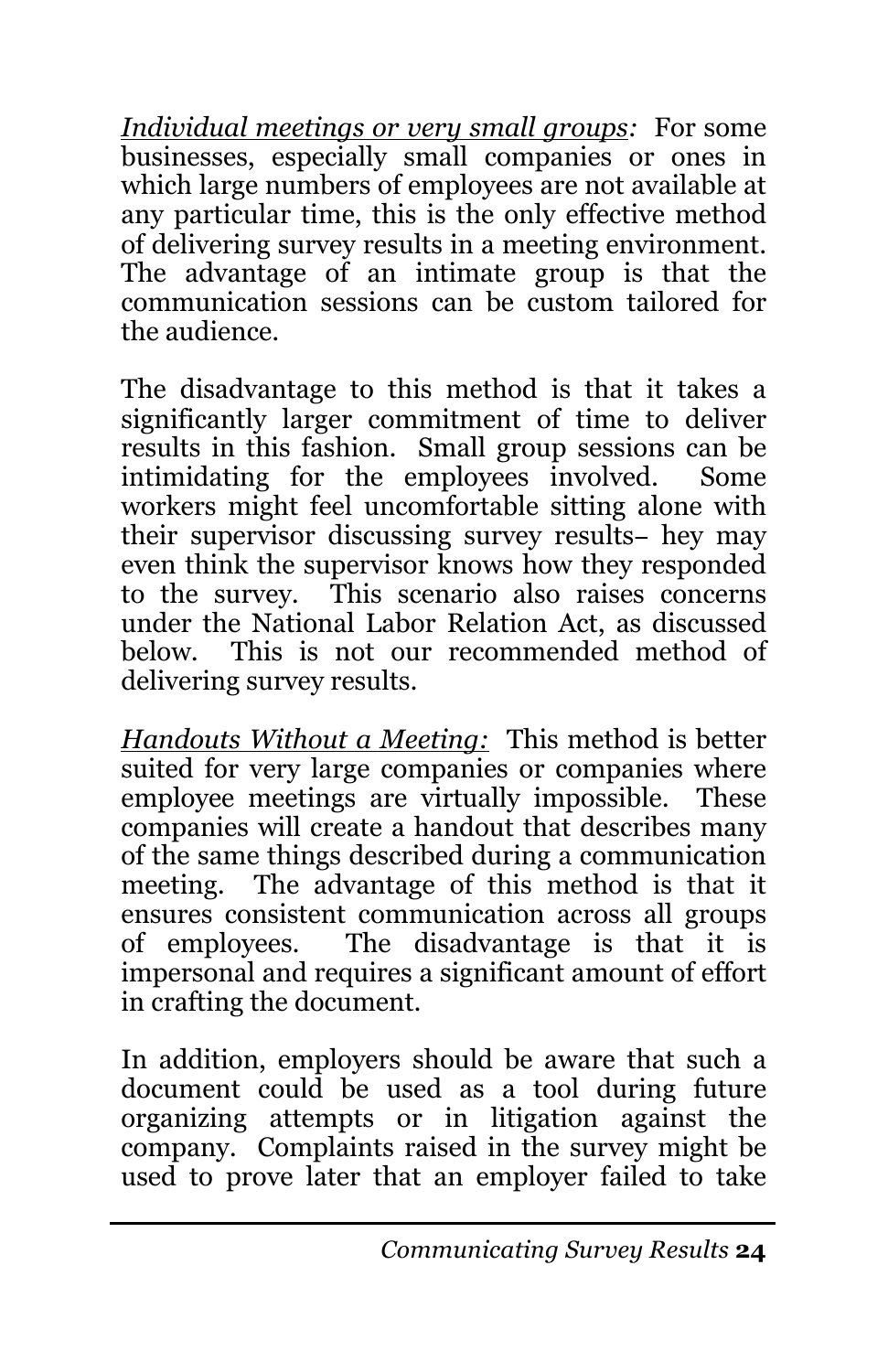action to mitigate, for example, discrimination complaints. Union supporters could use the negative scores as evidence the company should be organized. These are not, by the way, reasons to avoid communicating survey results−they instead are reasons to take extra care in communicating the results and reacting to complaints raised.

*Large Group Meetings:* The large group meeting format is often the only method available for some companies. The sessions are very similar to the small group sessions outlined above. The disadvantage of large group meetings is that they can be unwieldy and hard to control. Some employees are intimidated when speaking in very large groups.

In addition, particularly for companies that have recently undergone organizing activities, the possibility exists that overly negative employees will showboat or take over the meeting. These problems can ruin an otherwise excellent opportunity to begin the healing process in a company. For these reasons, meetings should be facilitated by an experienced individual, normally a top manager, HR representative or perhaps even a representative of LRI.

#### **Who Should Conduct the Feedback Session?**

The feedback session is best conducted by the immediate supervisor of the survey group. There are two reasons for this. First, this is the individual the employees are (usually) most comfortable with. They are more likely to "open up" with this individual than most other managers. Second, this is the manager who will be responsible for resolving issues in this work group  $-$  it is better if this person takes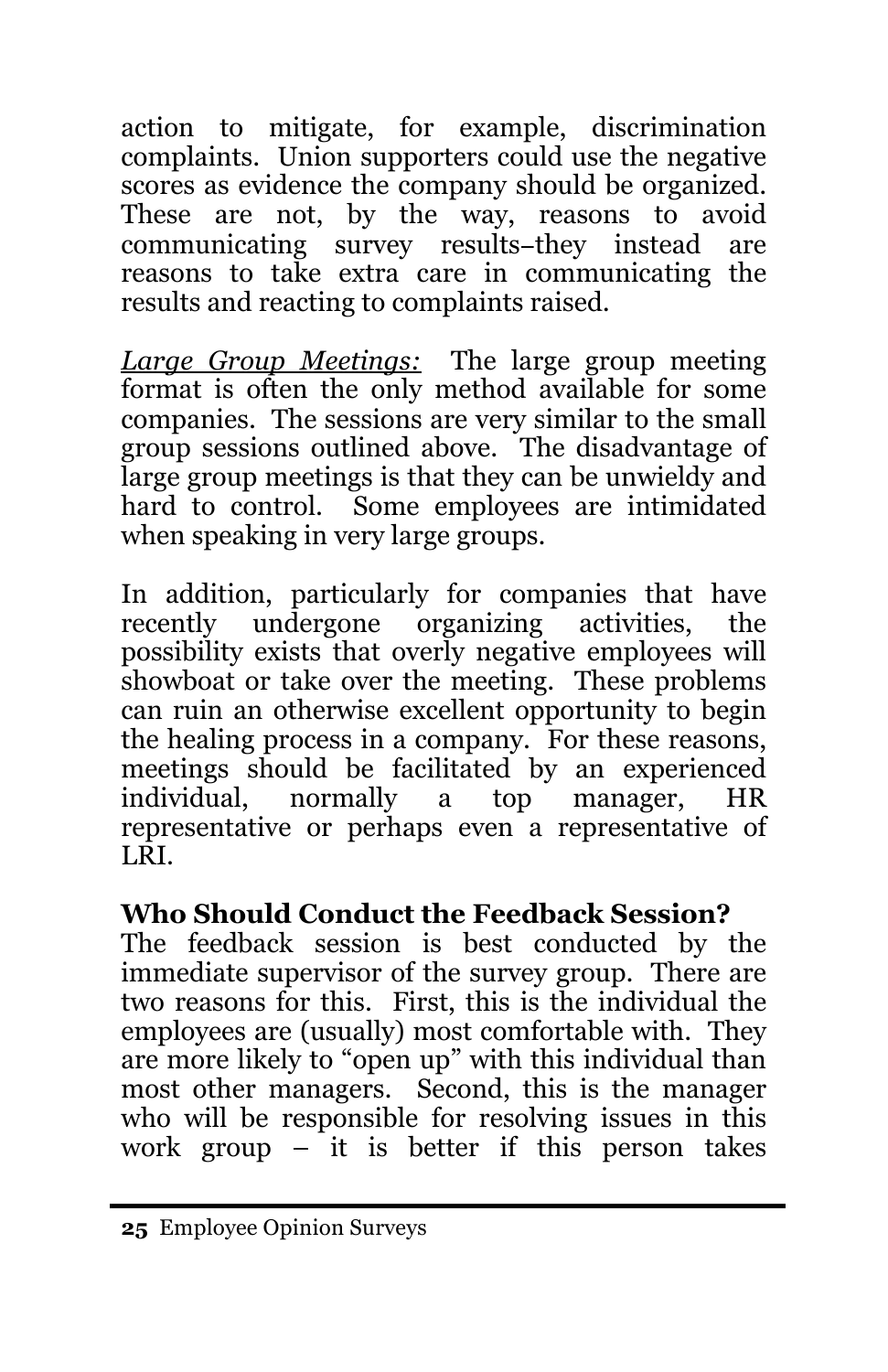responsibility for the survey results and the action planning at the same time. It reduces "fingerpointing" and encourages taking ownership of the results and the response to the survey.

There are sometimes concerns about having department level supervisors and managers conducting the feedback meetings. Companies are often concerned that these managers may not be comfortable with the data in the survey or may not be very skilled in presenting the results. We find that these concerns are often overblown, especially if the company does a good job of preparing the department manager for conducting the meetings. At the same time, if a particular manager is very poorly skilled at communication (begging the question of whether this individual should be a manager in the first place) a company may want to either provide assistance to the manager or have another more skilled manager present the results.

In some cases the immediate manager or supervisor turns out to be a problem in the survey. In some cases this is further reason to have that supervisor present the survey results – it gives the manager the chance to give a "mea culpa" message to employees and commit to improve in the future. However, if this manager is a significant employee relations problem (particularly if employees are scared of retaliation for the survey feedback) it is a good idea to either provide assistance to the manager or have another more skilled manager present the results.

This does not mean that higher-level management has no role to play in the survey communication process. There are several ways top management can be involved. They can help the immediate supervisor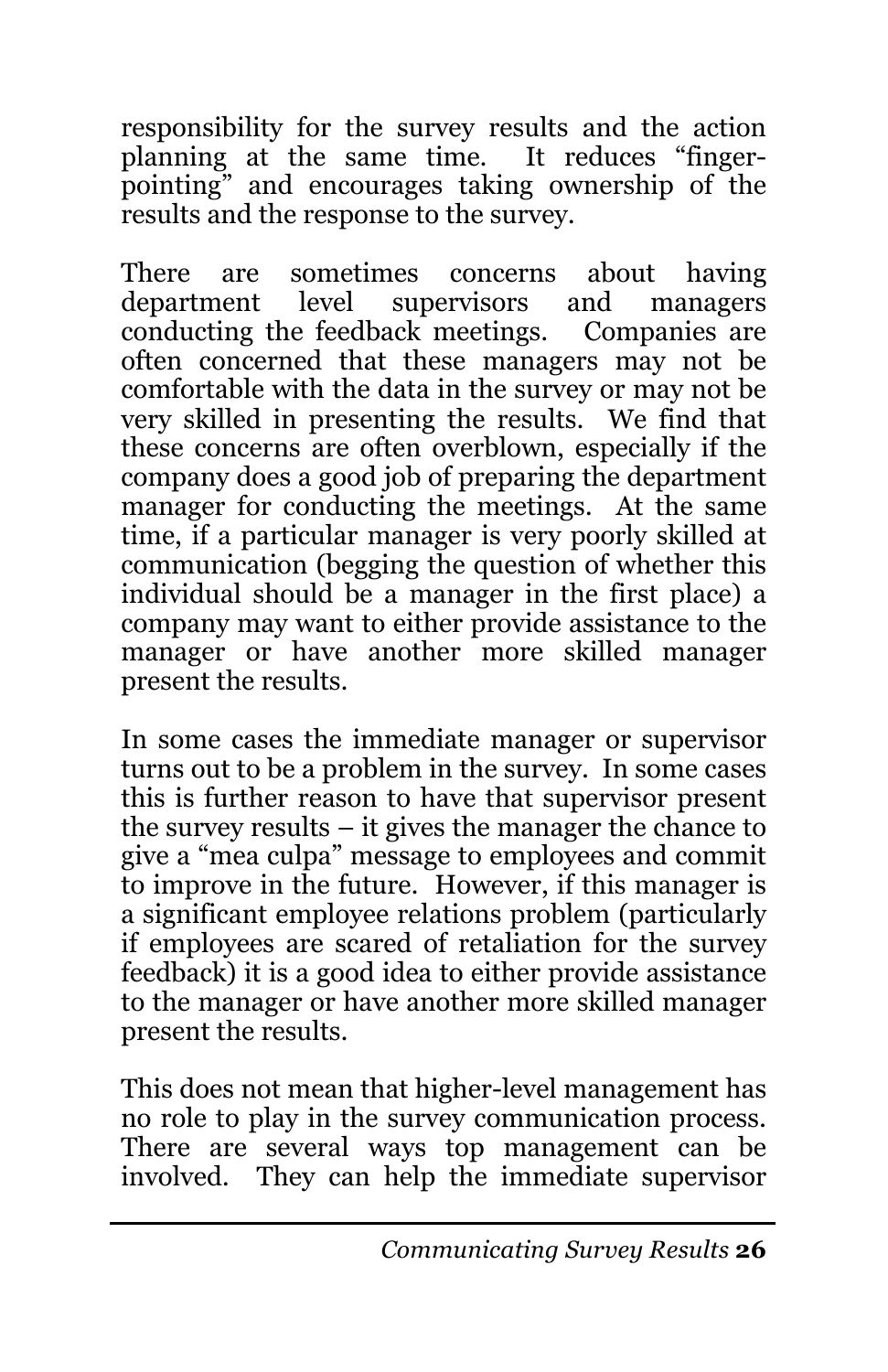introduce the survey results, explaining top management's commitment to respond to the survey results. Top managers should definitely refer to the survey results any time they speak to employees, and it should become a key point of reference in all top management presentations (for more on this see the section on action planning at page XX). If you have questions about whether someone should present survey results, ask your LRI Advisor.

#### **What to Say**

The small group sessions should be delivered in a consistent manner. We typically recommend for companies to have a formal 15-minute presentation regarding the employee opinion survey results and then a minimum of another 30-45-minute block of time for questions and answers. Depending on the results of the survey, more time may be necessary. A model for this meeting is outlined in the table below.

#### **MEETING AGENDA**

RECAP OF SURVEY PRESENT SURVEY RESULTS COMPARISONS WITH LAST YEAR CONCLUSIONS FROM SURVEY ACTION PLAN

## **Use of Graphics**

We highly recommend the use of some type of graphic presentation when communicating survey results. A variety of different representations of statistical information are available. There are also a variety of different ways to use the information. In the table shown in Appendix 2 you will see three examples of graphical representations of statistical information we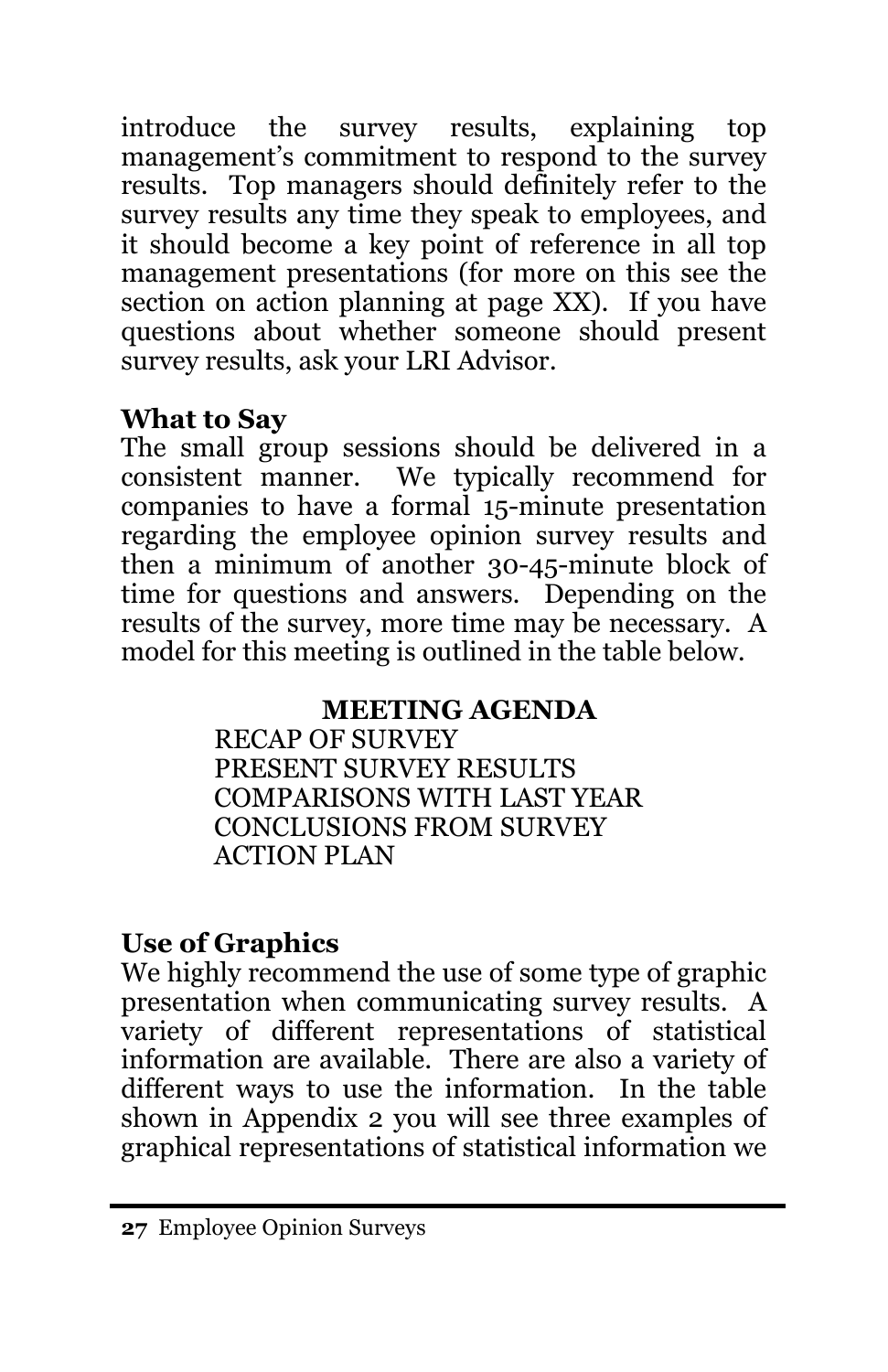gather on surveys. These demonstrate the three types of responses, overall scores, distribution between satisfaction and dissatisfaction, and distribution among each response.

While graphs and charts of this nature can be overused in a presentation, it is a good idea to use them at various times when particularly complicated ideas are being expressed. These graphics can be used in overhead slides, PowerPoint presentations and handouts to employees. Again, the key concept is to use the graphs and charts to supplement the information being communicated as opposed to relying on them to communicate the information.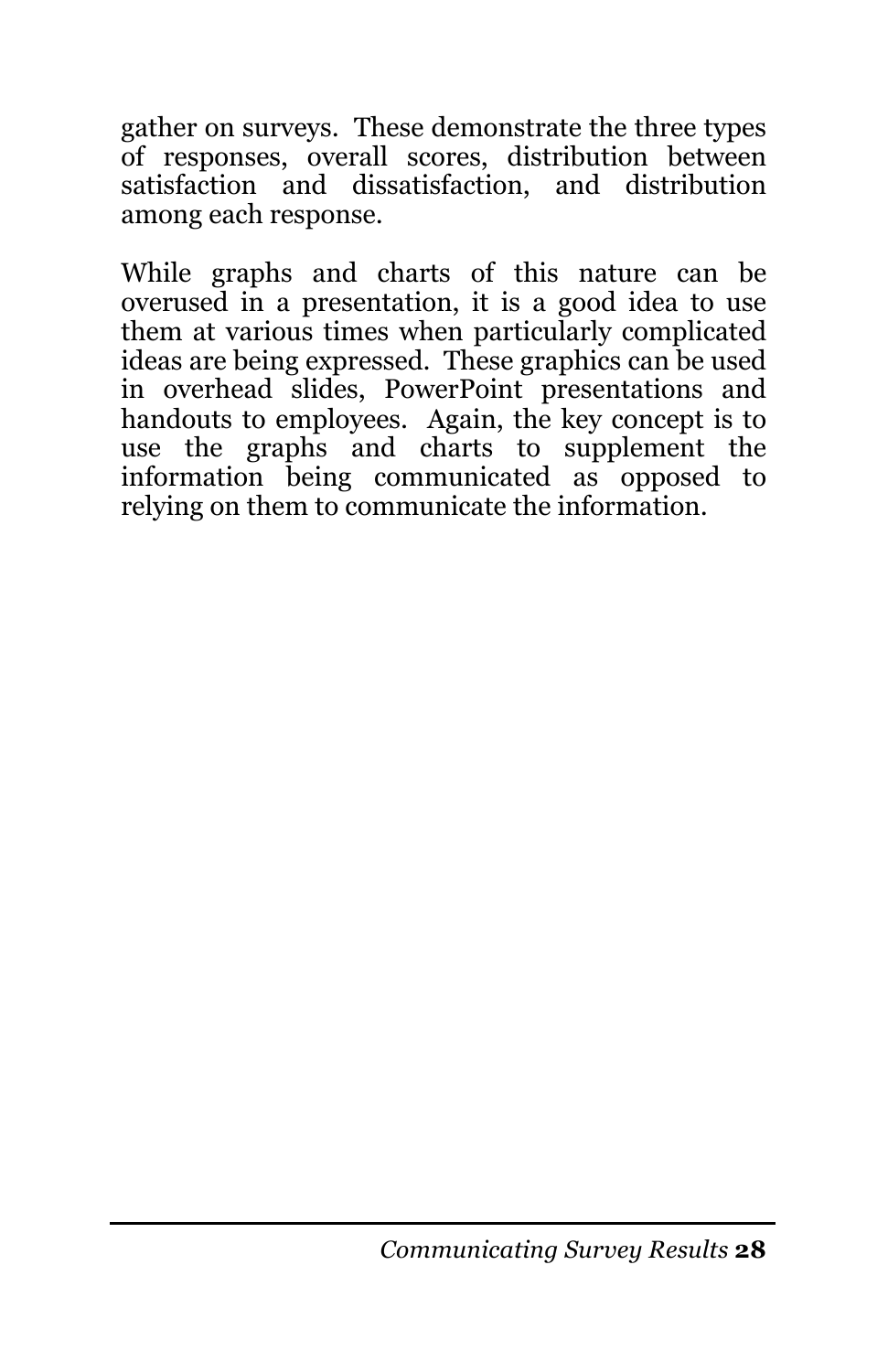Since many are not experts on project planning, I include a few words on how to plan a project as massive as your Fifty-Two Week plan. Fortunately, you do not have to be an expert in project planning to be successful, although there are a few pointers that you should keep in mind.

#### **Step 1: Identify Your Employee Relations Objectives**

A goal that is in your head is not a goal, it is a dream. While there is nothing wrong with dreams, they make a poor substitute for a project plan on an issue as important as the employee relations environment in your organization. Writing down your goals is the beginning of a plan of action that can be accomplished.

The most important thing that you must do is to identify your objective. This should include as clear a description of your vision of the objective as you can write down. Take some time to literally envision what the work environment will be like once the goal is reached. Try to describe it as vividly as possible.

Next, write down your reason for wanting the objective. Like we did for your overall vision for the organization, identify what it will mean to you personally if this objective is reached. Once again, concentrate on making it as real as you possibly can in your mind. Finally, identify the consequences of failure. What will it mean to you if you fail to accomplish this objective. Once again, envision this

**<sup>29</sup>** Employee Opinion Surveys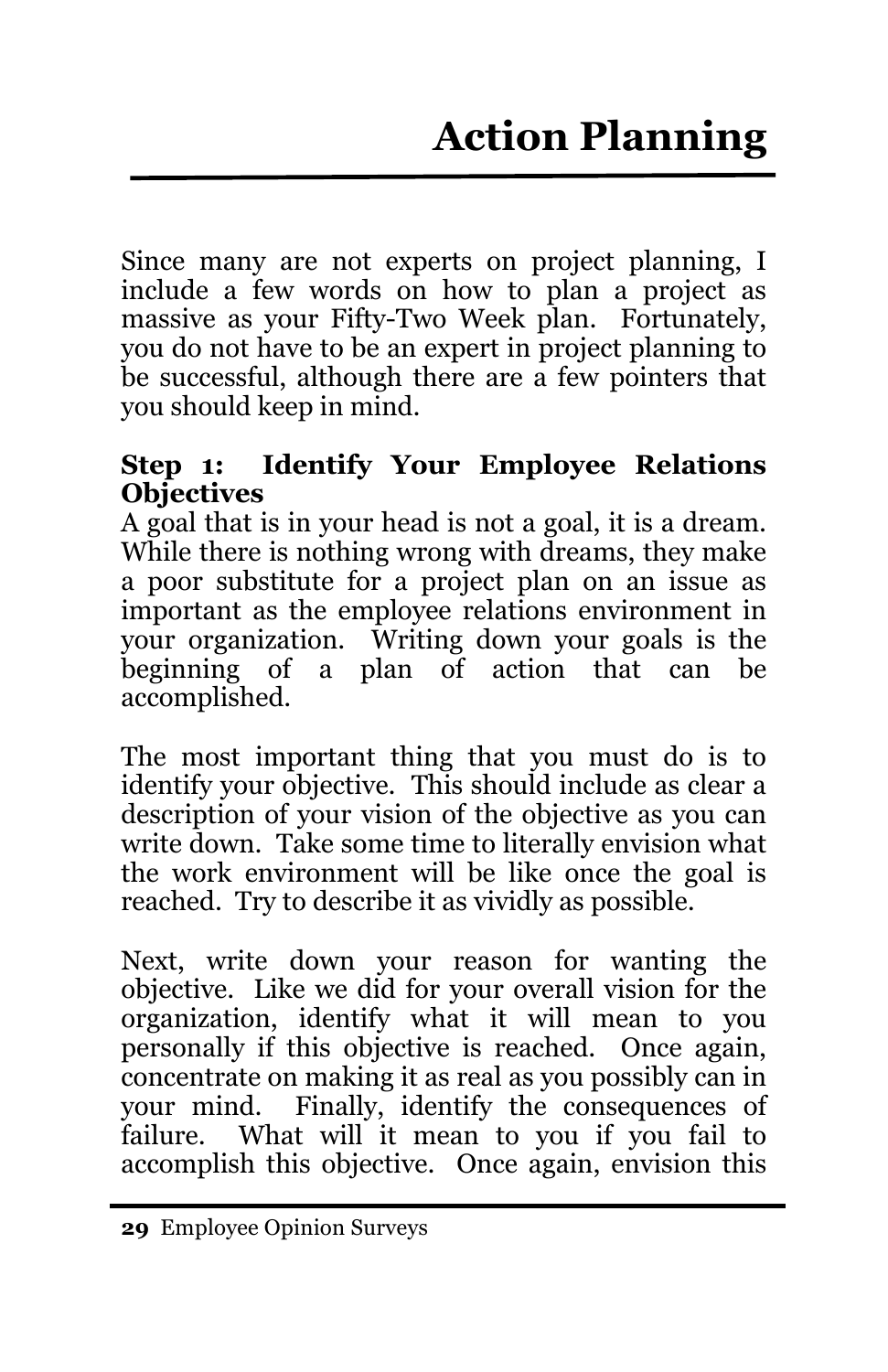as clearly as you can in your mind. Write down what would happen should you fail to accomplish your objective.

The reason for this process is to get you associated with the objective as much as possible. You should go back to these objectives on a regular basis so that you can remember the vision that you identified as well as the reasons you want the vision and the consequences for not achieving it. You may go back and revise these as you think of more information or circumstances change; that is fine. The idea is to try to get as great of a vision as you possibly can in your mind.

#### **Step 2: Prioritize Your Objectives**

The next step in the process is to prioritize your objectives. This helps you to identify the highest impact areas for your program and will point out where you should invest your time and energy. This is a critical step to ensure that your limited resources (in terms of time, money and manpower) are focused in a way to deliver maximum results.

The easiest way to explain the process is to first ask you to take a piece of paper and to draw a giant plus symbol in the middle. Next, draw two lines, a vertical line on the left side of the plus symbol and a horizontal line across the bottom. Next to the vertical line write the words "impact to organization." Under the horizontal line write the words "ease to accomplish."

Now you have four quadrants. The bottom quadrants represent low impact objectives while the top quadrants represent high impact objectives. The quadrants on the left represent more difficult to accomplish objectives while the quadrants on the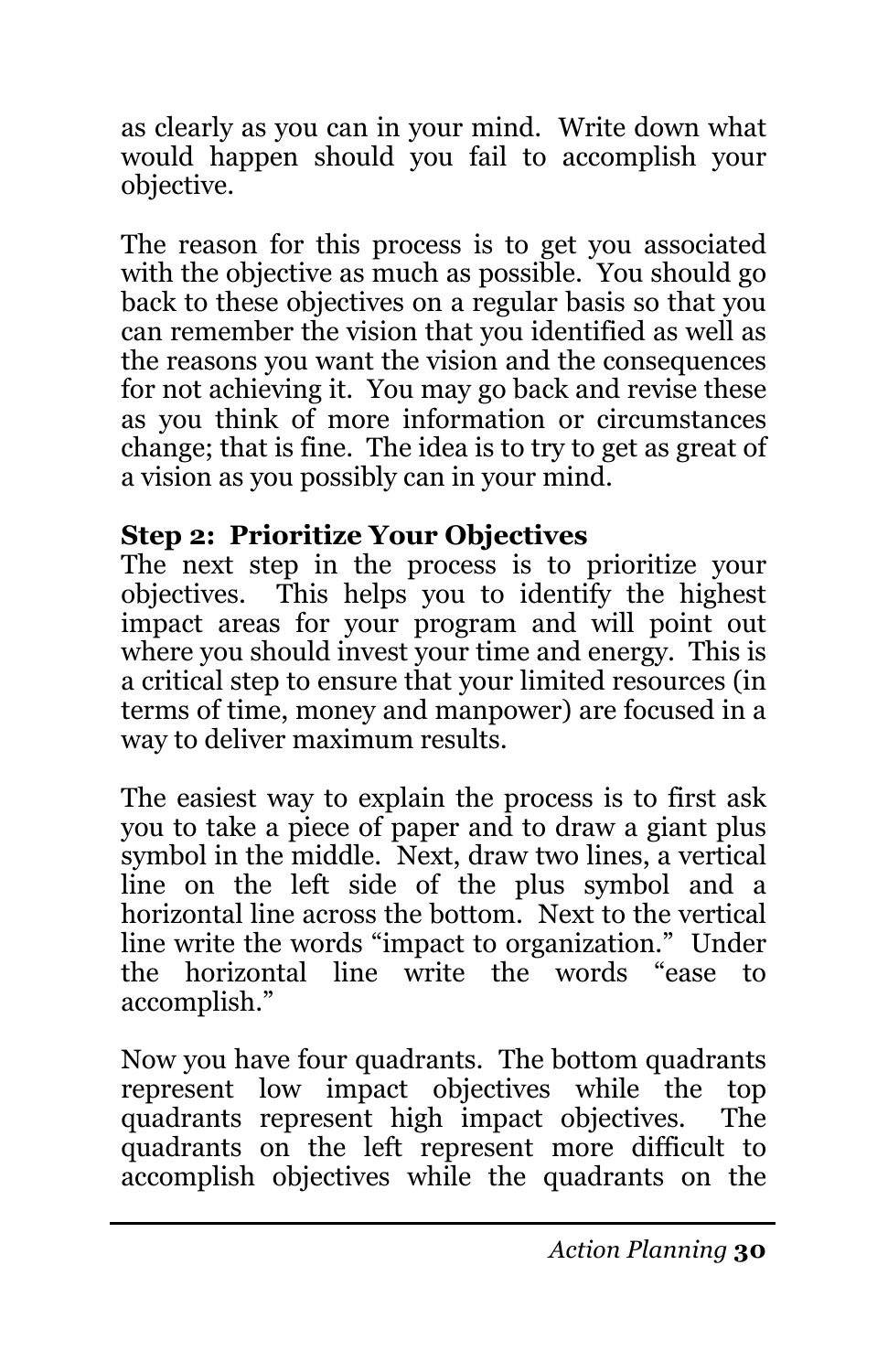right represent easy to accomplish objectives. Take a look at the chart below for an example:

| <b>High Impact</b>    | <b>High Impact</b>     |
|-----------------------|------------------------|
| <b>Most Difficult</b> | <b>Least Difficult</b> |
| Low Impact            | Low Impact             |
| <b>Most Difficult</b> | Least Difficult        |

Next you want to begin placing your objectives on this chart in one of the four quadrants. It is actually most effective if you can create the chart on a large piece of butcher block paper or on a large white board. Then you can take each objective and put it on a large postit note, so you can begin to build a picture of where each objective fits in relation to the others. (I have also done this on Powerpoint slides, which is a little less messy but not as much fun).

Once all your objectives are plotted it becomes clear where you should be investing your energy and resources. Obviously you begin with the "High Impact, Least Difficult" quadrant first – this is your low hanging fruit. As you begin to pick off these issues you will most likely then want to focus on your "High Impact, Most Difficult" and your "Low Impact, Least Difficult" quadrants. If you are lucky enough to get through these issues then you turn your attention to the "Low Impact, Most Difficult" quadrant last.

After completing this process you will have an excellent conception of which issues are most important and most achievable. You will also have

**<sup>31</sup>** Employee Opinion Surveys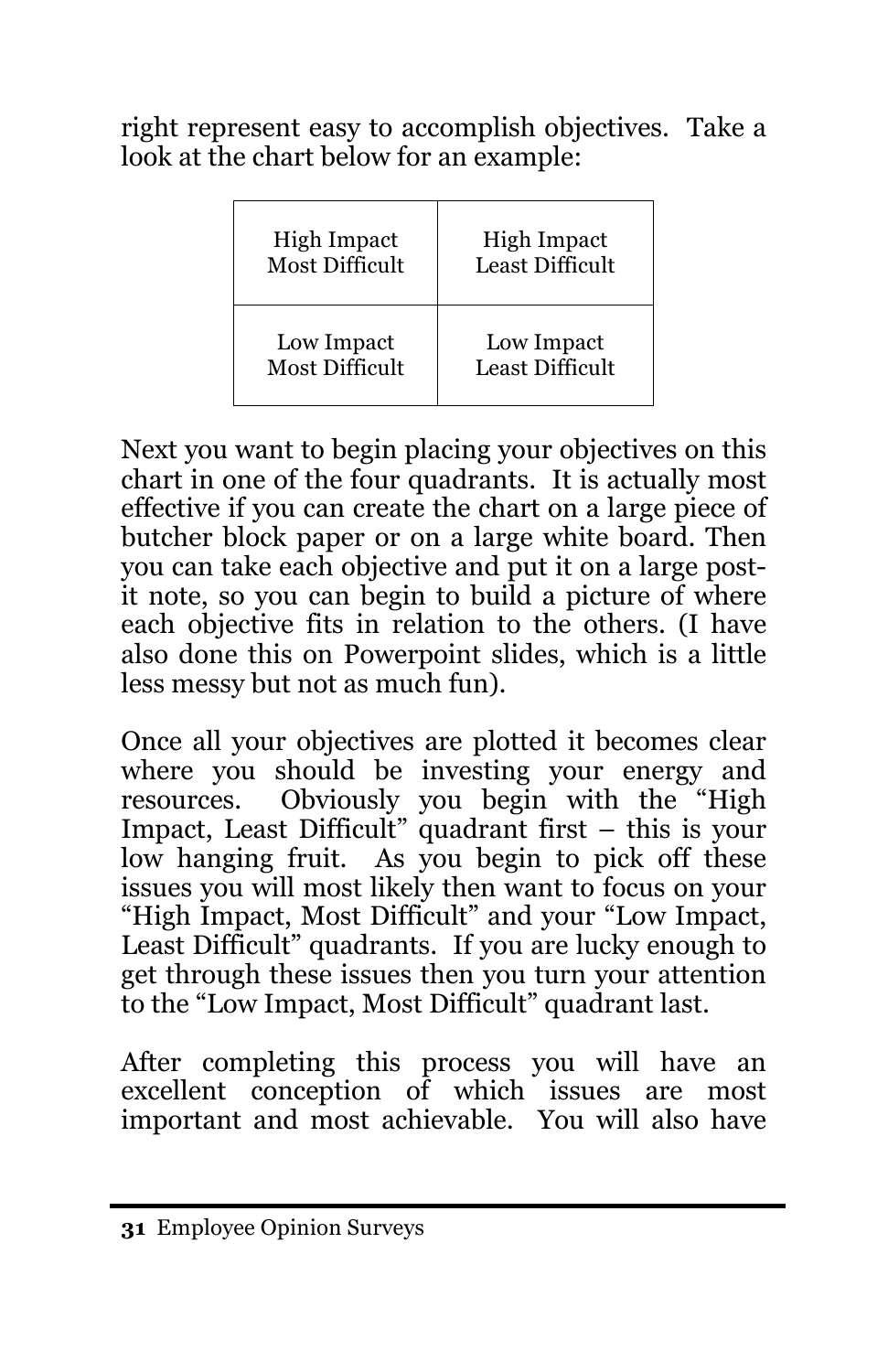developed some momentum for the next step in the planning process.

#### **Step 3: Action Plan and Schedule Your Objectives**

Once you have prioritized your objectives, the next step is to break each objective out into specific outcome areas that must be accomplished. Once again, under each of these outcome areas list the reasons, purposes, and consequences for failure for each of the objectives. Many outcome areas will be projects in and of themselves.

Beneath these outcome areas make a listing of milestone achievements that will help to show progress on that area. Do not list every little action that must occur but simply the major milestones that will let you know that you are making progress. As a rule of thumb, if an outcome area has more than 5 milestones, consider whether that outcome area should be split into more than one outcome.

Finally, schedule completion dates for the milestones and assign team members to work on each milestone. Take a look at the sample guide below to get an idea of a project planning guide for one possible objective area.

This list of objectives, outcomes and milestones will guide all your actions during the Fifty-Two Week period. You may want to set up your calendar as a flowchart or timeline. Programs like Project are also good tools for project planning. Some set it up on a special calendar for that particular purpose. Still others keep the project planning portions in a separate binder. Whatever system helps keep you organized is the one you should use.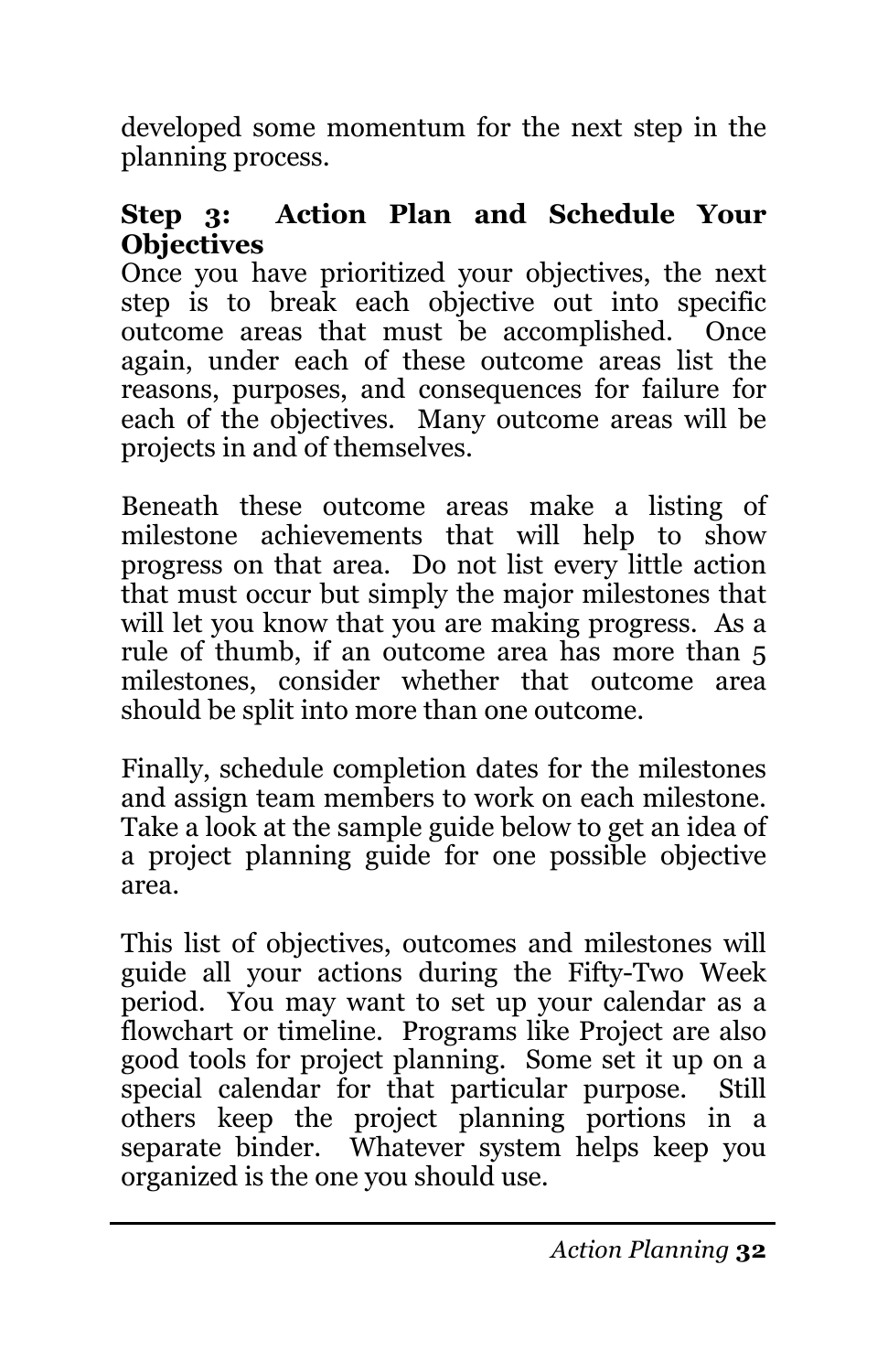I have also had success using a daily action planning guide that I look at in the morning and the evening of each day. For example, imagine that you are working on five key objectives based on your survey data and visioning. Say those five areas are:

- Dramatically improve employee take-home pay by reducing employee insurance premiums, copays and/or deductible amounts.
- Significantly reduce feelings of favoritism by implementing a peer review or dispute resolution process.
- Create an environment where all employees feel "in the loop" by improving communication between supervisors and employees.
- Nurture a trusting and high performance environment by giving employees regular and consistent coaching through a performance appraisal and development system.
- Build and train the high-skilled workforce we need to be a best-in-class organization by developing a cross-training program for employees.

Now that is a list of some great goals that can really transform an organization. Next, create a document that has each of the five areas listed twice. The first list of five items is entitled "What I will do in each of my five key areas today." The second list is "What I did in each of my key areas today."

Next to each item in the list include a couple of blank lines on which you can write your plans or accomplishments. Begin each day by looking at your list and writing your goals in each of the five areas – they can be very small items, such as making a phone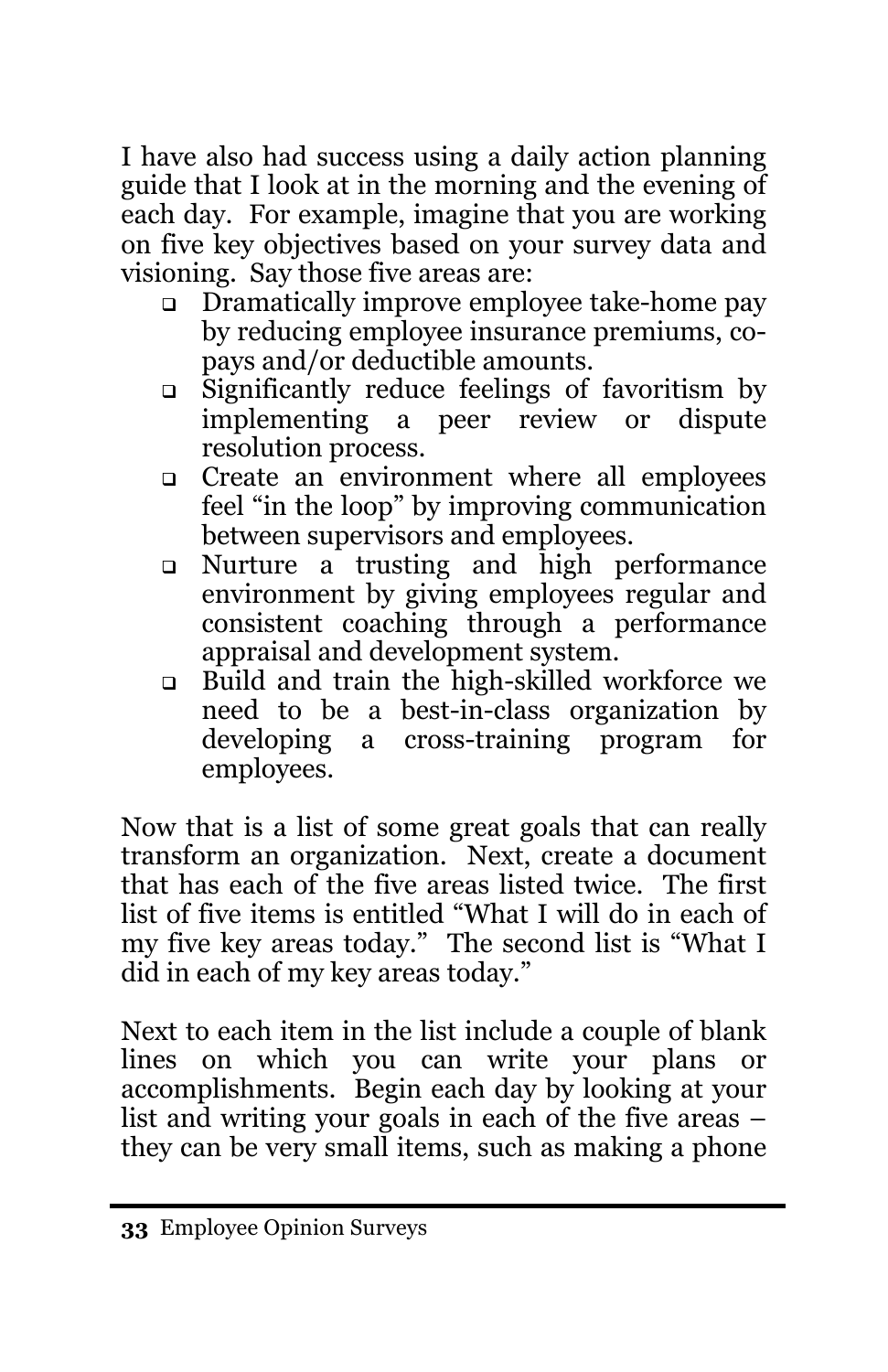call or researching a web site. Try to come up with some small step you can take each day. At the end of each day review your list and see how you did.

What I have found is that this simple exercise increases my productivity dramatically. It is easy to get in a rut and forget about a key action area for a while – this system doesn't let you do that. Even if you do just one little thing, you are that much closer to your objective. Even if you don't do anything about your objective that day, you are forced to think about it even if just for a second or two. Eventually it becomes a habit that becomes a part of your daily routine – the first vital step to any lasting change.

As completion dates from milestones are hit or objective areas have been completed, it is important to celebrate these successes. For interim milestones, this may be just celebrated among the HR department. For larger project completions the celebrations should be firm wide. These celebrations will help keep attention focused on the organization's commitment to improve the employee relations environment and also to help generate momentum toward the completion of still further projects and objectives.

#### **Include Employees or Fail**

As you plan activities to help accomplish objectives, always consider how you could include employees. Not every change effort will include employee involvement. However, any activity that requires a change on the part of employees that does not also include those employees in the planning of that change will succeed only by luck.

Let me repeat that because it is so important.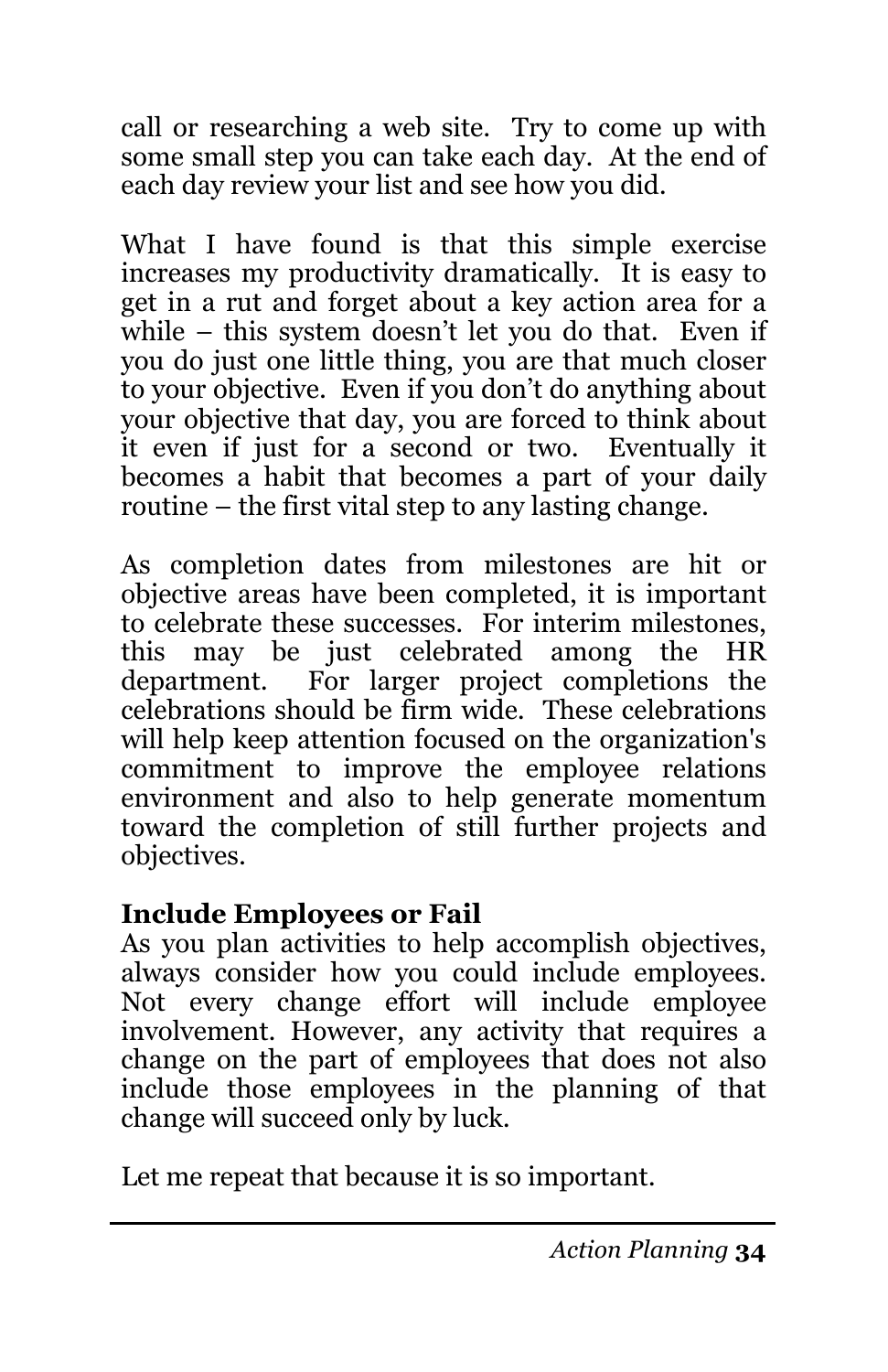Asking employees to change without including them in the decision and planning for the change will fail unless you just get lucky. You might be able to change management procedures or policies without including others (although even this risks failure) but if you are asking someone to change for your reasons you are wasting your time. Go bang your head against a wall instead – at least the wall won't get mad at you.

This is not saying that all problems can be solved with teams – as we learned earlier, teams are not great at solving many problems. Nevertheless, whether using a team or not, employee input (including the opportunity to object or criticize openly) is essential for a project to succeed on the long term. Forced change can be effective for a short period, but eventually employees will manage a way around the change. Lasting change occurs through the participation and consent of those doing the changing.

#### **Using the survey**

Most of our clients utilize the Employee Opinion Survey as the backbone of their planning process. They use the results of the survey to help them prioritize action areas for their Fifty-Two Week program. Most will take the three or four weakest category areas or items from the survey and establish project plans to attack those areas during the first three to four months of their Fifty-Two Week plan. This is a very effective method of planning your year, although not by any means the only method that can be used.

The obvious strengths of using the survey in this way are that it allows you to attack the weakest areas first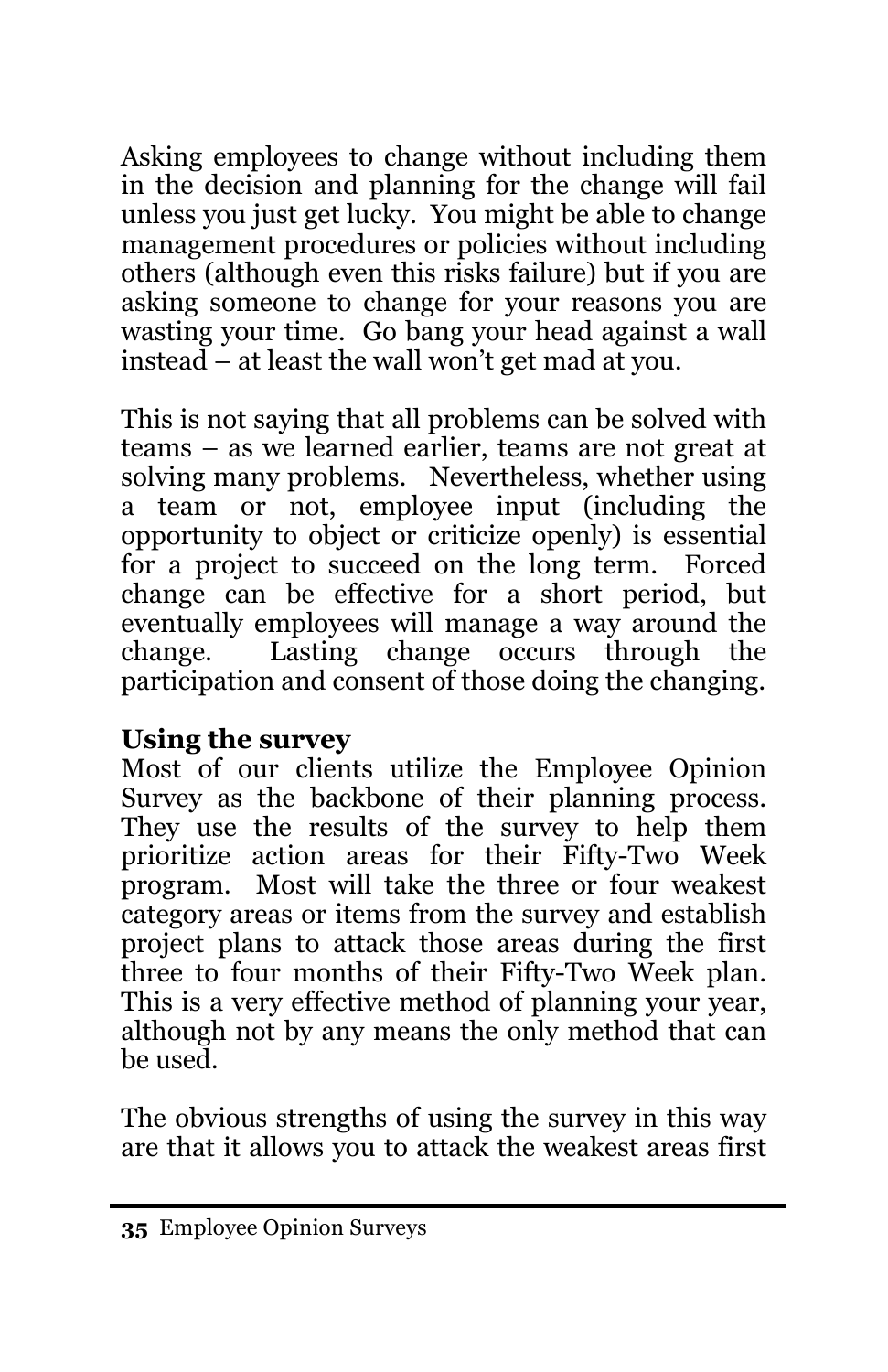and gives you a clear road map of projects. The disadvantages of the survey method have been noted before, but are worth repeating here. Surveying can be a negative intervention in the sense that it focuses attention on the problems with an organization and not the possibilities.

Appreciative Inquiry is one method to avoid this difficulty. In addition, the lowest rated items on the survey may not be the items on which the organization is prepared or capable of achieving success in the short term. Therefore, some organizations may choose to concentrate on areas that were not necessarily the weakest rated areas on the opinion survey.

Still others will not have completed a survey or Appreciative Inquiry method at all, but will list their objectives using some other criteria. No matter which method is used, it is important to remember that a survey or other method of discovery is a beginning and not an end. It should be a foundation of your project planning but not a substitute for project planning.

It is important to set quarterly and one year goals in your biggest challenge areas and to regularly review your progress in each of those areas. As mentioned above, you should keep employees informed about your progress in these areas and on the Fifty-Two Week plan itself. Finally, it is an excellent idea to conduct follow-up surveys to help gauge the progress and to identify further areas for action.

Your Fifty-Two Week calendar serves as your guide through your own personal transformation into an employee relations leader. As your daily habits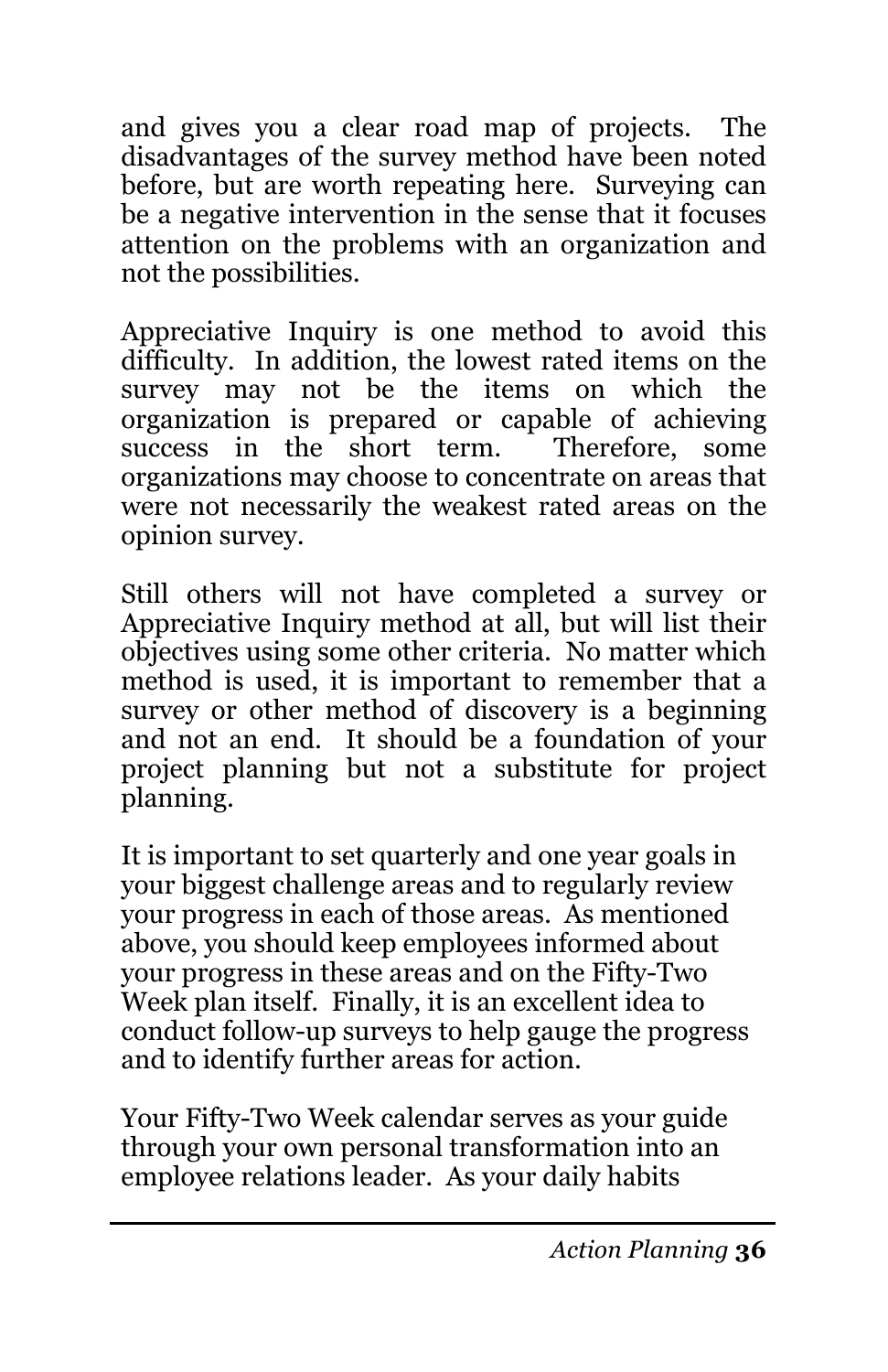change, so changes the daily interactions you have with your coworkers. The change in those interactions sets off a chain reaction that can ultimately transform an organization. Be clear about your objectives and do something each day to get you a step closer to those objectives. Before long you will be amazed at what you have accomplished.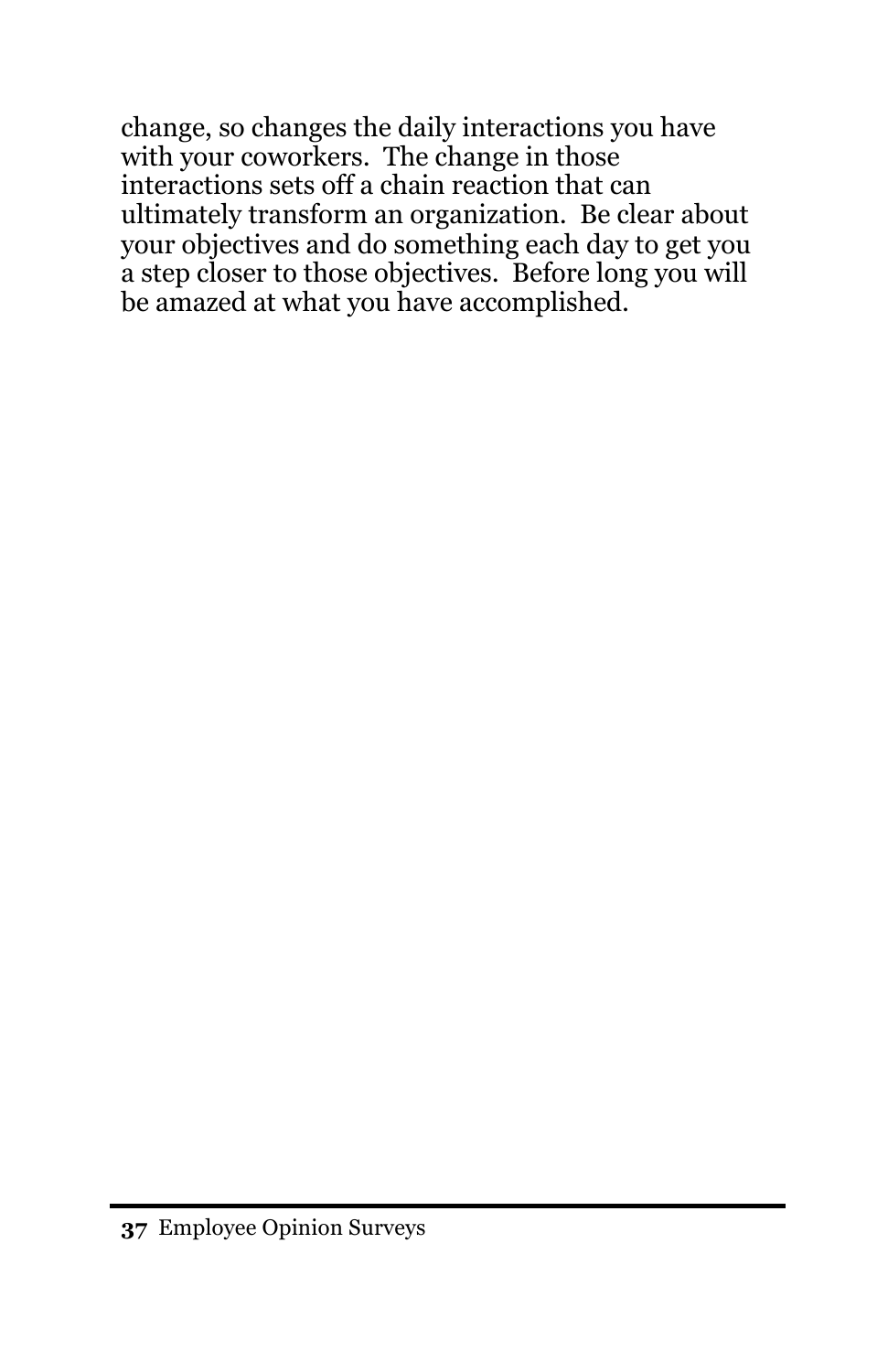There are a number of legal considerations when planning an opinion survey. These fall into one of two categories. First, there are a number of National Labor Relations Board ("the Board" or "NLRB" hereafter) decisions regarding the use of opinion surveys. The second area of concern is in responding to complaints of discrimination or safety violations that come up on the survey. Failure to respond to these issues can lead to potential liability under Title VII of the Civil Rights Act of 1964 or under the Occupational Safety and Health Act.

The NLRB has held in some circumstances that employee opinion surveys can violate the National Labor Relations Act ("the Act" or "NLRA" hereafter). These decisions center on the Board's interpretation of Section 8(a)(1) of the Act, which has been interpreted over the years as prohibiting the solicitation of grievances by management during union organizing activity.

Section 8(a)(1) of the NLRA provides that "it shall be an unfair labor practice for an employer to interfere with, restrain or coerce employees in the exercise of rights guaranteed in section 7." This section (as interpreted through Board decisions) prohibits employers from soliciting grievances where a purpose of such solicitation is to induce employees to reject a union as their collective bargaining agent*.* <sup>5</sup>

 <sup>5</sup> See *Clark Equipment Company*, 278 NLRB 498, 516 (1986*); Ben Franklin Division of City Products Corporation*, 251 NLRB 1512, 1518 (1971).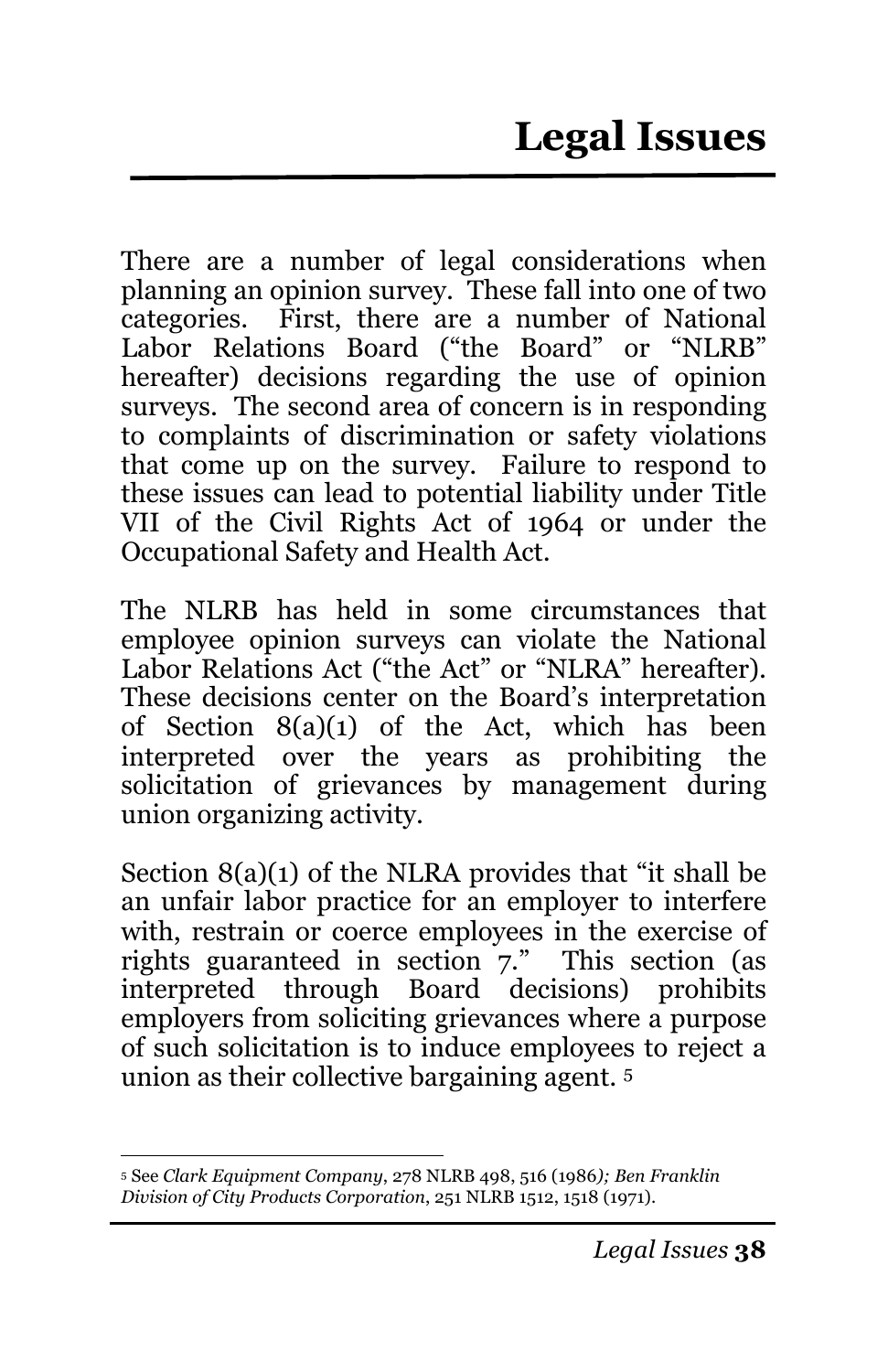The Board will inquire into both the wording of the survey instrument as well as related comments made by representatives of management to determine whether either an express or implied promise of benefit is made to employees.6 Perhaps the best expression of this doctrine was made in the Board's decision in *Uarco Incorporated*, 216 NLRB 1, 1-2 (1974) where it stated:

. . . it is not the solicitation of grievances itself that is coercive and violative of Section 8(a)(1), but the promise to correct grievances or a concurrent interrogation or polling about union sympathies that is unlawful; the solicitation of grievances merely raises an inference that the employer is making such a promise, which inference is rebuttable by the employer.

Depending on the factual circumstances, the NLRB has held that some employee opinion surveys violate section  $8(a)(1)$  as solicitations of grievances, while others do not. 7 The Board relies on a number of

 <sup>6</sup> See *Clark Equipment*, 278 NLRB at 517.

<sup>7</sup> *Cf. Grove Valve and Regulator Company*, 262 NLRB 285 (1982) (opinion survey lawful where prior survey conducted in same unit absent union activity and questionnaire stated three times that survey does not imply changes in wages, benefits or work conditions) and *Leland Stanford Jr. University*, 240 NLRB 1138 (1978)(survey lawful where, although administered in pre-election context, no active campaigning occurred during the period before or after the survey and no election was scheduled or imminent) and *Clark Equipment*, 278 NLRB 498 (1986)(survey lawful where conducted 11 months after election and during time where there was no special union activity) with *Mid-State Distributing Company*, 276 NLRB 1511 (1985)(survey unlawful where no surveys were ever conducted prior to union organizing activity, and where employees were told during meetings that the problems that came up during the survey would be addressed by the company) and *Ben Franklin*, 251 NLRB 1512 (1971)(opinion survey unlawful where first formal survey conducted during midst of very active organizing campaign and where employer quickly made changes in wages, benefits and work conditions in response to survey) and *Tom Wood Pontiac, Inc., 179 NLRB* 581 (1969), *enfd.* 447 F.2d 383 (7<sup>th</sup> Cir. 1971)(survey unlawful where conducted one week after stipulated election agreement and survey organizer repeatedly discussed correcting issues that came out of survey).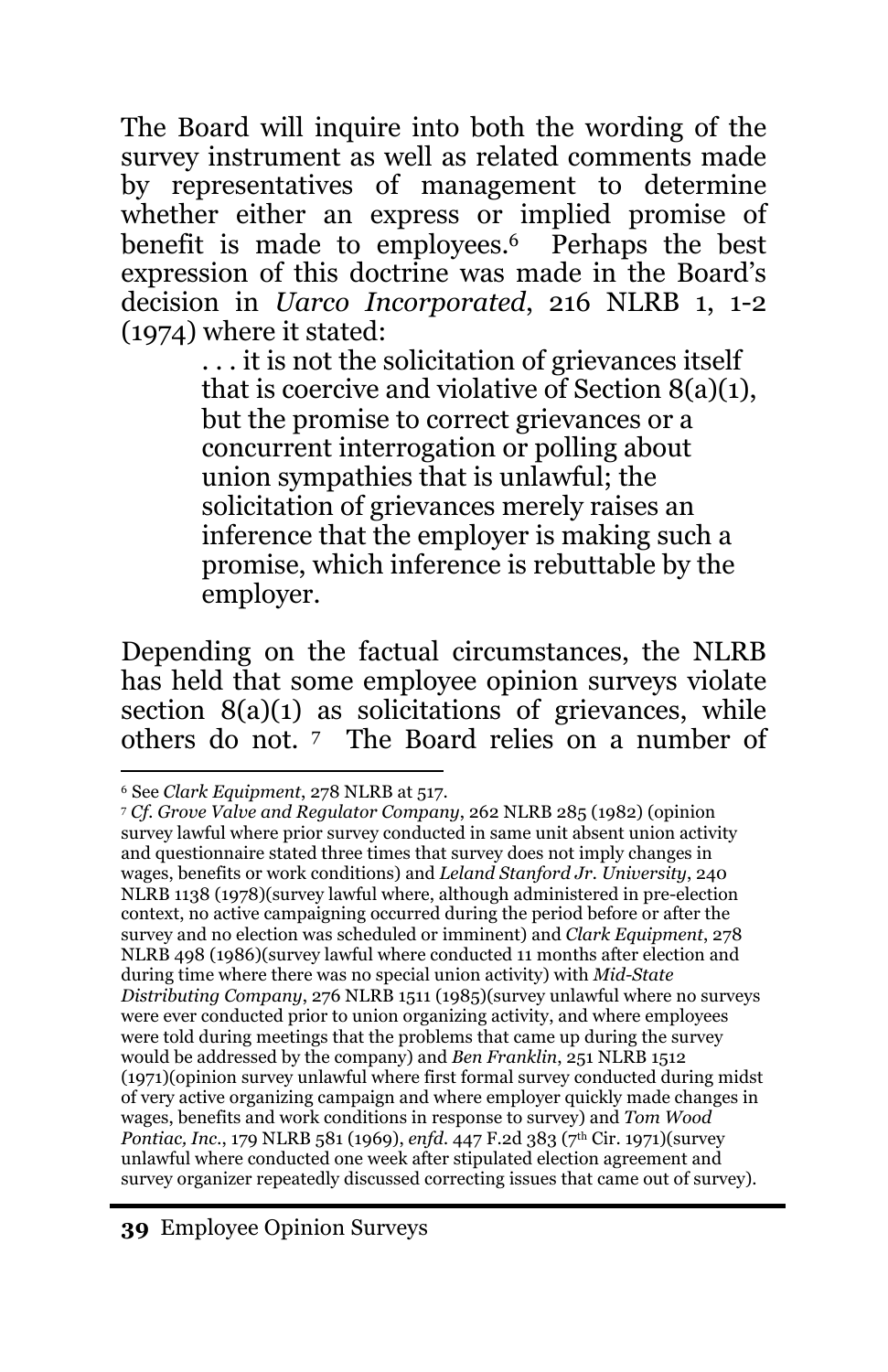factors when determining whether a survey violates the prohibition on soliciting grievances, including the existence of union activity, the types of questions asked, whether participants are anonymous, whether the company has conducted surveys in the past, whether issues brought up in the survey are corrected and the timing of the survey.8

In *Clark Equipment Company* a union election was first held in February of 1978, in which the union lost. The union objected to the first election and the NLRB, agreeing with the union objections, set aside the election and directed a second election. A second election was conducted in July of 1979, and the union lost again. Once again the union filed objections to the election. In May of 1980, while the NLRB considered the objections to the second election, the company announced and conducted a survey by distributing a questionnaire to all employees in its manufacturing operation.

The survey questionnaire was not the first survey conducted by the employer, who had earlier surveyed randomly selected groups of employees and on a separate occasion surveyed its supervisors. However, these earlier surveys were substantially different than the survey distributed in 1980.

The survey asked about policies and procedures, whether the company was a good place to work and whether employee complaints received attention. It also contained an open-ended question asking what employees would change about the company. The

 $\overline{a}$ 

<sup>8</sup> See *e.g. Clark Equipment Company*, 278 NLRB 498, 516 (1986); *Ben Franklin*, 251 NLRB 1512, 1518 (1971).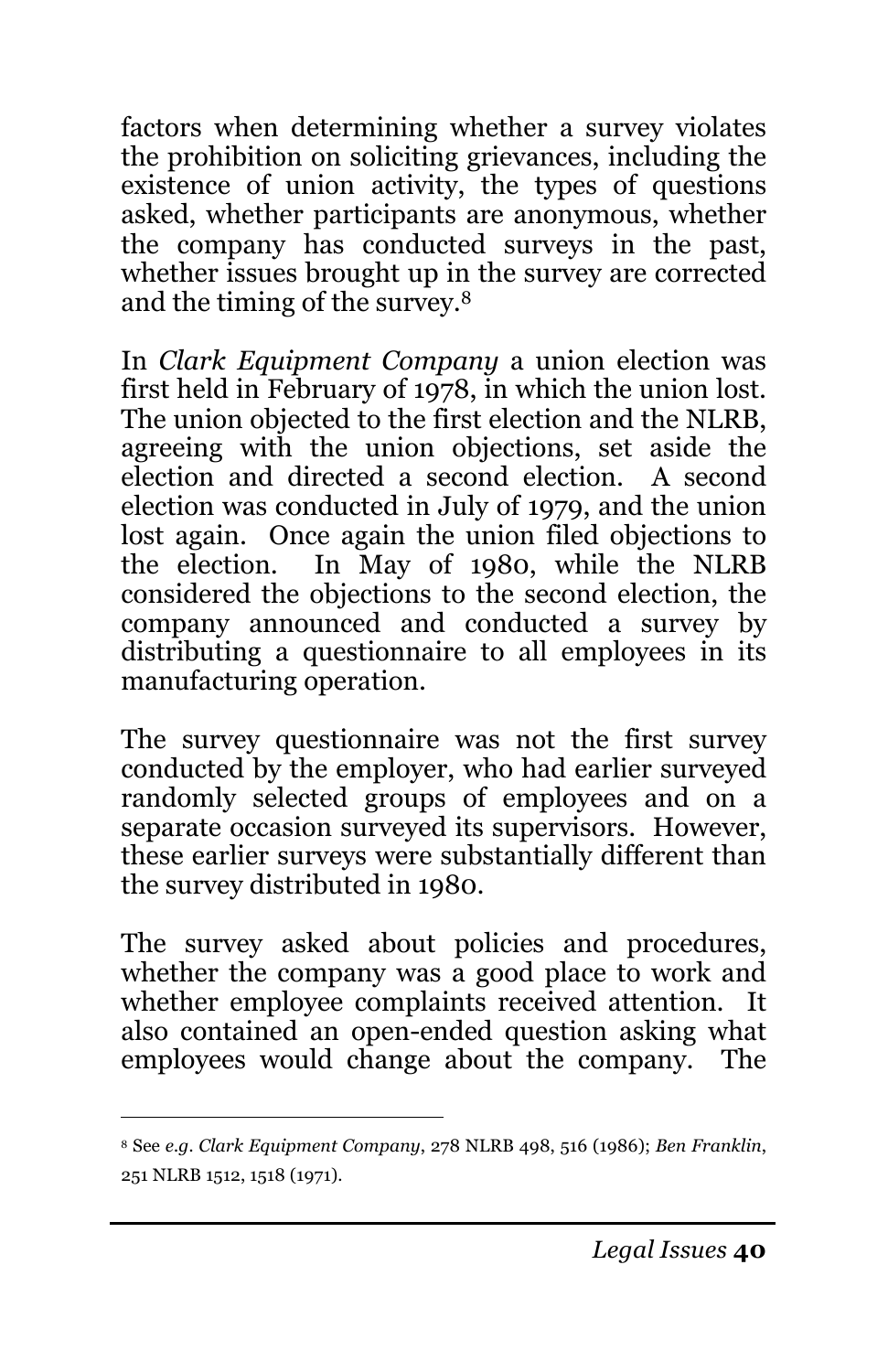employer asserted that the survey was confidential, but employees were asked to reveal their department, work shift, sex and length of employment. The union filed an unfair labor practice charge alleging that the survey violated section 8(a)(1) of the Act.

The NLRB ruled that the survey did not violate the Act. The Board found that the survey, conducted 11 months after the second election and at a time when no "special union activity" was under way, did not unlawfully solicit grievances.9 They ruled the survey lawful in spite of the conclusion that the survey could identify individual employee opinions on questions that could readily disclose employees' union sentiments.<sup>10</sup>

In *Ben Franklin,* the employer opened a distribution center in 1978 and union activity began almost immediately after the facility opened. In April of 1979, the union filed a petition to represent the employees of the facility, with an election scheduled for July 13. On June 6, the employer announced an employee opinion survey and asked employees to complete a survey form. One employee asked whether the surveys were being conducted because of the union activity and was told no and that surveys were common. The employer testified that, while informal surveys of a sampling of employees were common at other facilities, they decided to conduct a more formal survey using a questionnaire at this facility.

Follow-up meetings were conducted later in June, where the survey results were communicated to employees. The employer representative explained

 <sup>9</sup> *Clark Equipment*, 278 NLRB at 517.

<sup>10</sup> *Id.*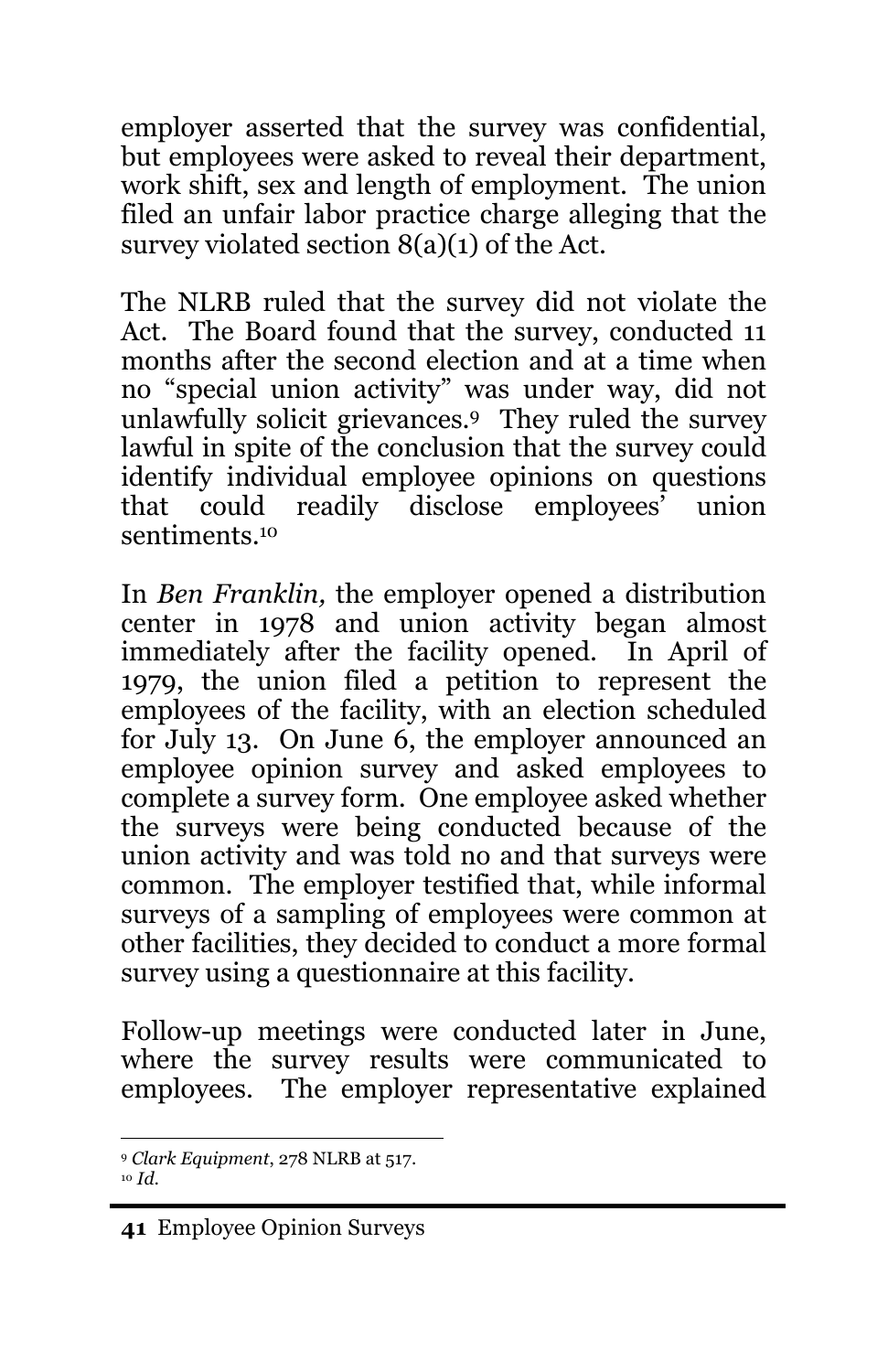that the survey showed that communication between employees and supervisors needed improvement, and that there were questions about benefits and about wages. Employees were told during the meeting that the company would train the supervisors and that they would learn about wages in July. In early July the company announced pay increases to go into effect over the next year. Insurance plans were also explained.

The Board held that the conduct of the opinion survey violated section 8(a)(1) of the Act. Among the critical factors noted in the decision were that the survey did not follow the same pattern as other surveys, the survey occurred during the middle of a very active organizing effort and that the employer made improvements in wages and work conditions as a result of the survey.11

Holding individual or very small group meetings with employees can, under certain circumstances, also run afoul of the Act's protections. A number of Board decisions have found that, when an employee meeting occurs at a time, place or with personnel such that the employee may feel threatened or intimidated, the employer has engaged in unlawful interrogation under the Act.12 The Board will examine all the surrounding circumstances when determining whether an employer's meeting was conducted in such a manner as to be threatening to the employee.13

 $\overline{a}$ 

<sup>11</sup>*Ben Franklin*, 251 NLRB at 1519.

<sup>12</sup> *See e.g. Huntsville Mfg. Co*. 211 NLRB 54 (1974), *enforcement denied*, 514 F.2d 723 (5th Cir. 1972) (threat interfered election even though only one percent of employees threatened; enforcement denied due to union losing election by large majority); *Super Thrift Markets*, 233 NLRB 409 (1977). <sup>13</sup> *See Blue Flash Express*, 109 NLRB 591 (1954).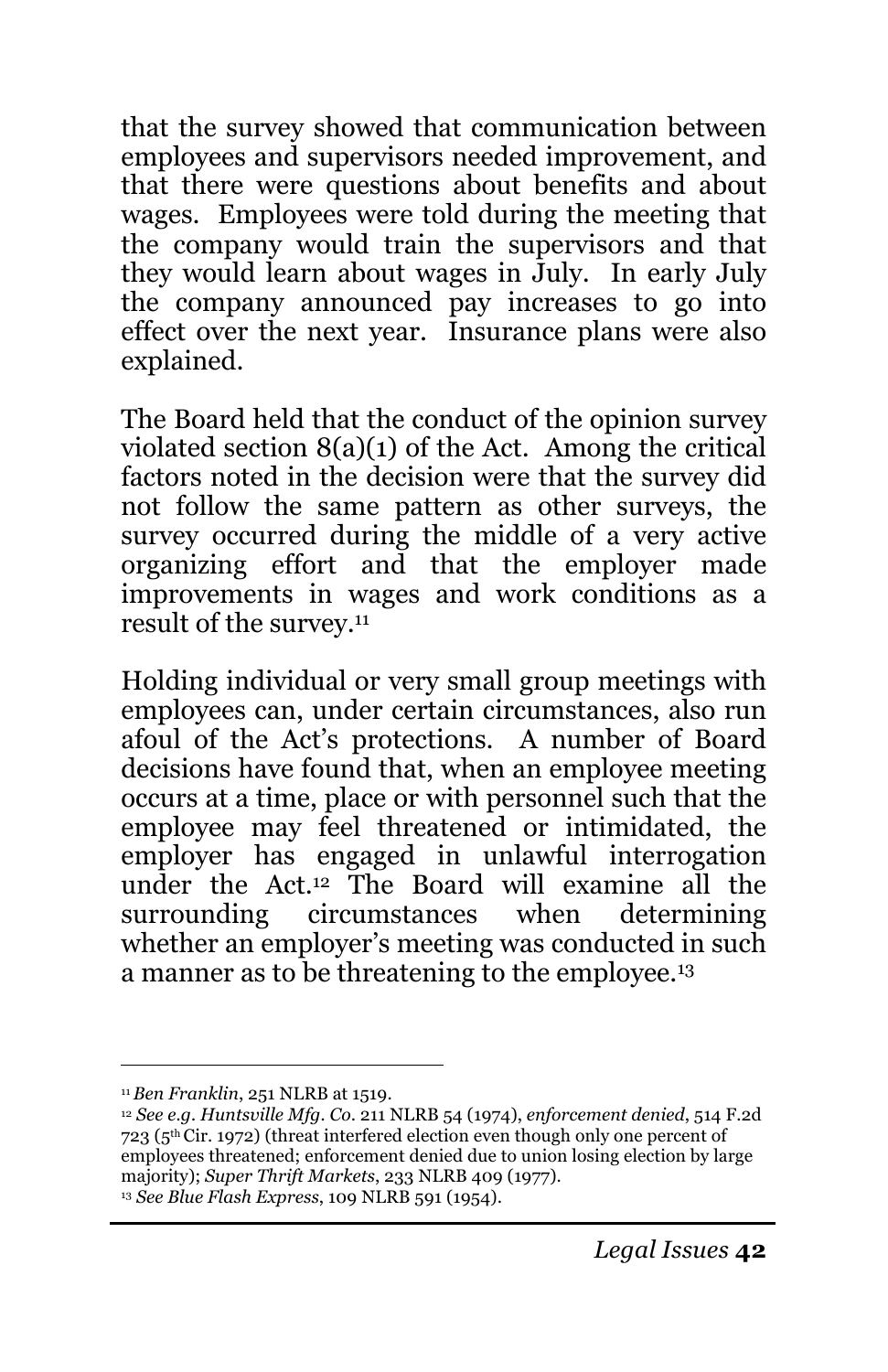In order to avoid problems with individual meetings, it is suggested that employer's begin these meetings by reassuring employees under the guidelines established in the Board's *Johnnie's Poultry* decision.14 These safeguards were articulated in the context of questioning an employee regarding the investigation of an unfair labor practice charge. Nevertheless they are considered persuasive by the  $NI$ .RR $15$ 

The *Johnnie's Poultry* safeguards are as follows: (1) The purpose of the questioning must be communicated to the employee. (2) An assurance of no reprisal must be given. (3) The employee's participation must be obtained on a voluntary basis. (4) The questioning must take place in an atmosphere free from union animus.  $(5)$  The questioning itself must not be coercive in nature.  $(6)$  The questions must be relevant to the issues involved in the complaint. (7) The employee's subjective state of mind must not be probed. (8) The questions must not "otherwise interfere with the statutory rights of employees."16 Explaining these issues to an employee prior to an individual meeting should provide a significant measure of protection to any potential unfair labor practice charge.

Another legal consideration regards complaints of discrimination. Employers have an obligation under Title VII of the Civil Rights Act of 1964 to avoid

 <sup>14</sup> *Johnnie's Poultry Co*., 146 NLRB 770 (1964), *enforcement denied*, 344 F.2d 617 (8th Cir. 1965) (denied on the basis that factual determinations not based on substantial evidence, did not express disagreement with the legal standards identified).

 $15$  The Board will quickly find an employer has violated  $8(a)(1)$  if the safeguards are not followed in the context of questioning an employee regarding an unfair labor practice trial. *See e.g.* Kyle & Stephen, Inc. 259 NLRB 731 (1981). <sup>16</sup> *Id.*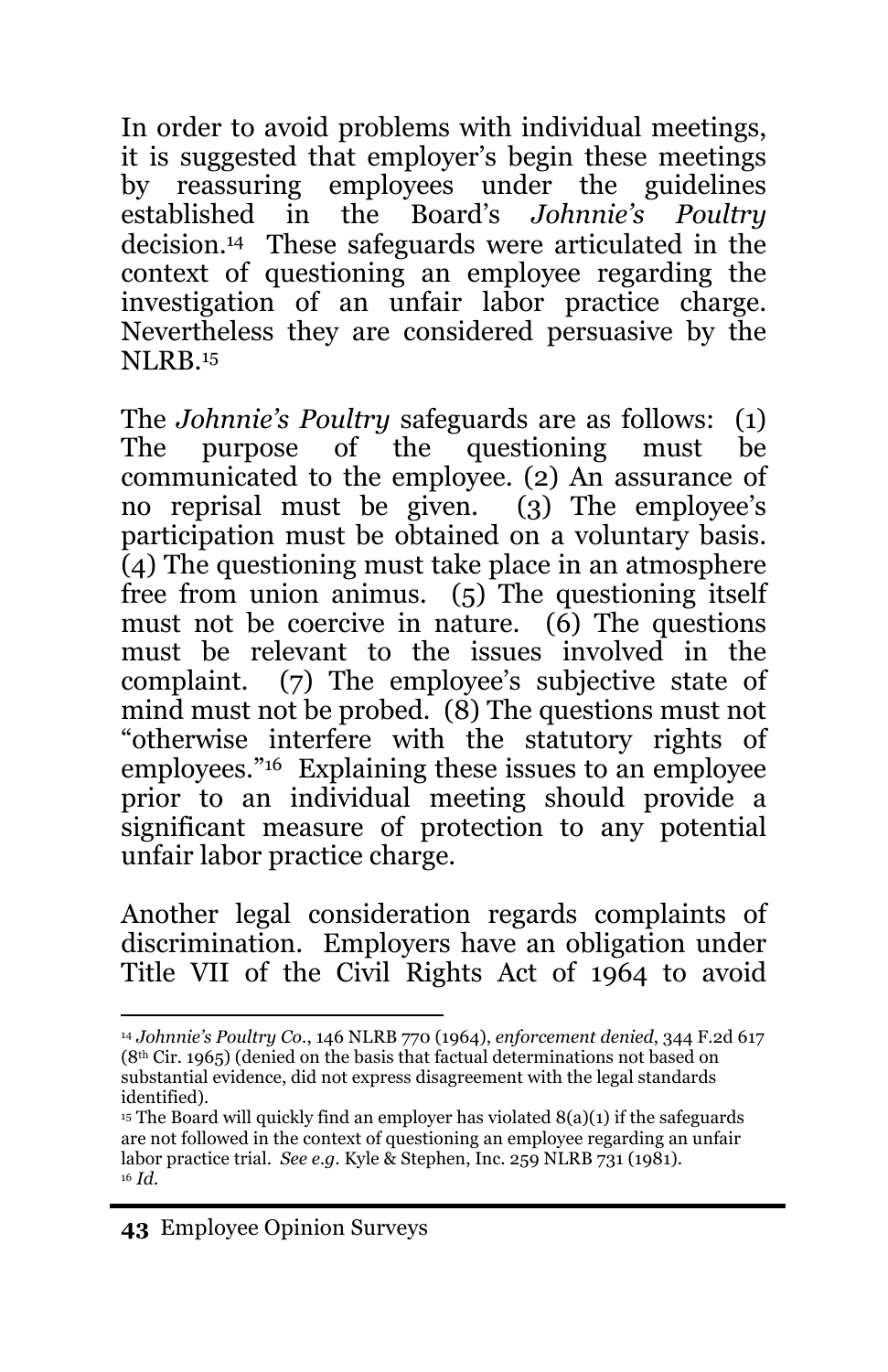discrimination on the basis of race, color, religion, sex or national origin.17 Other statutes prohibit discrimination based on age and disability.18

An employer who is made aware of discrimination or harassment based on a protected characteristic has an affirmative obligation to investigate and deal with those concerns.<sup>19</sup> Therefore, an employer who learns of discrimination based on a protected characteristic during an employee opinion survey must promptly conduct a thorough investigation of that claim and carefully document its investigation and any action taken.

Another potential issue regards complaints of safety problems. Employers are obligated under the "general duty clause" of the Occupational Safety and Health Act to provide a workplace "free from recognized hazards that are likely to cause death or serious physical harm" to employees.<sup>20</sup> An employer who has knowledge of a preventable hazard and fails to correct it violates this obligation and is liable under the Act.21 Therefore an employer who learns of a dangerous condition through an employee opinion survey is obligated under the general duty clause to make the workplace free from that condition.

 <sup>17 42</sup> U.S.C. § 2000e *et seq.*

<sup>18</sup> See *e.g.* 42 U.S.C. §621 *et seq.* (Age Discrimination in Employment Act); 42 U.S.C. § 12101 *et seq.* (Americans With Disabilities Act of 1990).

<sup>19</sup> See *e.g. Burlington Industries v. Ellerth*, 524 U.S. 742 (1998)(one factor considered in employer affirmative defense to sex harassment cases is prompt investigation of claims); *Farragher v. City of Boca Raton*, 524 U.S. 775 (1998)(prompt investigation of claims is one factor considered in employer affirmative defense to sex harassment cases); *Montero v. AGCO Corp.*, 80 FEP Cases 1658 (9<sup>th</sup> Cir. 1999)(no claim for sex harassment under Title VII due to fact that employer promptly investigated and took action within 11 days of initial complaint).

<sup>20 29</sup> U.S.C. § 654.

<sup>21</sup> See *e.g. Pratt & Whitney Aircraft v. Secretary of Labor*, 649 F.2d 96 (2nd Cir. 1981)(dangerous potential of condition must be actually known or generally recognized before employer is liable for violation of general duty obligation).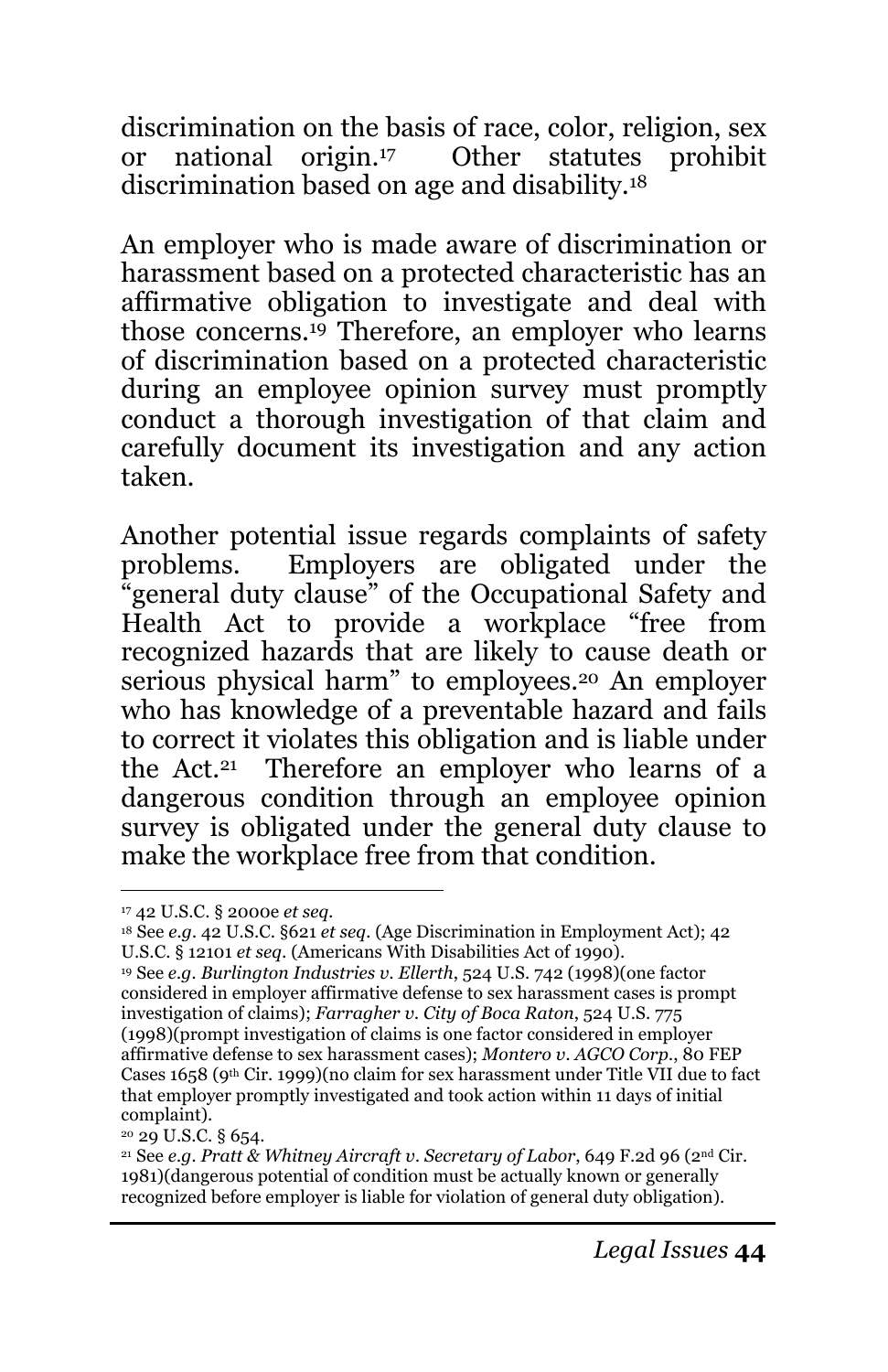Employee opinion surveys are not a panacea. Like any other employee relations tool, the survey must be part of a comprehensive employee relations strategy. Nevertheless, opinion surveys can form the backbone of a highly effective employee relations program. management's commitment to employee communication. They help pinpoint problem areas for attack, and they give companies an effective means of objectively judging the progress (or lack of progress) made on employee relations issues.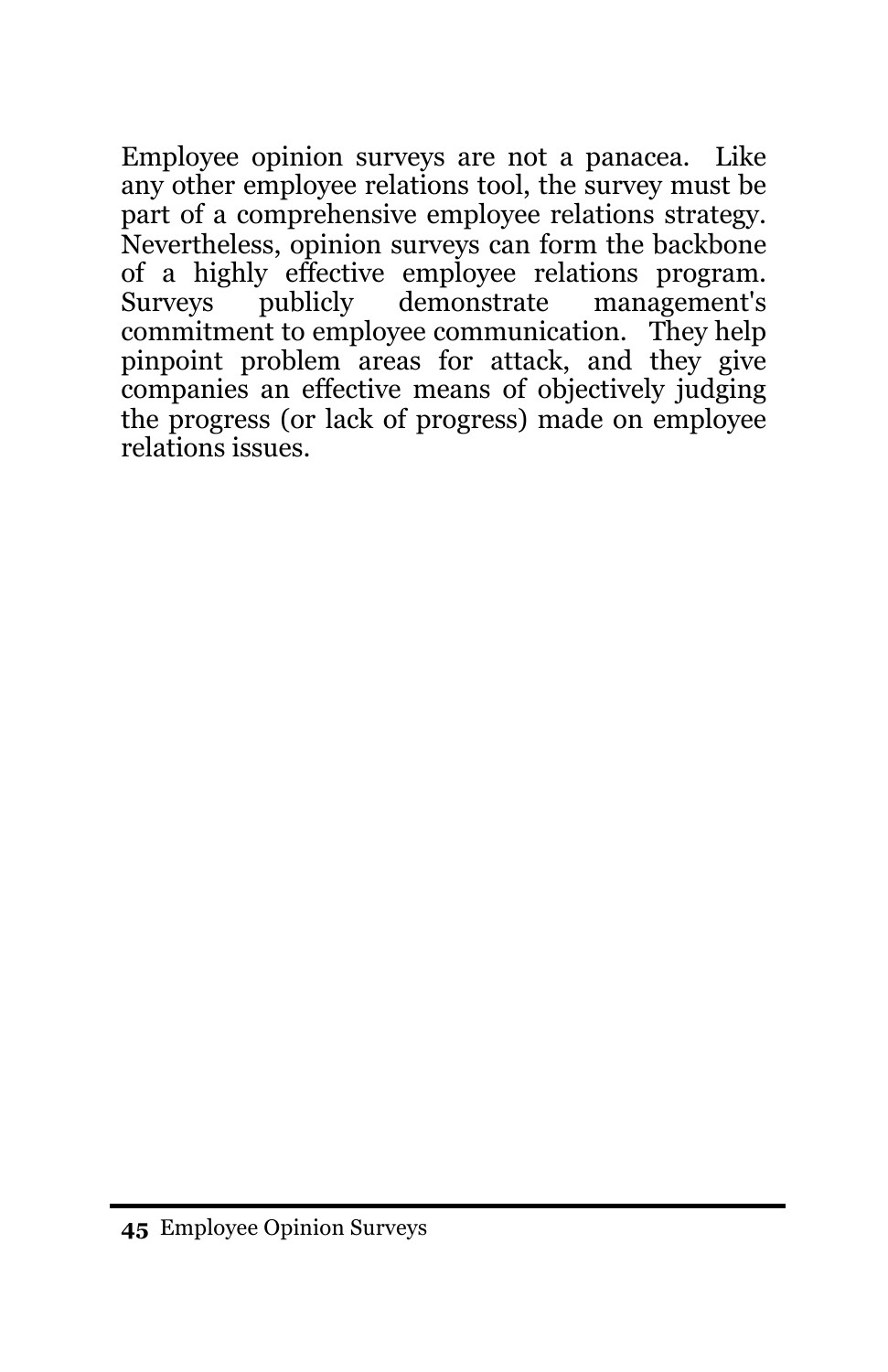| <b>Statement</b> |                                                                                                            | strongly<br>disagree |                |   |                 | strongly<br>agree |     |                 |  |
|------------------|------------------------------------------------------------------------------------------------------------|----------------------|----------------|---|-----------------|-------------------|-----|-----------------|--|
| 1.               | My work area is always neat and clean.                                                                     |                      |                |   | 1 2 3 4 5       |                   | 6 7 |                 |  |
| 2.               | I have the opportunity to do what I do best each<br>day.                                                   | 1                    | $\mathbf{2}$   | 3 | 4               | 5                 | 6   | 7               |  |
| 3.               | I am proud to be an employee here.                                                                         | 1                    | 2              | 3 | 4               | 5                 | 6   | 7               |  |
| 4.               | The benefits offered here are fair and reasonable<br>when compared to similar employers in this area       | $\mathbf{1}$         | 2              | 3 | $4\overline{5}$ |                   | 6   | $7\overline{ }$ |  |
| 5.               | The most capable employees are always the ones<br>selected for promotions.                                 | 1                    | $\overline{2}$ | 3 | 4               | 5                 | 6   | 7               |  |
| 6.               | When assigned work I've never done before, I get<br>the necessary instructions to do a good job.           | 1                    | 2              | 3 | $\overline{4}$  | 5                 | 6   | 7               |  |
| 7.               | Generally speaking, my immediate supervisor is<br>doing a good job.                                        | 1                    | $\overline{2}$ | 3 | $\overline{4}$  | 5                 | 6   | 7               |  |
| 8.               | Communications from top management are<br>adequate for me to know what is going on in the<br>organization. | 1                    | 2              | 3 | 4               | 5                 | 6   | - 7             |  |
| 9.               | I have one or more good friends here at work.                                                              | $\mathbf{1}$         | $\overline{2}$ | 3 | 4               | 5                 | 6   | 7               |  |
| 10.              | Today this organization is headed in the right<br>direction to be successful.                              | 1                    | $\mathbf{2}$   | 3 | $\overline{4}$  | 5                 | 6   | 7               |  |
| 11.              | My work area is safe and accidents are infrequent.                                                         | 1                    | 2              | 3 | 4               | 5                 | 6   | 7               |  |
| 12.              | The mission of my company makes me feel my job<br>is important.                                            | $\mathbf{1}$         | $\mathbf{2}$   | 3 | 4               | 5                 | 6   | 7               |  |
| 13.              | If I had a friend looking for work, I would                                                                | 1                    | $\overline{2}$ | 3 | 4               | 5                 | 6   | -7              |  |
|                  | recommend they apply here                                                                                  |                      |                |   |                 |                   |     |                 |  |
| 14.              | The benefit plan provides good protection for me<br>and my family in case of accident or illness.          | 1                    | $\overline{2}$ | 3 |                 | 4 5               | 6   | 7               |  |
| 15.              | For a person with my abilities, there are many<br>opportunities for advancement.                           | 1                    | 2              | 3 | 4               | 5                 | 6   | 7               |  |
| 16.              | I feel I receive the training necessary to keep me<br>productive in my present job.                        | $\mathbf{1}$         | $\mathbf{2}$   | 3 | 4               | 5                 | 6   | 7               |  |
| 17.              | My supervisor listens to my ideas and suggestions<br>when I make them.                                     | $\mathbf{1}$         | $\mathbf{2}$   | 3 | $\overline{4}$  | 5                 | 6   | 7               |  |
| 18.              | I know what is expected of me at work.                                                                     | 1                    | $\overline{2}$ | 3 | 4               | 5                 | 6   | 7               |  |
| 19.              | Someone in management cares about me as a<br>person.                                                       | $\mathbf{1}$         | $\mathbf{2}$   | 3 | $\overline{4}$  | 5                 | 6   | 7               |  |
| 20.              | Top management uses praise and constructive<br>feedback to motivate employees.                             | 1                    | 2              | 3 | 4               | 5                 | 6   | 7               |  |
| 21.              | I have the proper materials and equipment to do<br>my job right.                                           | 1                    | 2              | 3 | $\overline{4}$  | 5                 | 6   | 7               |  |
| 22.              | I find my present job challenging and interesting.                                                         | $\mathbf{1}$         | $\overline{2}$ | 3 | $\overline{4}$  | 5                 | 6   | 7               |  |
| 23.              | Morale here is high.                                                                                       | $\mathbf{1}$         | $\overline{2}$ | 3 | 4               | 5                 | 6   | 7               |  |
| 24.              | The best way to get a raise here is to do a good job.                                                      | $\mathbf{1}$         | $\overline{2}$ | 3 | 4               | 5                 | 6   | 7               |  |
| 25.              | Around here, "what" you know is more important<br>than "who" you know.                                     | 1                    | 2              | 3 |                 | $4\overline{5}$   | 6   | 7               |  |

## **Appendix 1 – Sample Opinion Survey Questionnaire**

*Appendices* **46**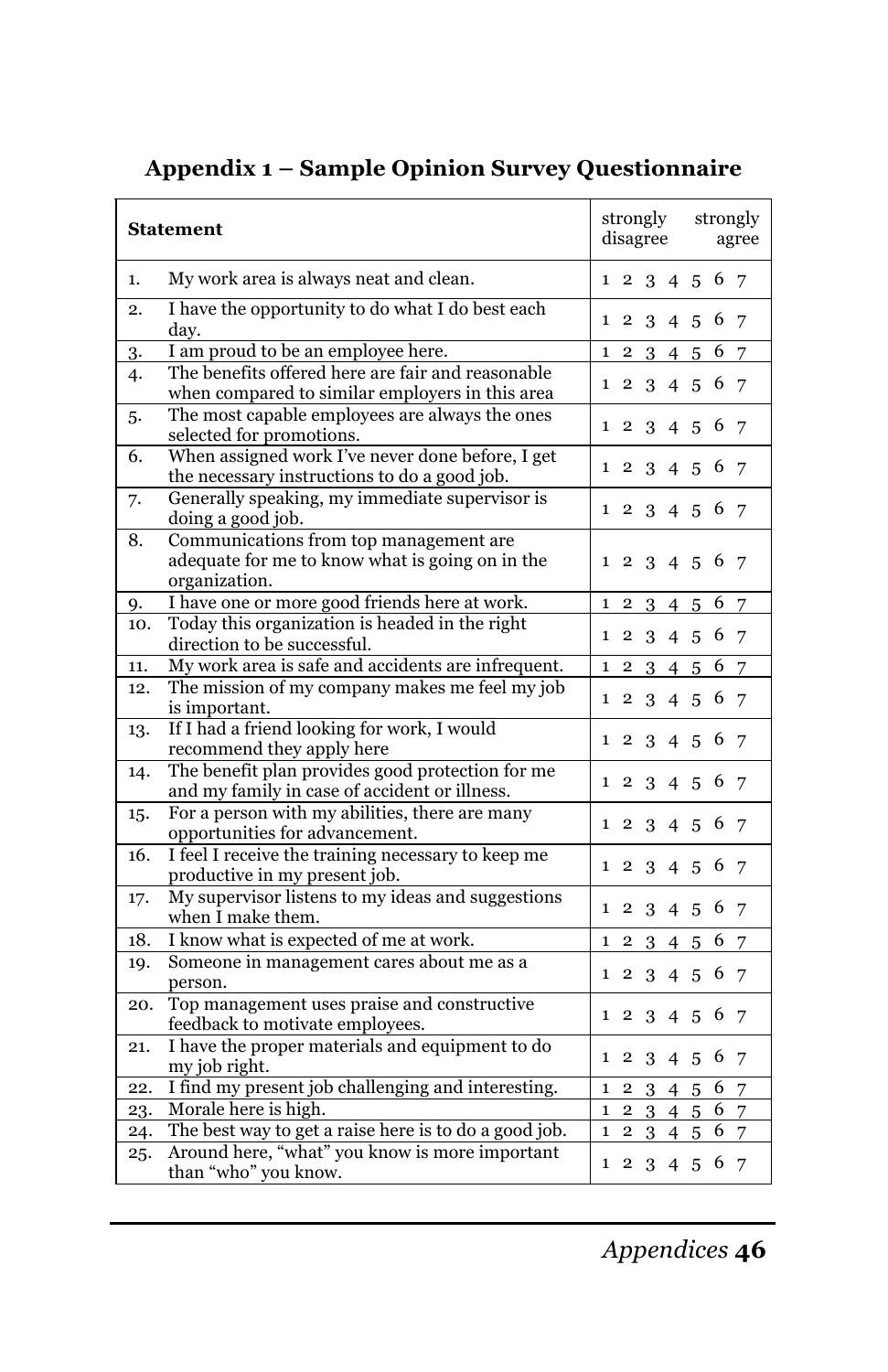#### **Appendix 1 – Sample Opinion Survey Questionnaire**

| <b>Statement</b>                                                                                                                   | strongly<br>strongly<br>disagree<br>agree                                       |
|------------------------------------------------------------------------------------------------------------------------------------|---------------------------------------------------------------------------------|
| In the past six months someone at work has talked<br>26.<br>to me about my progress and development.                               | 6 7<br>$1\ 2\ 3\ 4\ 5$                                                          |
| My supervisor gives me the attention and support I<br>27.<br>need to do a good job.                                                | 4 5 6 7<br>$1\;\;2\;\;3$                                                        |
| The channels of communication between<br>28.<br>employees and management are working<br>satisfactorily                             | 6<br>$\mathbf{1}$<br>$\mathbf{2}$<br>3<br>4<br>5<br>-7                          |
| No one here is ever discriminated against.<br>29.                                                                                  | 6<br>$\mathbf{1}$<br>$\overline{2}$<br>3<br>7<br>4<br>5                         |
| I have great confidence in top management.<br>30.                                                                                  | 4 5 6 7<br>$1\quad2$<br>3                                                       |
| The physical environment (such as temperature,<br>31.<br>lighting and noise) in my immediate work area is<br>satisfactory          | 6<br>3<br>$\mathbf{1}$<br>$\overline{2}$<br>$\overline{4}$<br>5<br>7            |
| I have no problem keeping up with my workload.<br>32.                                                                              | 6<br>1<br>$\overline{c}$<br>3<br>5<br>4<br>7                                    |
| The products or services we provide are high<br>33.<br>quality and worth their price.                                              | 6<br>$\mathbf{1}$<br>$\overline{2}$<br>3<br>7<br>4<br>5                         |
| I believe that pay increases are based on<br>34.<br>performance.                                                                   | 6<br>1<br>$\overline{2}$<br>3<br>$4\overline{5}$<br>7                           |
| Whenever possible, promotions are made from<br>35.<br>within.                                                                      | 6<br>2, 3, 4, 5<br>7<br>1                                                       |
| People here are given the chance to cross train for<br>36.<br>other jobs.                                                          | 6<br>1.<br>$\overline{2}$<br>3<br>4 5<br>7                                      |
| In the last week I have been praised for doing good<br>37.<br>work.                                                                | 6<br>$\overline{2}$<br>$\mathbf{1}$<br>3<br>$\overline{4}$<br>5<br>7            |
| When changes are made that affect how to do my<br>38.<br>job, the reasons are explained to me.                                     | 6<br>1<br>$\overline{2}$<br>3<br>$\overline{4}$<br>-5<br>7                      |
| I am not aware of any instances of sexual<br>39.<br>harassment.                                                                    | 6<br>$\overline{2}$<br>3<br>4 <sub>5</sub><br>7<br>1                            |
| Top management is available to listen to<br>40.<br>employees.                                                                      | 3<br>5<br>6<br>1<br>$\mathbf{2}$<br>$\overline{4}$<br>7                         |
| Our emergency medical training and facilities are<br>41.<br>satisfactory.                                                          | 6<br>3<br>7<br>1<br>2<br>4<br>5                                                 |
| I am very satisfied with my job.<br>42.                                                                                            | $\mathbf{1}$<br>$\mathbf{2}$<br>3<br>6<br>4<br>5<br>7                           |
| We have a lot of good people here working hard to<br>43.<br>make us successful.                                                    | $\mathbf{2}$<br>6<br>$\overline{7}$<br>$\mathbf{1}$<br>3<br>$\overline{4}$<br>5 |
| The way raises are determined here is fair.<br>44.                                                                                 | 6<br>$\overline{7}$<br>1<br>$\mathbf{2}$<br>3<br>$\overline{4}$<br>5            |
| People here get terminated only for good reasons.<br>45.                                                                           | 6<br>3<br>4<br>$\mathbf{1}$<br>$\mathbf{2}$<br>5<br>7                           |
| New employees receive adequate training as soon<br>46.<br>as they start to work.                                                   | 6 7<br>$\mathbf{2}$<br>3<br>$\mathbf{1}$<br>45                                  |
| I am able to talk openly and honestly with my<br>47.<br>supervisor about my work.                                                  | 6<br>$\overline{2}$<br>3<br>4<br>5<br>7<br>1                                    |
| I feel comfortable talking with my supervisor or<br>48.<br>someone else in management about my personal<br>problems or complaints. | 123456<br>- 7                                                                   |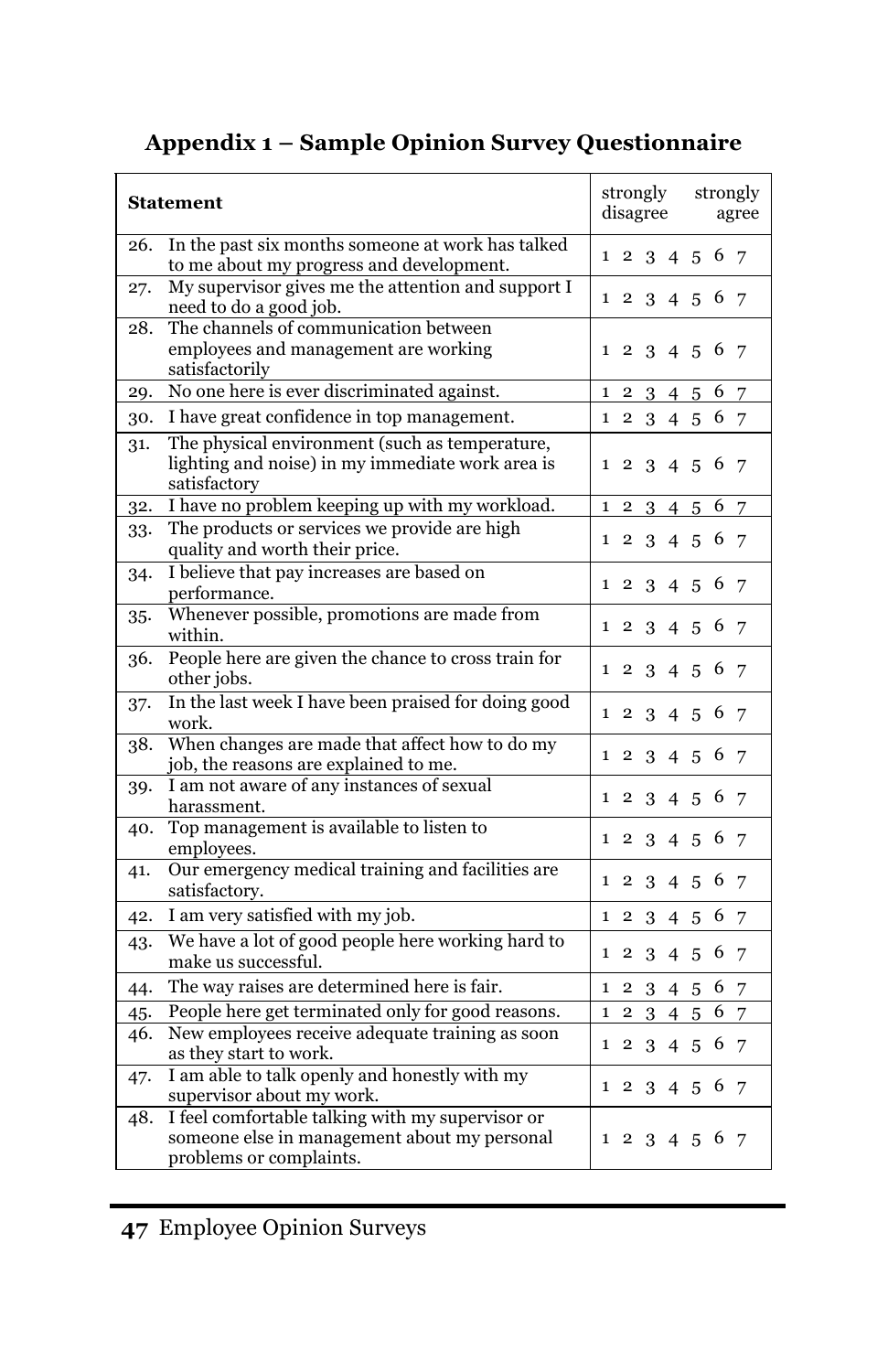#### **Statement** strongly disagree strongly agree 49. Our rules and regulations are uniformly  $\begin{array}{r|rrrr}\n\text{3} & \text{4} & \text{5} & \text{6} \\
\text{4} & \text{5} & \text{6} & \text{7}\n\end{array}$ 50. Top management keeps its promises. 1 2 3 4 5 6 7 51. When suggestions are made to improve things at work, those suggestions are given careful consideration. 1 2 3 4 5 6 7 52. If I had to do it over again, I would still go to work here.  $\left| \begin{array}{cccc} 1 & 2 & 3 & 4 & 5 & 6 & 7 \\ 1 & 2 & 3 & 4 & 5 & 6 & 7 \end{array} \right|$ 53. We have an excellent reputation in the community.  $\begin{array}{cccc} 1 & 2 & 3 & 4 & 5 & 6 & 7 \end{array}$ 54. I feel like I completely understand our benefit program.  $\left| \begin{array}{ccccccc} 1 & 2 & 3 & 4 & 5 & 6 & 7 \end{array} \right|$ 55. My plans are to remain here for many years.  $\begin{array}{|l|} \hline \end{array}$  1 2 3 4 5 6 7 56. This year I have had opportunities to learn and This year I have had opportunities to real and<br> $\begin{bmatrix} 1 & 2 & 3 & 4 & 5 & 6 & 7 \end{bmatrix}$ 57. My immediate supervisor is fair and consistent in  $\frac{1}{2}$  and the treatment of employees. 58. I believe top management knows what employees There is the management knows what employees  $\begin{vmatrix} 1 & 2 & 3 & 4 & 5 & 6 & 7 \end{vmatrix}$ 59. My co-workers are committed to doing high quality  $\frac{m_y}{2}$  to-workers are committed to doing linear quality  $\left[1\ 2\ 3\ 4\ 5\ 6\ 7\right]$ 60. I believe management measures performance Figure management measures performance  $\begin{bmatrix} 1 & 2 & 3 & 4 & 5 & 6 & 7 \end{bmatrix}$ 61. Overall, the working conditions here are good. 1 2 3 4 5 6 7 62. The amount of work expected of me is fair and realistic.  $\begin{bmatrix} 1 & 2 & 3 & 4 & 5 & 6 & 7 \end{bmatrix}$ 63. When I tell others about where I work, my when I denoties about where I work, my  $\begin{array}{|l|l|} 1 & 2 & 3 & 4 & 5 & 6 & 7 \end{array}$ 64. Considering the type of work I do, I feel my pay is<br>fair for this area  $1\; 2\; 3\; 4\; 5\; 6\; 7$ 65. Someone at work encourages my development. 1 2 3 4 5 6 7 66. Everyone here seems to be well trained for their present job. 1 2 3 4 5 6 7 67. My supervisor judges me based on facts, rather than opinions, rumors and personality judgments.  $\begin{vmatrix} 1 & 2 & 3 & 4 & 5 & 6 & 7 \end{vmatrix}$ 68. When management gives out information, I can when management gives out mormation,  $1 \text{ can}$   $1 \text{,} 2 \text{,} 3 \text{,} 4 \text{,} 5 \text{,} 6 \text{,} 7$ 69. Everyone here does their fair share of the work

Everyone nere does them fair share of the work  $\begin{bmatrix} 1 & 2 & 3 & 4 & 5 & 6 & 7 \end{bmatrix}$ 

when top management becomes aware or  $\alpha$   $\begin{array}{|l|} 1 & 2 & 3 & 4 & 5 & 6 & 7 \end{array}$ 

\_\_\_\_\_\_\_\_\_\_\_\_\_\_\_\_\_\_\_\_\_\_\_\_\_\_\_\_\_\_\_\_\_\_\_\_\_\_\_\_\_\_\_\_\_\_\_\_\_\_\_\_\_\_\_

\_\_\_\_\_\_\_\_\_\_\_\_\_\_\_\_\_\_\_\_\_\_\_\_\_\_\_\_\_\_\_\_\_\_\_\_\_\_\_\_\_\_\_\_\_\_\_\_\_\_\_\_\_\_\_

#### **Appendix 1 – Sample Opinion Survey Questionnaire**

#### **The thing I like most about my job is:**

70. When top management becomes aware of a

#### **If I could change something about my job it would be:**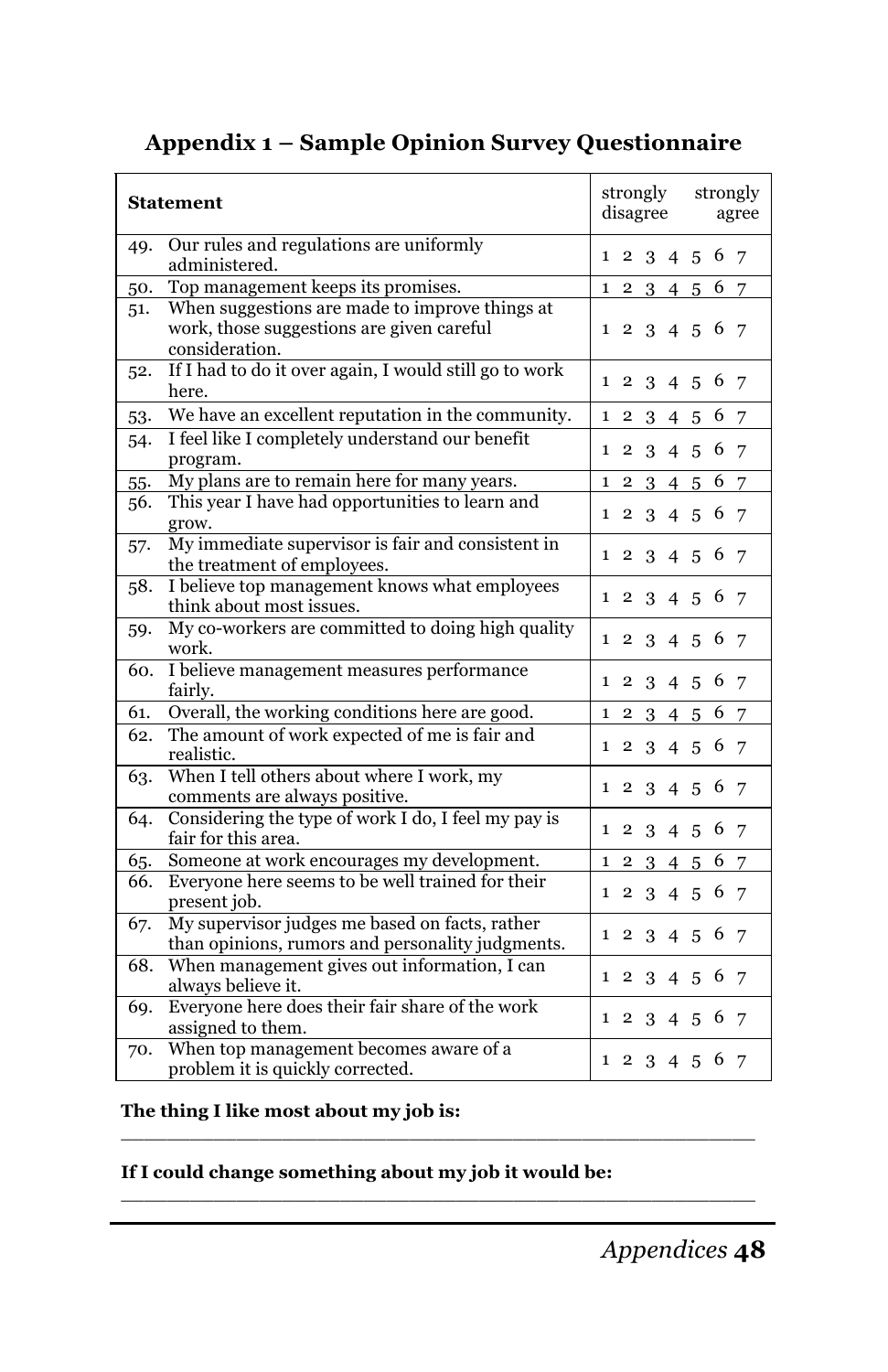#### **Appendix 2 – Sample Survey Charts & Graphs**



Favorable <sub>D</sub>Neutral DUnfavorable

**¤Favorable □Neutral ■Unfavorable** 

#### **49** Employee Opinion Surveys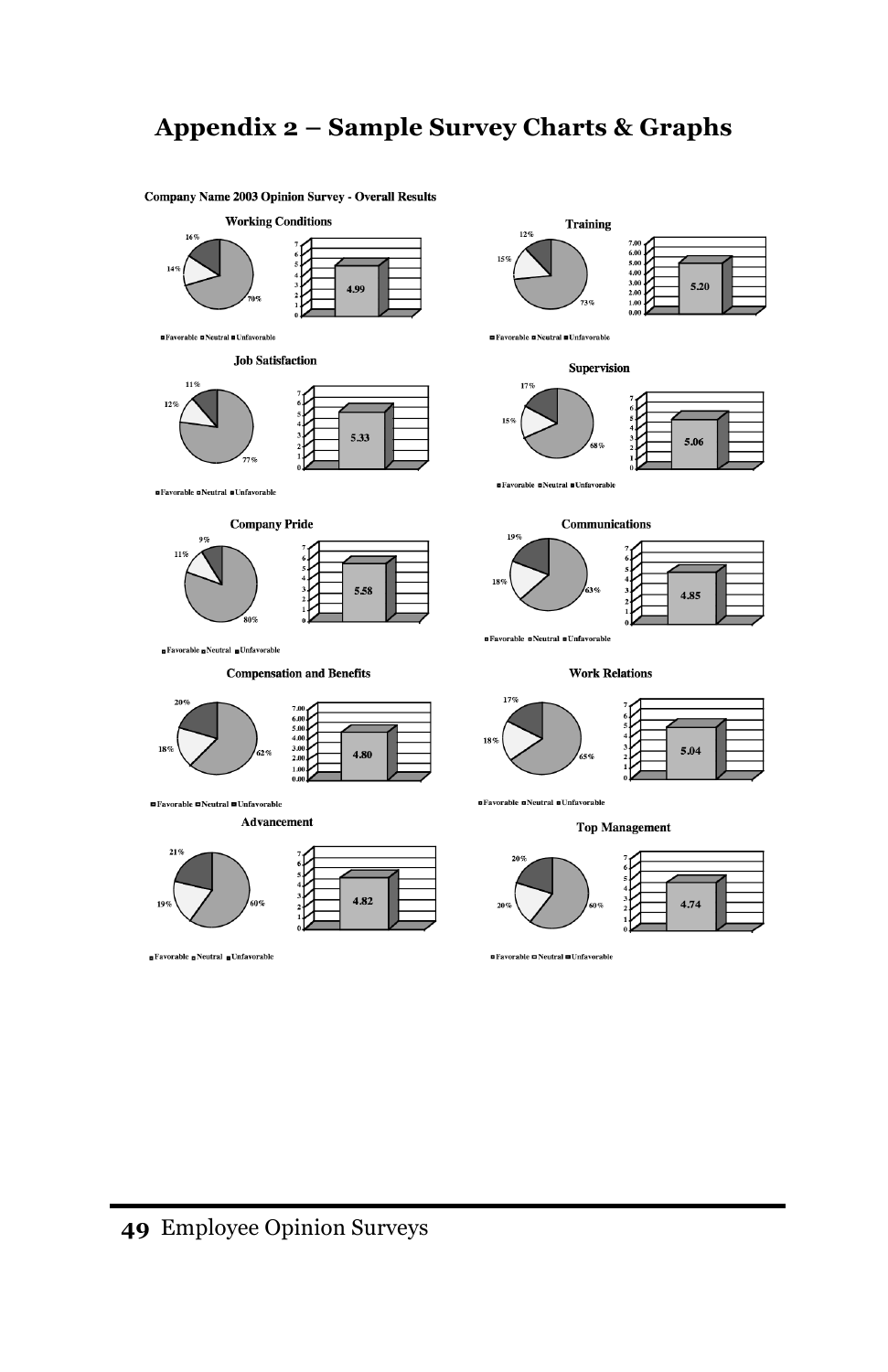

#### **Appendix 3 – Sample 52 Weeks Plan/Presentation**